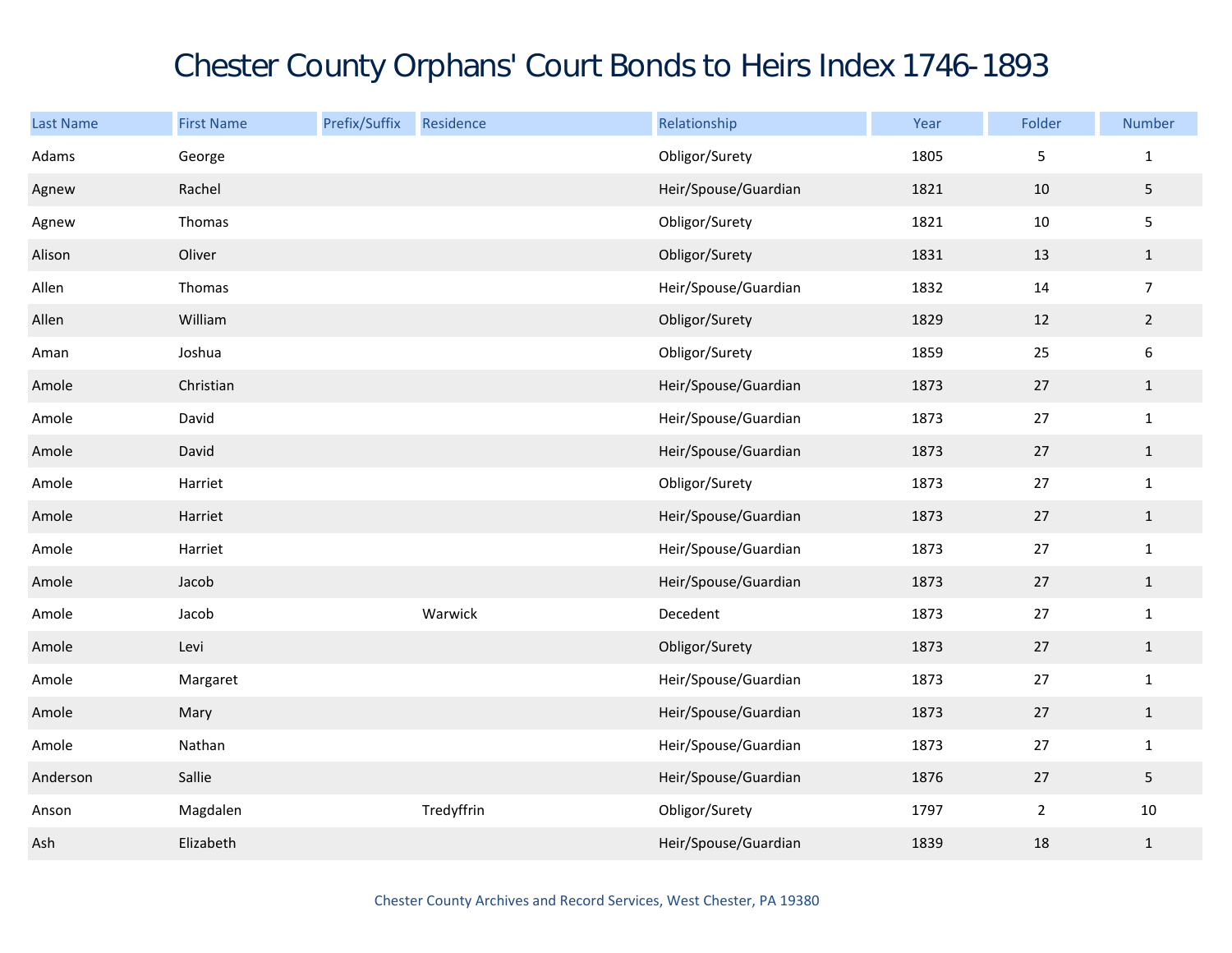| Last Name | <b>First Name</b> | Prefix/Suffix | Residence                         | Relationship         | Year | Folder       | Number                  |
|-----------|-------------------|---------------|-----------------------------------|----------------------|------|--------------|-------------------------|
| Ash       | Harriet           |               |                                   | Heir/Spouse/Guardian | 1839 | 18           | $1\,$                   |
| Ash       | James             |               |                                   | Obligor/Surety       | 1839 | 18           | $\mathbf{1}$            |
| Ash       | Juliann           |               |                                   | Heir/Spouse/Guardian | 1839 | 18           | $\mathbf{1}$            |
| Ash       | Phineas           |               |                                   | Obligor/Surety       | 1839 | 18           | $\mathbf{1}$            |
| Ash       | Phineas           |               | Little Britain, Lancaster Co., PA | Decedent             | 1839 | 18           | $\mathbf{1}$            |
| Ash       | Phineus           |               |                                   | Heir/Spouse/Guardian | 1839 | 18           | $\mathbf{1}$            |
| Ash       | Rebecca           |               |                                   | Heir/Spouse/Guardian | 1839 | 18           | $\mathbf{1}$            |
| Ash       | William           |               |                                   | Obligor/Surety       | 1839 | 18           | $\mathbf{1}$            |
| Ashbridge | Annie             |               |                                   | Heir/Spouse/Guardian | 1866 | 26           | $\mathsf{3}$            |
| Ashbridge | <b>B.</b> Gilpin  |               |                                   | Heir/Spouse/Guardian | 1866 | 26           | $\mathbf{3}$            |
| Ashbridge | Edward            |               |                                   | Heir/Spouse/Guardian | 1866 | 26           | $\mathsf{3}$            |
| Ashbridge | Eleanor           |               |                                   | Heir/Spouse/Guardian | 1839 | 18           | $\mathbf{1}$            |
| Ashbridge | George            |               |                                   | Decedent             | 1773 | $\mathbf{1}$ | $\overline{\mathbf{3}}$ |
| Ashbridge | Joseph            |               |                                   | Heir/Spouse/Guardian | 1866 | 26           | $\mathbf{3}$            |
| Ashbridge | Mary              |               |                                   | Heir/Spouse/Guardian | 1866 | 26           | $\mathsf{3}$            |
| Ashbridge | Sallie            |               |                                   | Heir/Spouse/Guardian | 1866 | 26           | $\mathbf{3}$            |
| Ashbridge | Susan             |               |                                   | Heir/Spouse/Guardian | 1866 | 26           | $\mathsf{3}$            |
| Ashton    | Abraham           |               |                                   | Heir/Spouse/Guardian | 1823 | $10\,$       | $\sqrt{6}$              |
| Ashton    | Hannah            |               |                                   | Heir/Spouse/Guardian | 1823 | $10\,$       | $\boldsymbol{6}$        |
| Augee     | Samuel            |               |                                   | Obligor/Surety       | 1869 | 26           | $\,8\,$                 |
| Babb      | John              |               |                                   | Obligor/Surety       | 1821 | 10           | 5                       |
| Baily     | Ezra              |               |                                   | Obligor/Surety       | 1860 | 25           | $\bf 8$                 |
| Baily     | Hiram             |               |                                   | Obligor/Surety       | 1857 | 25           | $\mathsf{3}$            |
| Baily     | Mary              |               |                                   | Obligor/Surety       | 1860 | 25           | $\bf 8$                 |
| Bair      | Henry             |               | Sadsbury                          | Obligor/Surety       | 1871 | $26\,$       | $10\,$                  |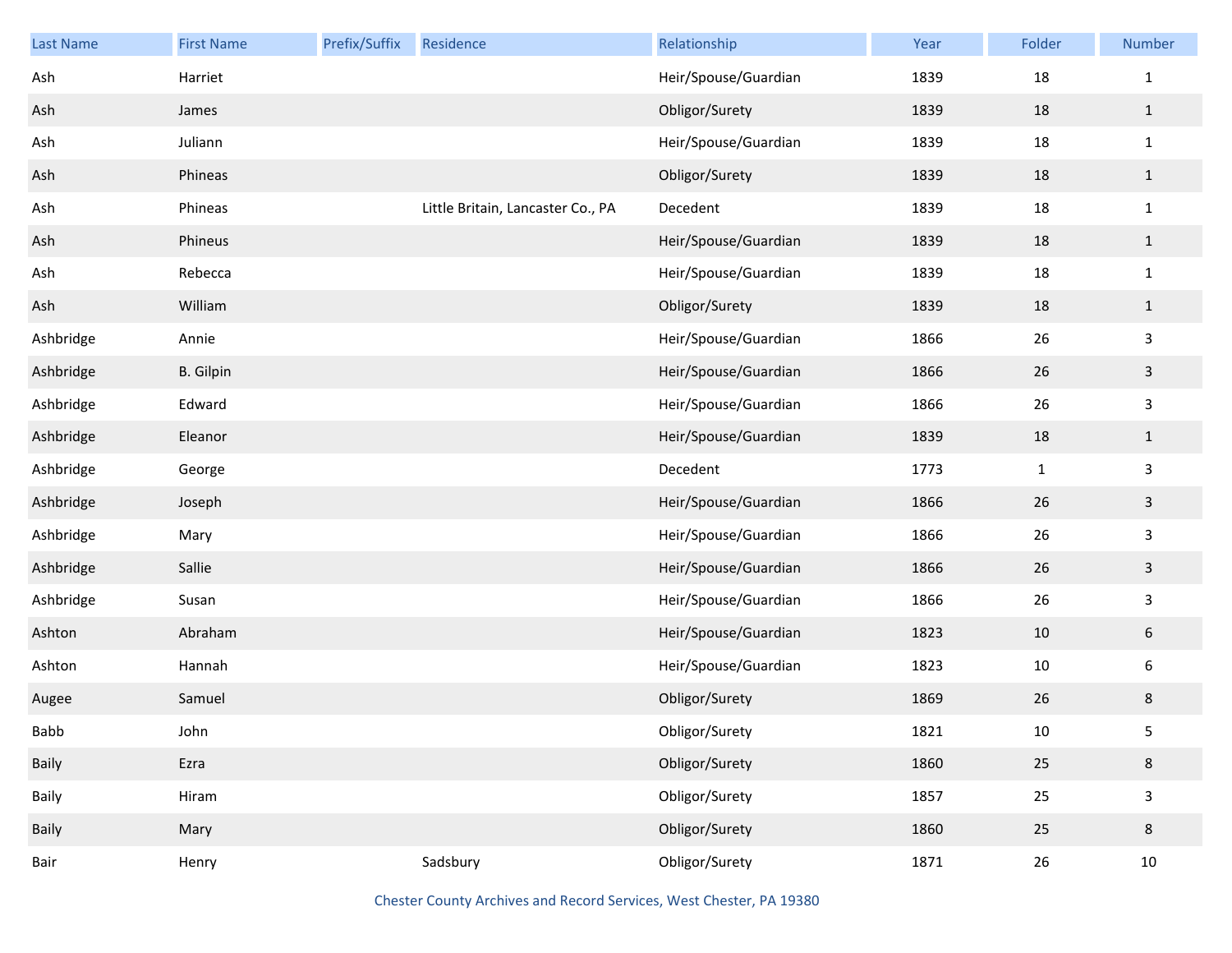| <b>Last Name</b> | <b>First Name</b> | Prefix/Suffix | Residence        | Relationship         | Year | Folder         | Number         |
|------------------|-------------------|---------------|------------------|----------------------|------|----------------|----------------|
| <b>Baker</b>     | Elias             |               |                  | Obligor/Surety       | 1866 | 26             | $\mathbf{3}$   |
| Baker            | Enos              |               |                  | Obligor/Surety       | 1867 | 26             | 5              |
| Baker            | J. Maris          |               |                  | Heir/Spouse/Guardian | 1867 | 26             | 5              |
| Baker            | Jacob             |               |                  | Obligor/Surety       | 1844 | 20             | $\mathbf{1}$   |
| Baker            | Joel              |               | West Marlborough | Decedent             | 1867 | 26             | 5              |
| Baker            | Nathan            |               |                  | Obligor/Surety       | 1867 | 26             | 5              |
| Barnard          | Richard           |               |                  | Heir/Spouse/Guardian | 1848 | 21             | $\mathbf{3}$   |
| Barnard          | Richard           |               |                  | Heir/Spouse/Guardian | 1848 | 21             | 3              |
| Bartholomew      | Benjamin          |               |                  | Obligor/Surety       | 1807 | $\overline{5}$ | 5              |
| Bartholomew      | John              |               |                  | Heir/Spouse/Guardian | 1834 | 16             | $\mathbf{1}$   |
| Bartholomew      | John              |               |                  | Heir/Spouse/Guardian | 1834 | 16             | $\mathbf{1}$   |
| Bartholomew      | Joseph            |               |                  | Obligor/Surety       | 1807 | 5              | 5              |
| Bartholomew      | Lydia             |               |                  | Heir/Spouse/Guardian | 1834 | 16             | $\mathbf{1}$   |
| Bartlett         | Isabella          |               |                  | Heir/Spouse/Guardian | 1882 | 28             | 6              |
| Bartolet         | Nathan            |               |                  | Heir/Spouse/Guardian | 1876 | $27$           | 6              |
| Bartolett        | John              |               |                  | Obligor/Surety       | 1876 | 27             | 6              |
| Bartram          | Israel            |               |                  | Heir/Spouse/Guardian | 1868 | 26             | $6\,$          |
| Bateman          | Abraham           |               |                  | Decedent             | 1810 | $\overline{7}$ | $\overline{2}$ |
| Baugh            | Henry             |               |                  | Heir/Spouse/Guardian | 1801 | $\overline{3}$ | 8              |
| Beary            | Christian         |               |                  | Obligor/Surety       | 1800 | $\mathsf{3}$   | $\mathbf{1}$   |
| Beary            | Daniel            |               |                  | Decedent             | 1800 | 3              | $\mathbf{1}$   |
| Beary            | John              |               |                  | Heir/Spouse/Guardian | 1800 | $\mathsf{3}$   | $\mathbf{1}$   |
| Beaver           | Dewalt            |               | Tredyffrin       | Obligor/Surety       | 1801 | $\mathbf{3}$   | 8              |
| Beaver           | George            |               | Tredyffrin       | Obligor/Surety       | 1801 | $\mathsf{3}$   | 8              |
| Bechtel          | George            |               |                  | Heir/Spouse/Guardian | 1798 | $\overline{2}$ | 13             |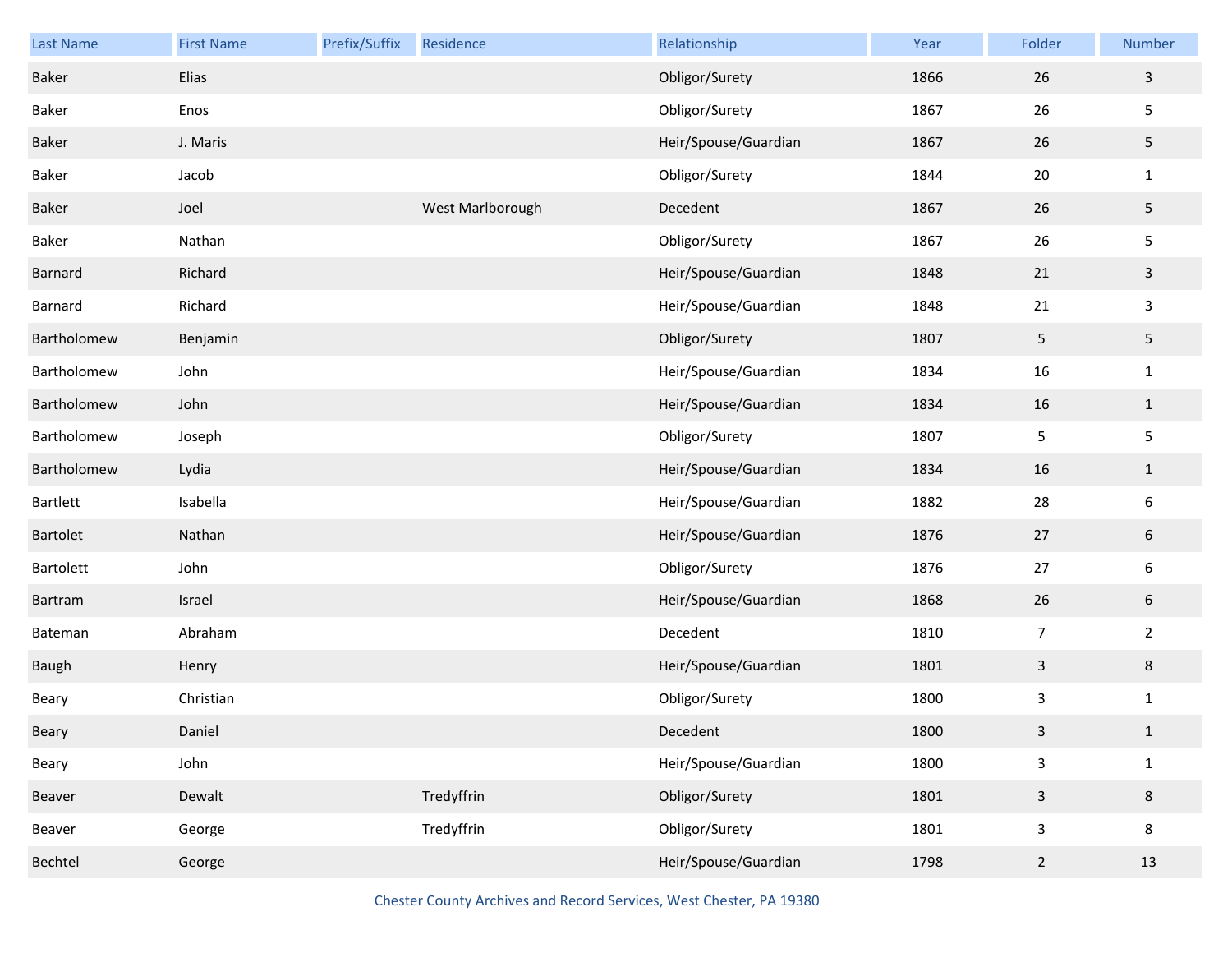| Last Name     | <b>First Name</b> | Prefix/Suffix | Residence                    | Relationship         | Year | Folder           | Number         |
|---------------|-------------------|---------------|------------------------------|----------------------|------|------------------|----------------|
| Bechtel       | Hannah            |               |                              | Heir/Spouse/Guardian | 1798 | $\overline{2}$   | 13             |
| Bell          | Elizabeth         |               |                              | Heir/Spouse/Guardian | 1846 | 20               | $\overline{a}$ |
| Bell          | William           |               |                              | Heir/Spouse/Guardian | 1846 | 20               | 4              |
| Benner        | Jacob             |               |                              | Heir/Spouse/Guardian | 1841 | 19               | $\overline{2}$ |
| Benner        | Mary              |               |                              | Heir/Spouse/Guardian | 1841 | 19               | $\overline{2}$ |
| Bernard       | Cyrus             |               |                              | Heir/Spouse/Guardian | 1813 | $\,8\,$          | $\mathbf{3}$   |
| Bernard       | Rachel            |               |                              | Heir/Spouse/Guardian | 1813 | 8                | $\mathbf{3}$   |
| <b>Binder</b> | George            |               |                              | Heir/Spouse/Guardian | 1873 | 27               | $\overline{2}$ |
| Binder        | Jacob             |               | <b>West Vincent</b>          | Decedent             | 1873 | 27               | $\overline{2}$ |
| <b>Binder</b> | Mary Ann          |               |                              | Heir/Spouse/Guardian | 1873 | 27               | $\overline{2}$ |
| Binder        | Reuben            |               |                              | Heir/Spouse/Guardian | 1873 | 27               | $\overline{2}$ |
| <b>Binder</b> | Sarah             |               |                              | Heir/Spouse/Guardian | 1873 | 27               | $\overline{2}$ |
| Binder        | William           |               |                              | Obligor/Surety       | 1873 | 27               | $\overline{2}$ |
| Bingaman      | Elizabeth         |               |                              | Heir/Spouse/Guardian | 1844 | 20               | $\mathbf{1}$   |
| Bingaman      | Oliver            |               |                              | Obligor/Surety       | 1844 | 20               | $\mathbf{1}$   |
| Bingaman      | William           |               | Lower Oxford                 | Decedent             | 1844 | 20               | $\mathbf{1}$   |
| <b>Black</b>  | William           |               |                              | Obligor/Surety       | 1809 | $\boldsymbol{6}$ | $\overline{2}$ |
| Blackburn     | Ephraim           |               | West Nottingham              | Obligor/Surety       | 1800 | $\mathsf{3}$     | $\overline{2}$ |
| Bonsall       | Jonathan          |               | Darby                        | Obligor/Surety       | 1783 | $\mathbf 1$      | $\overline{7}$ |
| <b>Bowler</b> | John              |               | Pikeland                     | Obligor/Surety       | 1800 | 3                | $\sqrt{5}$     |
| Boyd          | William           |               | Salisbury, Lancaster Co., PA | Obligor/Surety       | 1795 | $\overline{2}$   | 5              |
| Boyle         | Esther            |               |                              | Heir/Spouse/Guardian | 1818 | 9                | $\bf 8$        |
| Boyle         | James             |               |                              | Heir/Spouse/Guardian | 1818 | 9                | $\bf 8$        |
| Boyle         | James             |               |                              | Heir/Spouse/Guardian | 1818 | 9                | $\,8\,$        |
| Boyle         | John              |               |                              | Heir/Spouse/Guardian | 1818 | 9                | $\bf 8$        |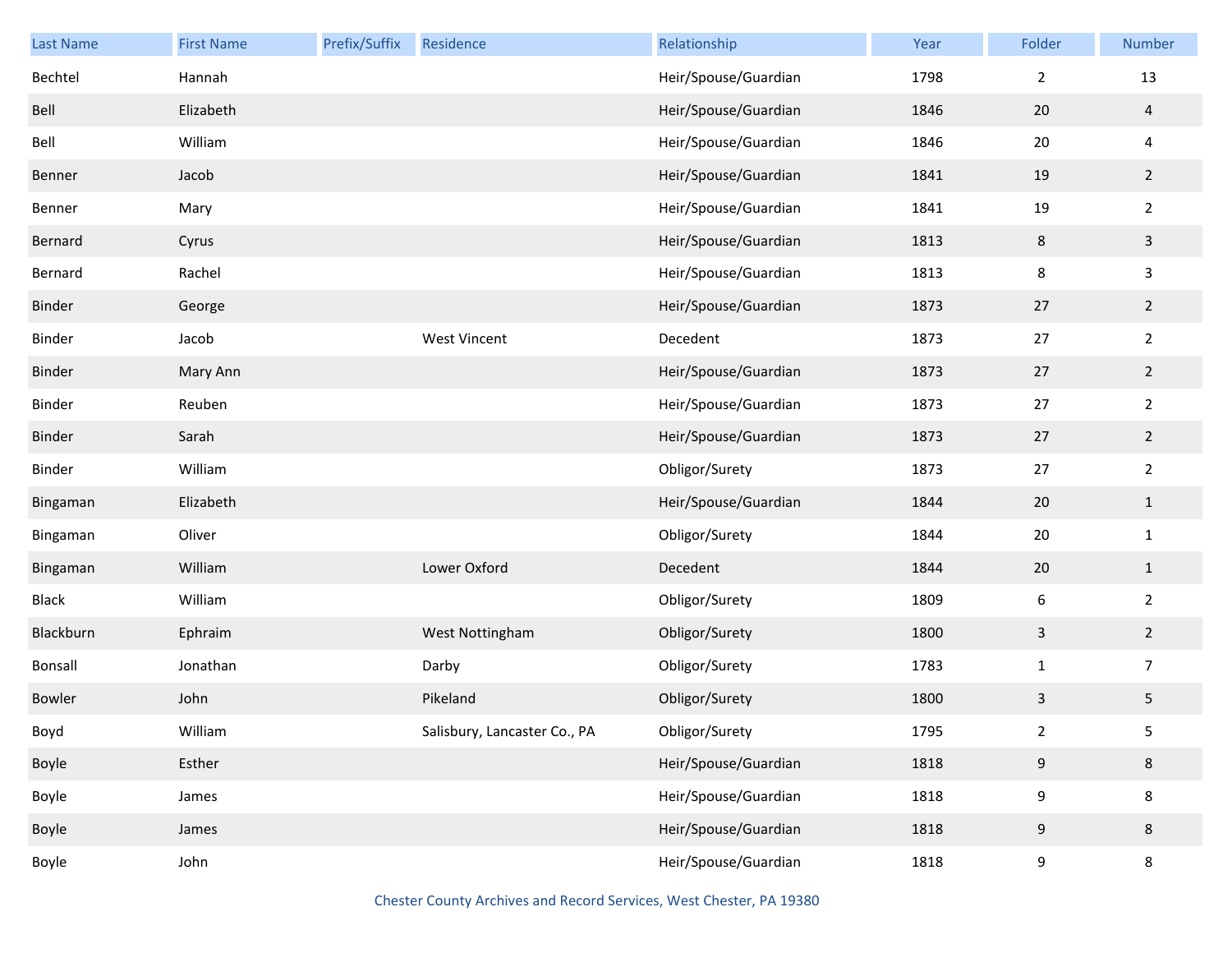| Last Name         | <b>First Name</b> | Prefix/Suffix | Residence    | Relationship         | Year | Folder       | <b>Number</b>   |
|-------------------|-------------------|---------------|--------------|----------------------|------|--------------|-----------------|
| Boyle             | Margaret          |               |              | Heir/Spouse/Guardian | 1818 | 9            | 8               |
| Boyle             | Margaret          |               |              | Heir/Spouse/Guardian | 1818 | 9            | 8               |
| Boyle             | Martha            |               |              | Heir/Spouse/Guardian | 1818 | $9\,$        | 8               |
| Boyle             | Martha            |               |              | Heir/Spouse/Guardian | 1818 | 9            | 8               |
| Boyle             | Mary              |               |              | Heir/Spouse/Guardian | 1818 | $9\,$        | 8               |
| Brinton           | Mary              |               | Birmingham   | Decedent             | 1857 | 25           | 3               |
| <b>Brisbin</b>    | Andrew            |               |              | Obligor/Surety       | 1800 | $\mathbf{3}$ | $\overline{4}$  |
| Brooke            | Charles           |               |              | Obligor/Surety       | 1832 | 14           | $\mathbf{1}$    |
| <b>Brookes</b>    | William           |               |              | Heir/Spouse/Guardian | 1783 | $\mathbf{1}$ | $6\phantom{.0}$ |
| <b>Brookes</b>    | William           |               |              | Heir/Spouse/Guardian | 1783 | $\mathbf 1$  | $\overline{7}$  |
| <b>Brooks</b>     | Jesse             |               | Delaware Co. | Obligor/Surety       | 1807 | $\sqrt{5}$   | $\overline{4}$  |
| Brooks            | William           |               |              | Heir/Spouse/Guardian | 1780 | $\mathbf 1$  | 5               |
| Brown             | Andrew            |               |              | Obligor/Surety       | 1832 | 14           | $2\overline{ }$ |
| Brown             | Elizabeth         |               |              | Heir/Spouse/Guardian | 1829 | 12           | $\mathbf{1}$    |
| Brown             | Jacob             |               |              | Obligor/Surety       | 1829 | 12           | $\mathbf{1}$    |
| Brown             | John              |               |              | Heir/Spouse/Guardian | 1829 | 12           | $\mathbf{1}$    |
| Brown             | Mary              |               |              | Heir/Spouse/Guardian | 1829 | 12           | $\mathbf{1}$    |
| Brown             | Nathan            |               |              | Heir/Spouse/Guardian | 1829 | 12           | $\mathbf{1}$    |
| Brown             | William           |               |              | Decedent             | 1829 | 12           | $\mathbf{1}$    |
| Brown             | William           |               |              | Heir/Spouse/Guardian | 1829 | 12           | $\mathbf{1}$    |
| Brown             | William           |               |              | Obligor/Surety       | 1832 | 14           | $\overline{7}$  |
| <b>Bruner</b>     | Jacob             |               |              | Obligor/Surety       | 1840 | 18           | $\overline{4}$  |
| <b>Buckwalter</b> | Henry             |               |              | Obligor/Surety       | 1856 | 25           | $2^{\circ}$     |
| Budden            | Margaret          |               |              | Heir/Spouse/Guardian | 1807 | 5            | 5               |
| Bull              | Mary Ann          |               |              | Heir/Spouse/Guardian | 1885 | 28           | $\bf 8$         |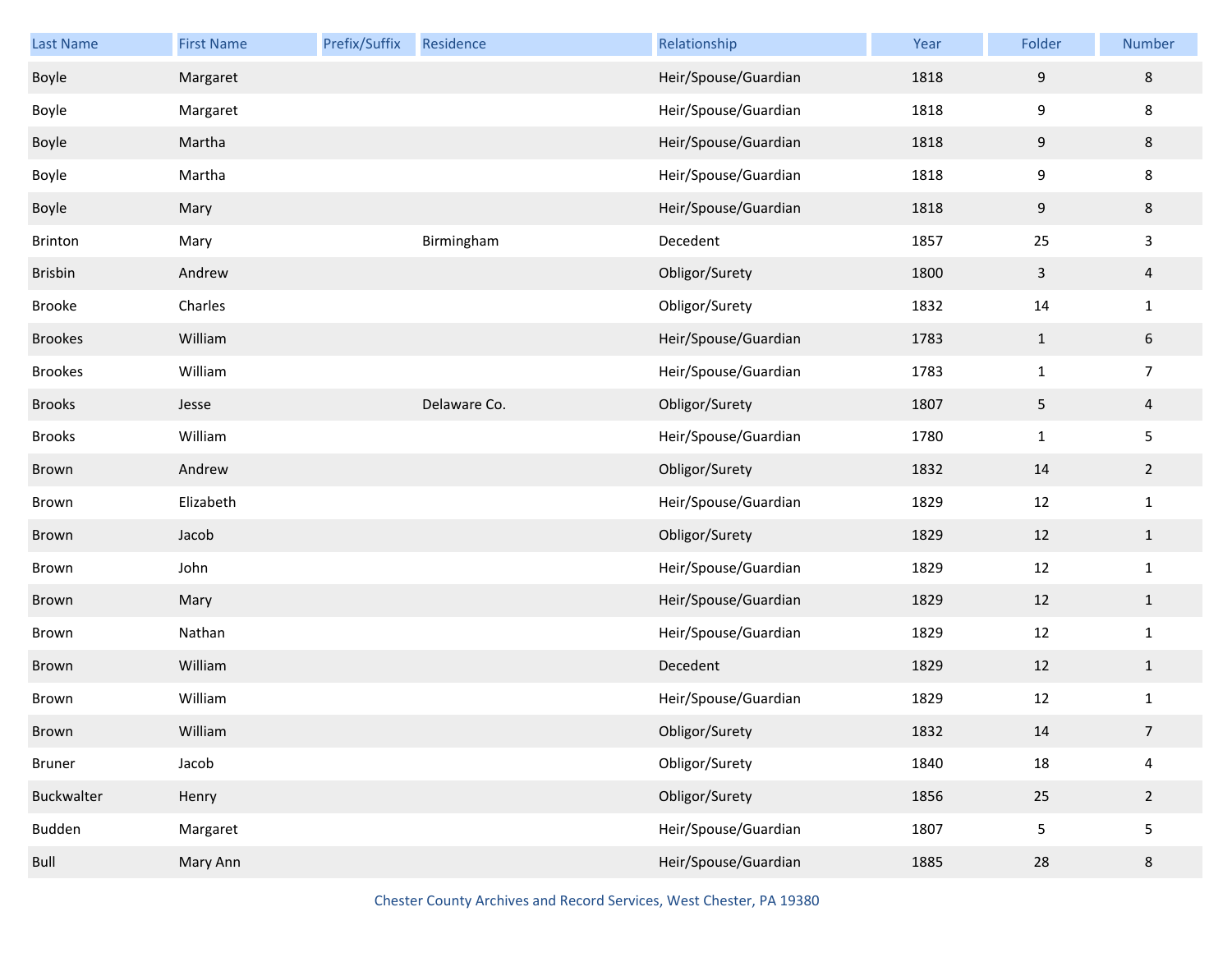| Last Name      | <b>First Name</b> | Prefix/Suffix | Residence      | Relationship         | Year | Folder         | Number         |
|----------------|-------------------|---------------|----------------|----------------------|------|----------------|----------------|
| Bull           | Thomas            |               | East Nantmeal  | Obligor/Surety       | 1798 | $\overline{2}$ | 13             |
| <b>Bunting</b> | Horatio           |               |                | Heir/Spouse/Guardian | 1878 | 28             | $\overline{2}$ |
| <b>Burn</b>    | William           |               |                | Obligor/Surety       | 1855 | 25             | $\mathbf{1}$   |
| Burrrell       | Jacob             |               |                | Heir/Spouse/Guardian | 1802 | $\overline{4}$ | $\mathbf{1}$   |
| <b>Butler</b>  | Ann               |               |                | Heir/Spouse/Guardian | 1841 | 19             | $\mathbf{1}$   |
| <b>Butler</b>  | George            |               |                | Heir/Spouse/Guardian | 1841 | 19             | $\mathbf{1}$   |
| <b>Butler</b>  | Jesse             |               |                | Heir/Spouse/Guardian | 1841 | 19             | $\mathbf{1}$   |
| <b>Butler</b>  | Mary              |               |                | Heir/Spouse/Guardian | 1841 | 19             | $\mathbf{1}$   |
| <b>Butler</b>  | Rachel            |               |                | Heir/Spouse/Guardian | 1841 | 19             | $\mathbf{1}$   |
| <b>Butler</b>  | Rachel            |               |                | Obligor/Surety       | 1841 | 19             | $\mathbf{1}$   |
| <b>Butler</b>  | Samuel            |               | Newlin         | Decedent             | 1841 | 19             | $\mathbf{1}$   |
| <b>Butler</b>  | Sarah             |               |                | Heir/Spouse/Guardian | 1841 | 19             | $\mathbf{1}$   |
| <b>Butler</b>  | William           |               |                | Heir/Spouse/Guardian | 1841 | 19             | $\mathbf{1}$   |
| <b>Butler</b>  | William           |               |                | Heir/Spouse/Guardian | 1841 | 19             | $\mathbf{1}$   |
| <b>Butler</b>  | William           |               |                | Obligor/Surety       | 1849 | 22             | $\mathbf 1$    |
| <b>Buttor</b>  | Martin            |               | Easttown       | Obligor/Surety       | 1797 | $\overline{2}$ | $10\,$         |
| Bye            | Albert            |               | Elk            | Decedent             | 1878 | 28             | $\mathbf{1}$   |
| Bye            | Charles           |               |                | Heir/Spouse/Guardian | 1878 | 28             | $\mathbf{1}$   |
| Caldwell       | John              |               |                | Obligor/Surety       | 1873 | 27             | $\overline{2}$ |
| Calvert        | John              |               |                | Obligor/Surety       | 1768 | $\mathbf{1}$   | $\overline{2}$ |
| Cammond        | James             |               | Honebrook      | Obligor/Surety       | 1800 | $\mathbf{3}$   | 3              |
| Chalfant       | Mariam            |               | Wilmington, DE | Heir/Spouse/Guardian | 1869 | 26             | $\,8\,$        |
| Chamberlain    | Ann               |               |                | Heir/Spouse/Guardian | 1833 | 15             | $\mathbf 1$    |
| Chamberlain    | James             |               |                | Heir/Spouse/Guardian | 1833 | 15             | $\mathbf{1}$   |
| Chamberlain    | John              |               |                | Obligor/Surety       | 1833 | $15\,$         | $\mathbf{1}$   |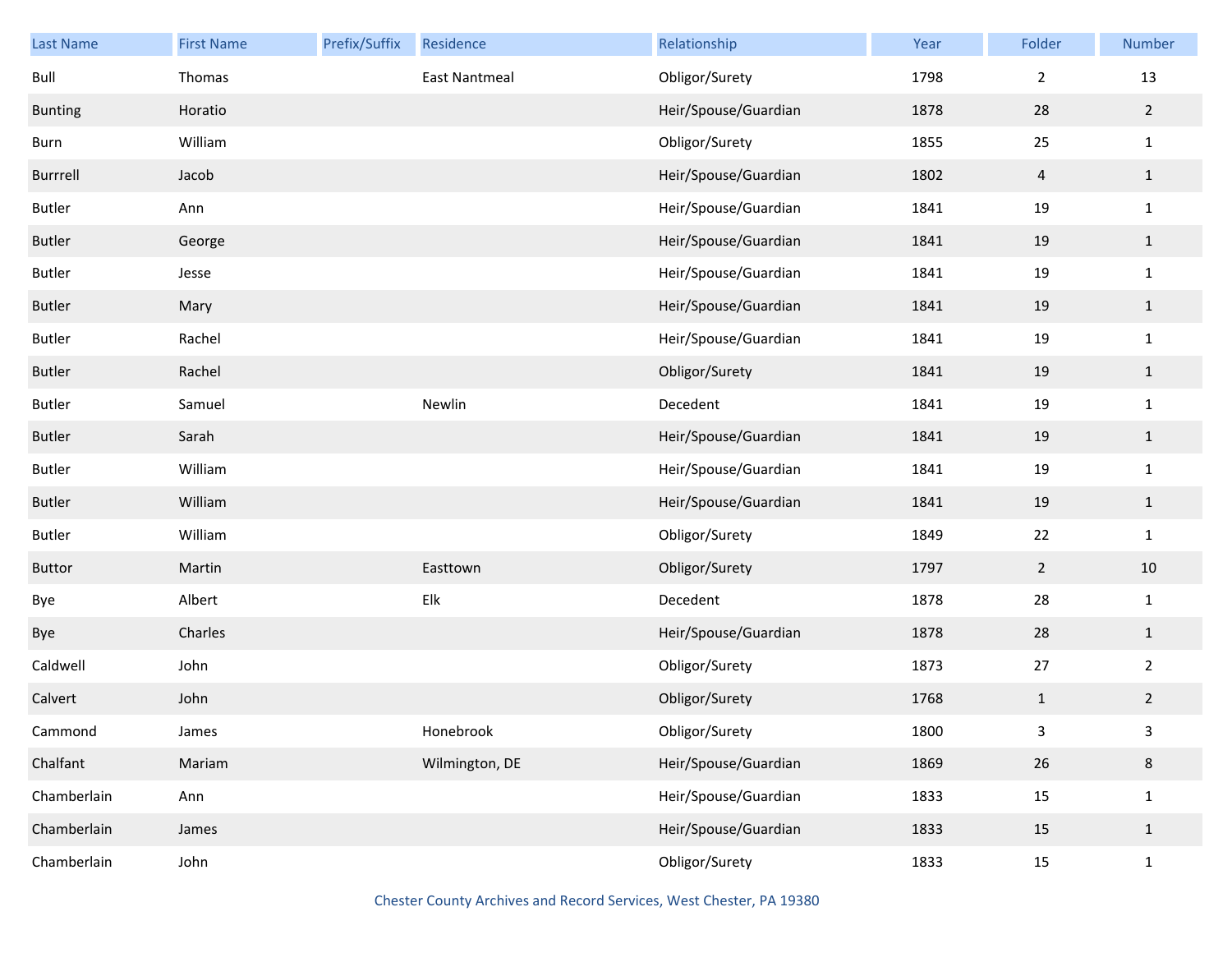| <b>Last Name</b> | <b>First Name</b> | Prefix/Suffix | Residence                       | Relationship         | Year | Folder       | Number           |
|------------------|-------------------|---------------|---------------------------------|----------------------|------|--------------|------------------|
| Chamberlain      | Jonas             |               | Sadsbury                        | Decedent             | 1833 | 15           | $\mathbf{1}$     |
| Chamberlain      | Joseph            |               | Sadsbury                        | Decedent             | 1833 | 15           | $\mathbf{1}$     |
| Chrisman         | Daniel            |               |                                 | Obligor/Surety       | 1873 | 27           | $\overline{2}$   |
| Chrisman         | John              |               |                                 | Obligor/Surety       | 1865 | 26           | $\overline{2}$   |
| Churchman        | Anna              |               |                                 | Heir/Spouse/Guardian | 1878 | 28           | $\overline{2}$   |
| Cleaver          | Jonathan          |               | Upper Merion, Montgomery Co., P | Decedent             | 1834 | 16           | $\mathbf{1}$     |
| Clendenin        | Margaret          |               |                                 | Obligor/Surety       | 1886 | 28           | $10\,$           |
| Cloud            | Abner             |               | East Marlborough                | Obligor/Surety       | 1768 | $\mathbf{1}$ | $\overline{2}$   |
| Cloud            | Hannah            |               |                                 | Heir/Spouse/Guardian | 1823 | $10\,$       | $\boldsymbol{6}$ |
| Cloud            | James             |               |                                 | Obligor/Surety       | 1823 | $10\,$       | $\boldsymbol{6}$ |
| Cloud            | Jeremiah          |               |                                 | Obligor/Surety       | 1823 | 10           | $\boldsymbol{6}$ |
| Cloud            | Jesse             |               | Kennett                         | Decedent             | 1823 | 10           | 6                |
| Cloud            | William           |               |                                 | Obligor/Surety       | 1823 | 10           | $\boldsymbol{6}$ |
| Cochran          | Henry             |               |                                 | Heir/Spouse/Guardian | 1831 | 13           | $\mathbf{1}$     |
| Cochran          | Jane Ann          |               |                                 | Heir/Spouse/Guardian | 1831 | 13           | $\mathbf{1}$     |
| Cochran          | John              |               |                                 | Obligor/Surety       | 1831 | 13           | $\mathbf{1}$     |
| Cochran          | John              |               |                                 | Heir/Spouse/Guardian | 1831 | 13           | $\mathbf{1}$     |
| Cochran          | Samuel            |               | West Fallowfield                | Decedent             | 1831 | 13           | $\mathbf{1}$     |
| Cochran          | Stephen           |               |                                 | Heir/Spouse/Guardian | 1831 | 13           | $\mathbf{1}$     |
| Cochran          | Stephen           |               |                                 | Heir/Spouse/Guardian | 1831 | 13           | $\mathbf{1}$     |
| Coffman          | Barbara           |               |                                 | Heir/Spouse/Guardian | 1823 | 10           | $\overline{7}$   |
| Coffman          | John              |               |                                 | Obligor/Surety       | 1823 | 10           | $\overline{7}$   |
| Collins          | Elmer             |               |                                 | Heir/Spouse/Guardian | 1886 | 28           | 10               |
| Collins          | Grace             |               |                                 | Heir/Spouse/Guardian | 1886 | 28           | $10\,$           |
| Collins          | H                 |               | Colerain, Lancaster Co., PA     | Obligor/Surety       | 1886 | 28           | $10\,$           |

Chester County Archives and Record Services, West Chester, PA 19380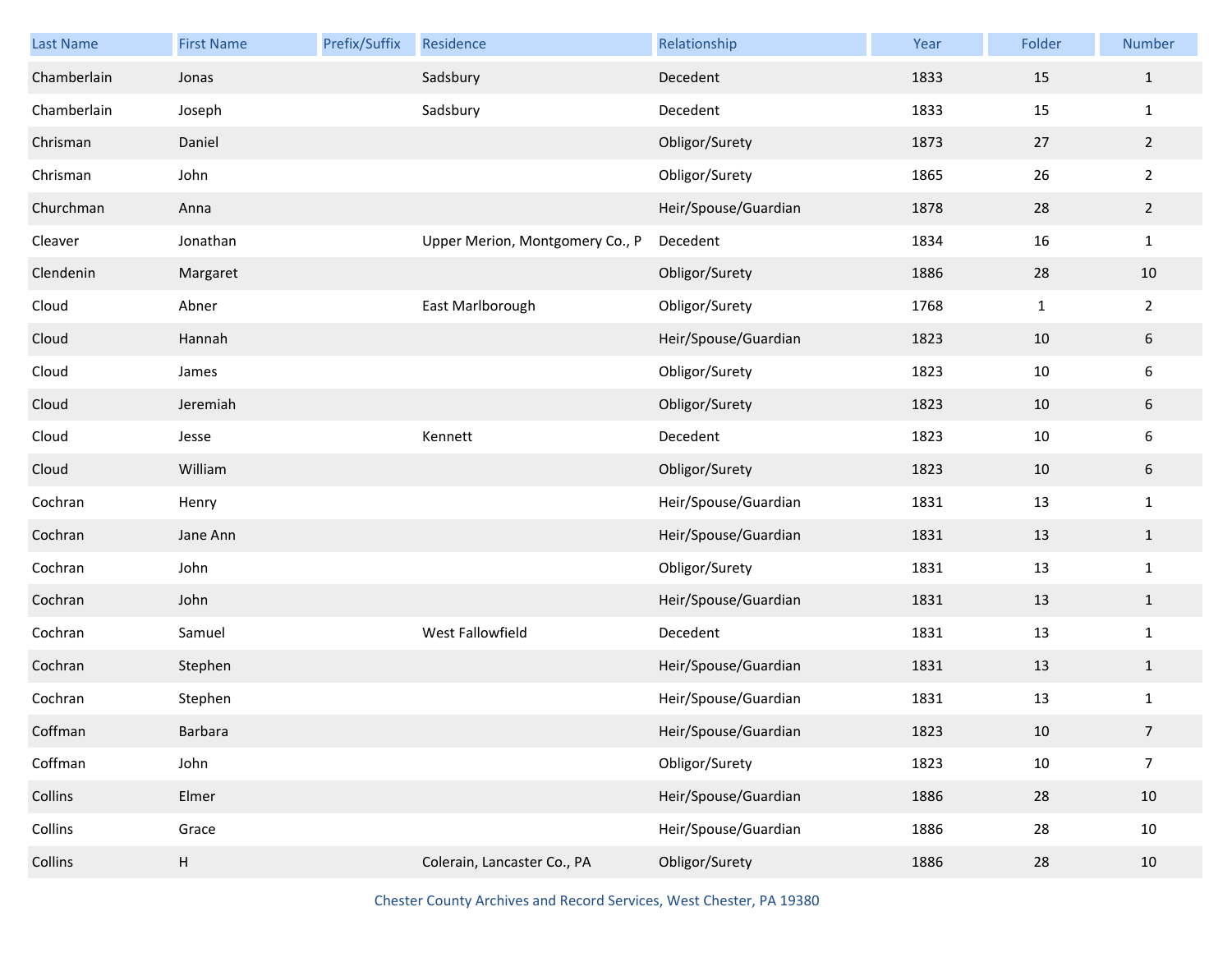| Last Name | <b>First Name</b> | Prefix/Suffix | Residence                   | Relationship         | Year | Folder         | Number          |
|-----------|-------------------|---------------|-----------------------------|----------------------|------|----------------|-----------------|
| Collins   | Hugh              |               | Colerain, Lancaster Co., PA | Heir/Spouse/Guardian | 1886 | 28             | 10              |
| Collins   | James             |               | Colerain, Lancaster Co., PA | Heir/Spouse/Guardian | 1886 | 28             | 10              |
| Collins   | Ross              |               | Colerain, Lancaster Co., PA | Heir/Spouse/Guardian | 1886 | 28             | $10\,$          |
| Collins   | Thomas            |               | Colerain, Lancaster Co., PA | Heir/Spouse/Guardian | 1886 | 28             | $10\,$          |
| Coope     | Abiah             |               | East Bradford               | Obligor/Surety       | 1796 | $\overline{2}$ | $\overline{7}$  |
| Coope     | Joseph            |               |                             | Heir/Spouse/Guardian | 1795 | $\overline{2}$ | $\overline{2}$  |
| Coope     | Nathan            |               | East Bradford               | Obligor/Surety       | 1795 | $\overline{2}$ | $\overline{2}$  |
| Cooper    | Charles           |               | Lancaster, PA               | Obligor/Surety       | 1851 | 23             | $\mathbf{1}$    |
| Cooper    | Frederick         |               | Lancaster, PA               | Obligor/Surety       | 1851 | 23             | $\mathbf{1}$    |
| Cooper    | John              |               |                             | Heir/Spouse/Guardian | 1816 | 9              | $\mathbf{1}$    |
| Cooper    | John              |               | Lower Oxford                | Decedent             | 1816 | 9              | $\mathbf{1}$    |
| Cooper    | Leanor            |               | Honebrook                   | Heir/Spouse/Guardian | 1816 | 9              | $\mathbf{1}$    |
| Cooper    | Ruthanna          |               |                             | Heir/Spouse/Guardian | 1853 | 24             | $\sqrt{5}$      |
| Cooper    | Susanna           |               |                             | Heir/Spouse/Guardian | 1816 | 9              | $\mathbf{1}$    |
| Cooper    | Thomas            |               |                             | Heir/Spouse/Guardian | 1816 | 9              | $\mathbf{1}$    |
| Cooper    | Thomas            |               |                             | Heir/Spouse/Guardian | 1816 | 9              | $\mathbf{1}$    |
| Cooper    | William           |               | Lancaster, PA               | Decedent             | 1851 | 23             | $\mathbf{1}$    |
| Coppock   | Hannah            |               | Mahoning Co., OH            | Heir/Spouse/Guardian | 1867 | 26             | $5\phantom{.0}$ |
| Coulson   | Elijah            |               |                             | Heir/Spouse/Guardian | 1800 | 3              | $\overline{2}$  |
| Coulson   | Enoch             |               |                             | Heir/Spouse/Guardian | 1800 | 3              | $\overline{2}$  |
| Coulson   | Hannah            |               |                             | Heir/Spouse/Guardian | 1800 | 3              | $\overline{a}$  |
| Coulson   | John              |               |                             | Heir/Spouse/Guardian | 1800 | $\mathsf{3}$   | $\overline{2}$  |
| Coulson   | Mary              |               |                             | Heir/Spouse/Guardian | 1800 | $\mathsf 3$    | $\overline{2}$  |
| Coulson   | Rachel            |               |                             | Heir/Spouse/Guardian | 1800 | $\mathsf{3}$   | $\overline{2}$  |
| Coulson   | Sarah             |               |                             | Heir/Spouse/Guardian | 1800 | 3              | $\overline{2}$  |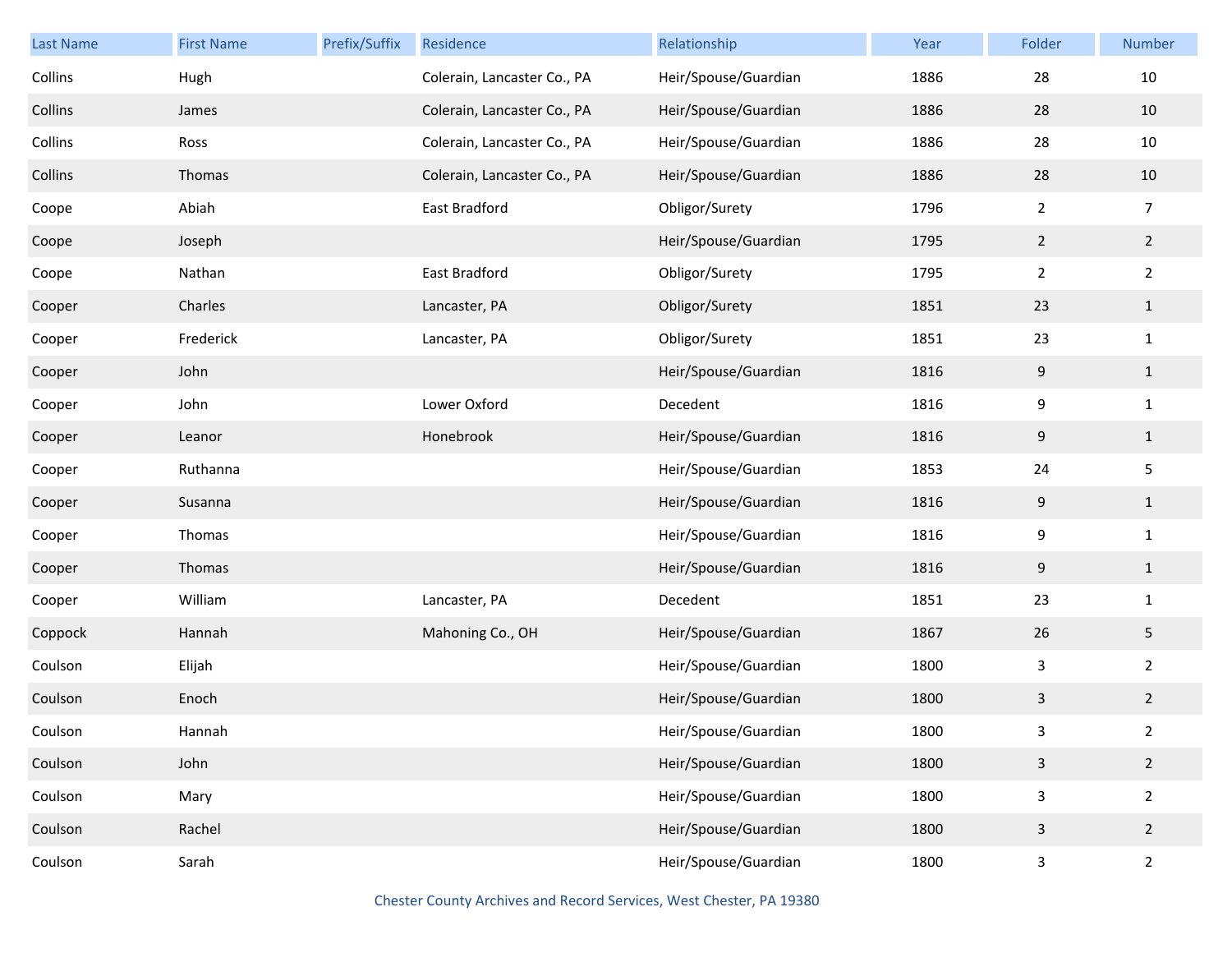| Last Name  | <b>First Name</b> | Prefix/Suffix | Residence            | Relationship         | Year | Folder                   | Number         |
|------------|-------------------|---------------|----------------------|----------------------|------|--------------------------|----------------|
| Coulson    | Thomas            |               | West Nottingham      | Obligor/Surety       | 1800 | $\mathsf{3}$             | $\overline{2}$ |
| Coulson    | William           |               | West Nottingham      | Decedent             | 1800 | $\mathbf{3}$             | $\overline{2}$ |
| Coulston   | Joseph            |               |                      | Obligor/Surety       | 1800 | $\mathsf{3}$             | $\overline{a}$ |
| Coulston   | Joseph            |               |                      | Heir/Spouse/Guardian | 1800 | $\mathbf{3}$             | 4              |
| Cowpland   | David             |               |                      | Obligor/Surety       | 1746 | $\mathbf{1}$             | $\mathbf{1}$   |
| Cox        | John              |               |                      | Decedent             | 1775 | $\mathbf{1}$             | $\overline{4}$ |
| Cox        | Mary              |               |                      | Obligor/Surety       | 1775 | $\mathbf{1}$             | $\overline{a}$ |
| Craig      | Robert            |               | <b>West Nantmeal</b> | Obligor/Surety       | 1802 | $\overline{\mathcal{A}}$ | $\overline{2}$ |
| Creswell   | James             |               |                      | Heir/Spouse/Guardian | 1803 | $\overline{a}$           | $\overline{4}$ |
| Creswell   | Mary              |               |                      | Heir/Spouse/Guardian | 1803 | $\overline{\mathcal{A}}$ | 4              |
| Crossen    | James             |               |                      | Obligor/Surety       | 1821 | 10                       | 5              |
| Croul      | Alexander         |               |                      | Obligor/Surety       | 1808 | 5                        | 6              |
| Cruley     | Catharine         |               |                      | Heir/Spouse/Guardian | 1801 | $\mathbf{3}$             | $\sqrt{6}$     |
| Cruley     | Conrad            |               | Honeybrook           | Decedent             | 1801 | $\mathbf{3}$             | 6              |
| Cruley     | Conrad            |               |                      | Heir/Spouse/Guardian | 1801 | $\mathsf{3}$             | 6              |
| Cruley     | John              |               |                      | Heir/Spouse/Guardian | 1801 | $\mathbf{3}$             | 6              |
| Culbertson | James             |               |                      | Heir/Spouse/Guardian | 1797 | $\overline{2}$           | $\bf 8$        |
| Culbertson | John              |               | Brandywine           | Decedent             | 1797 | $\overline{2}$           | 8              |
| Culbertson | John              |               | Brandywine           | Obligor/Surety       | 1797 | $\overline{2}$           | $\bf 8$        |
| Culbertson | Margaret          |               |                      | Heir/Spouse/Guardian | 1797 | $\overline{2}$           | 8              |
| Culbertson | Samuel            |               |                      | Heir/Spouse/Guardian | 1797 | $\overline{2}$           | 8              |
| Culbertson | William           |               |                      | Heir/Spouse/Guardian | 1797 | $\overline{2}$           | 8              |
| Curlin     | Sarah             |               |                      | Heir/Spouse/Guardian | 1812 | $\,8\,$                  | $1\,$          |
| Curlin     | Sarah             |               |                      | Heir/Spouse/Guardian | 1819 | 10                       | 3              |
| Curlin     | William           |               |                      | Heir/Spouse/Guardian | 1812 | $\,8$                    | $\mathbf{1}$   |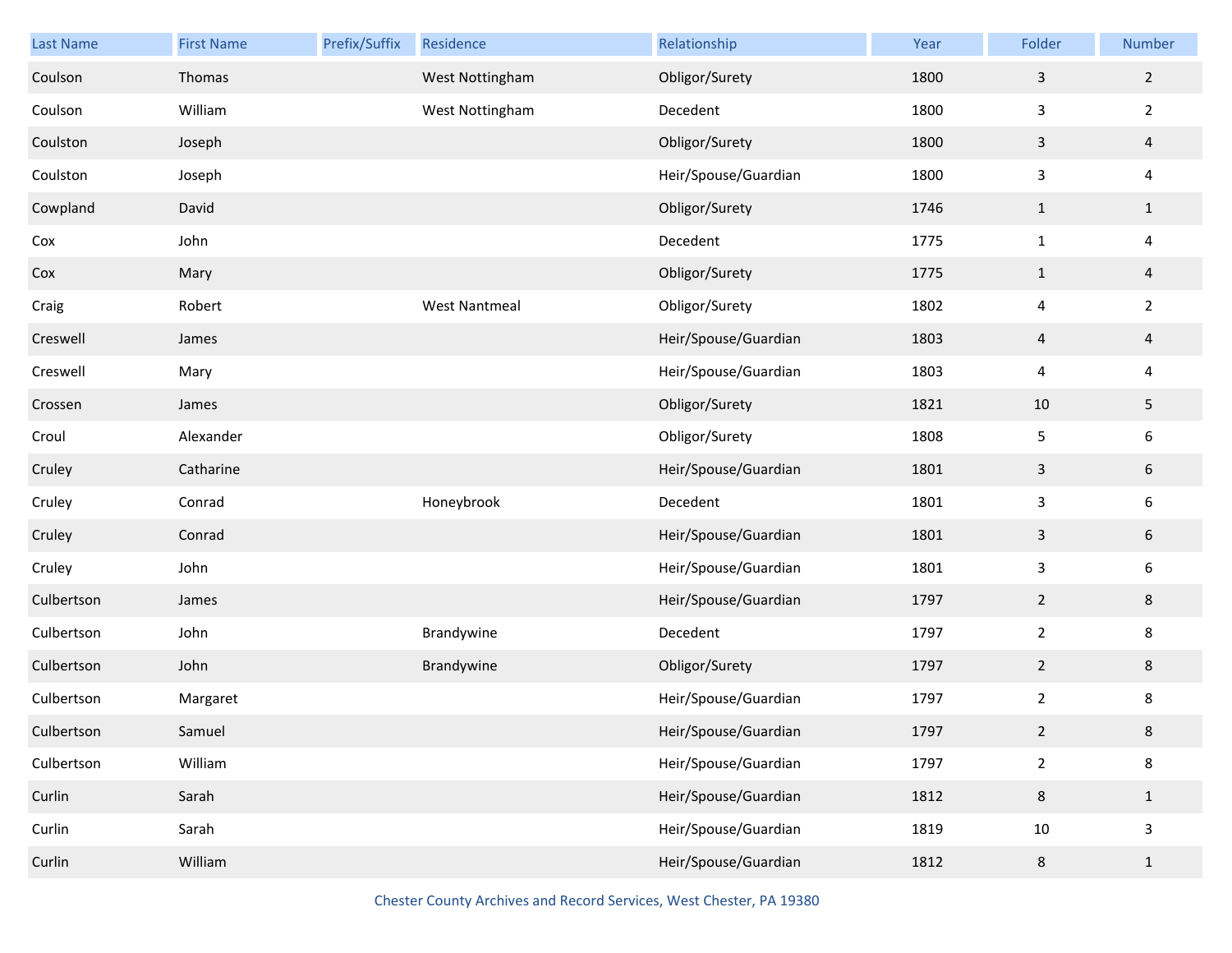| Last Name  | <b>First Name</b> | Prefix/Suffix | Residence          | Relationship         | Year | Folder         | Number                  |
|------------|-------------------|---------------|--------------------|----------------------|------|----------------|-------------------------|
| Curlin     | William           |               |                    | Heir/Spouse/Guardian | 1819 | 10             | 3                       |
| Currey     | Jehu              |               |                    | Heir/Spouse/Guardian | 1858 | 25             | 5                       |
| Currey     | Nathaniel         |               | West Goshen        | Decedent             | 1858 | 25             | 5                       |
| Currey     | Nathaniel         |               |                    | Obligor/Surety       | 1858 | 25             | 5                       |
| Currey     | William           |               |                    | Obligor/Surety       | 1858 | 25             | $\mathsf S$             |
| Curtz      | Jacob             | Jr.           | Lancaster Co.      | Obligor/Surety       | 1811 | 7              | $\mathbf{3}$            |
| Curtz      | Jacob             |               | Lancaster Co.      | Obligor/Surety       | 1811 | $\overline{7}$ | $\overline{\mathbf{3}}$ |
| Curtz      | John              |               | Lancaster Co.      | Decedent             | 1811 | 7              | $\mathbf{3}$            |
| Custer     | Eliza             |               |                    | Obligor/Surety       | 1859 | 25             | $\overline{7}$          |
| Custer     | Elizabeth         |               |                    | Heir/Spouse/Guardian | 1814 | $\,8\,$        | $\overline{a}$          |
| Custer     | Elizabeth         |               | Charlestown        | Decedent             | 1814 | 8              | $\overline{\mathbf{4}}$ |
| Custer     | John              |               | Montgomery Co., PA | Obligor/Surety       | 1814 | 8              | $\overline{a}$          |
| Custer     | Jonas             |               |                    | Heir/Spouse/Guardian | 1814 | 8              | $\overline{\mathbf{4}}$ |
| Custer     | Peter             |               |                    | Heir/Spouse/Guardian | 1814 | 8              | $\overline{4}$          |
| Custer     | Samuel            |               |                    | Heir/Spouse/Guardian | 1814 | 8              | $\overline{\mathbf{4}}$ |
| Dampman    | Elisa             |               |                    | Heir/Spouse/Guardian | 1846 | 20             | $\overline{a}$          |
| Dampman    | Jacob             |               |                    | Obligor/Surety       | 1846 | $20\,$         | $\overline{\mathbf{4}}$ |
| Darlington | Edwin             |               |                    | Obligor/Surety       | 1893 | 28             | 13                      |
| Darlington | Margaret          |               |                    | Heir/Spouse/Guardian | 1893 | 28             | 13                      |
| Darlington | Thomas            |               |                    | Obligor/Surety       | 1832 | 14             | $\mathbf{3}$            |
| Darlington | William           | Esq.          |                    | Heir/Spouse/Guardian | 1873 | 27             | $\mathbf{1}$            |
| Davis      | Abigail           |               |                    | Heir/Spouse/Guardian | 1805 | 5              | $\overline{2}$          |
| Davis      | Benjamin          |               | Delaware Co.       | Obligor/Surety       | 1807 | 5              | $\overline{4}$          |
| Davis      | David             |               | Tredyffrin         | Decedent             | 1807 | 5              | 5                       |
| Davis      | David             |               |                    | Obligor/Surety       | 1846 | $20\,$         | $\overline{4}$          |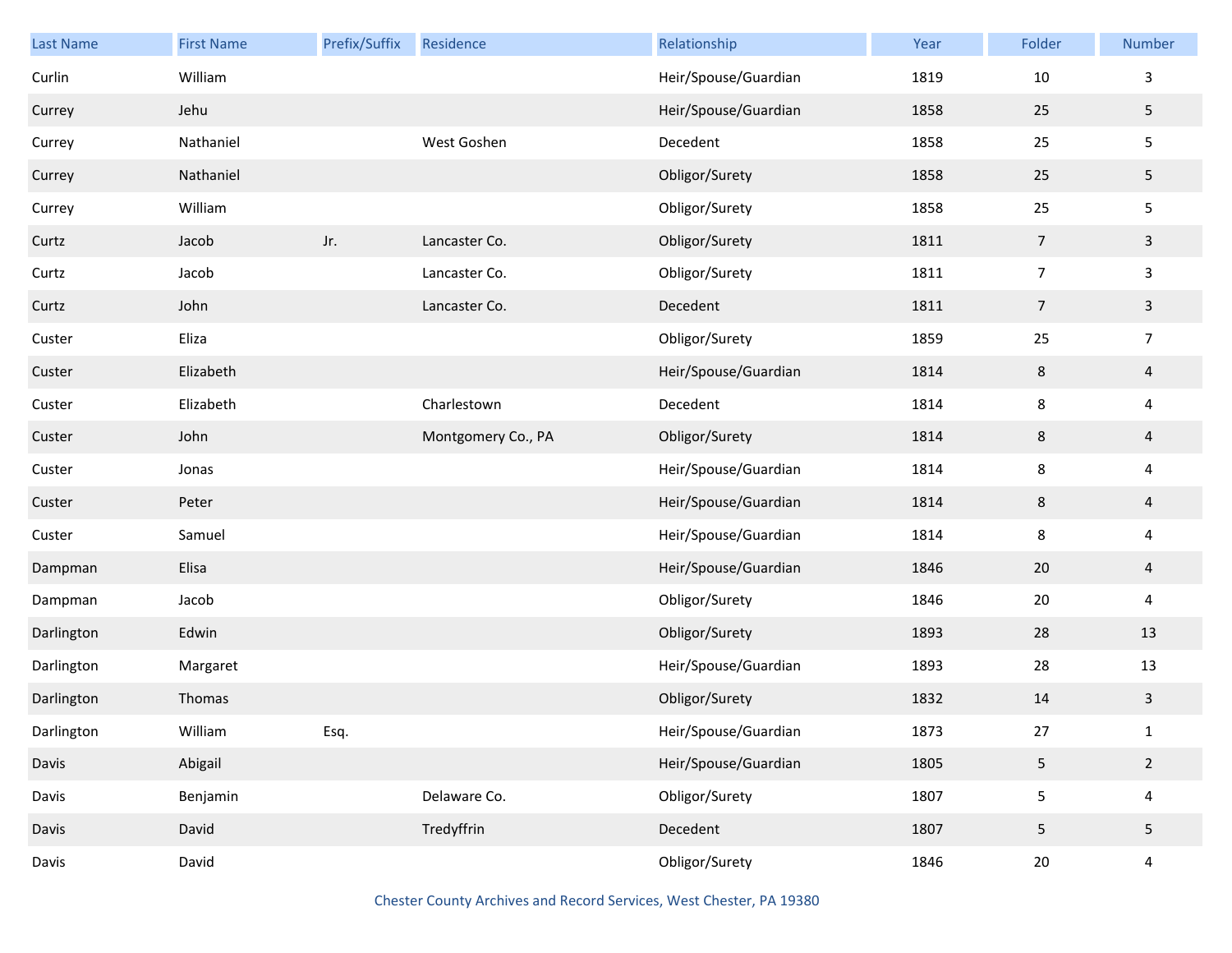| Last Name | <b>First Name</b> | Prefix/Suffix | Residence  | Relationship         | Year | Folder         | Number          |
|-----------|-------------------|---------------|------------|----------------------|------|----------------|-----------------|
| Davis     | Elijah            |               |            | Obligor/Surety       | 1805 | $\sqrt{5}$     | $\overline{2}$  |
| Davis     | Hezekiah          |               |            | Obligor/Surety       | 1814 | 8              | 4               |
| Davis     | James             |               | Tredyffrin | Decedent             | 1805 | $\sqrt{5}$     | $\overline{2}$  |
| Davis     | James             |               |            | Heir/Spouse/Guardian | 1805 | 5              | $\overline{2}$  |
| Davis     | James             |               |            | Heir/Spouse/Guardian | 1832 | 14             | $1\,$           |
| Davis     | Jane              |               |            | Heir/Spouse/Guardian | 1805 | 5              | $\overline{2}$  |
| Davis     | John              |               | Tredyffrin | Obligor/Surety       | 1801 | $\mathbf{3}$   | 8               |
| Davis     | John              |               |            | Obligor/Surety       | 1805 | 5              | $\overline{2}$  |
| Davis     | John              |               | Warwick    | Decedent             | 1848 | 21             | $\mathbf{1}$    |
| Davis     | Joshua            |               |            | Heir/Spouse/Guardian | 1805 | 5              | $\overline{2}$  |
| Davis     | Joshua            |               | West Caln  | Decedent             | 1832 | 14             | $\mathbf{1}$    |
| Davis     | Mary              |               |            | Heir/Spouse/Guardian | 1805 | 5              | $\overline{2}$  |
| Davis     | Methuselah        |               |            | Obligor/Surety       | 1832 | 14             | $1\,$           |
| Davis     | Mordecai          |               |            | Obligor/Surety       | 1805 | 5              | $\mathbf{1}$    |
| Davis     | Morris            |               |            | Heir/Spouse/Guardian | 1805 | $\sqrt{5}$     | $\overline{2}$  |
| Davis     | Samuel            |               |            | Heir/Spouse/Guardian | 1841 | 19             | 3               |
| Davis     | Sarah             |               |            | Heir/Spouse/Guardian | 1853 | 24             | $6\phantom{.0}$ |
| Davis     | Sarah Ann         |               |            | Heir/Spouse/Guardian | 1841 | 19             | 3               |
| Davis     | Thomas            |               |            | Obligor/Surety       | 1848 | 21             | $1\,$           |
| Davis     | Thomas            |               |            | Obligor/Surety       | 1856 | 25             | $\overline{2}$  |
| Davis     | Thomas            |               |            | Obligor/Surety       | 1876 | 27             | 5               |
| Davis     | William           |               |            | Obligor/Surety       | 1832 | 14             | $\mathbf{1}$    |
| Dengler   | John              |               |            | Obligor/Surety       | 1885 | 28             | 8               |
| Denny     | David             |               |            | Heir/Spouse/Guardian | 1797 | $\overline{2}$ | 8               |
| Denny     | William           |               | Uwchlan    | Obligor/Surety       | 1797 | $\overline{2}$ | 8               |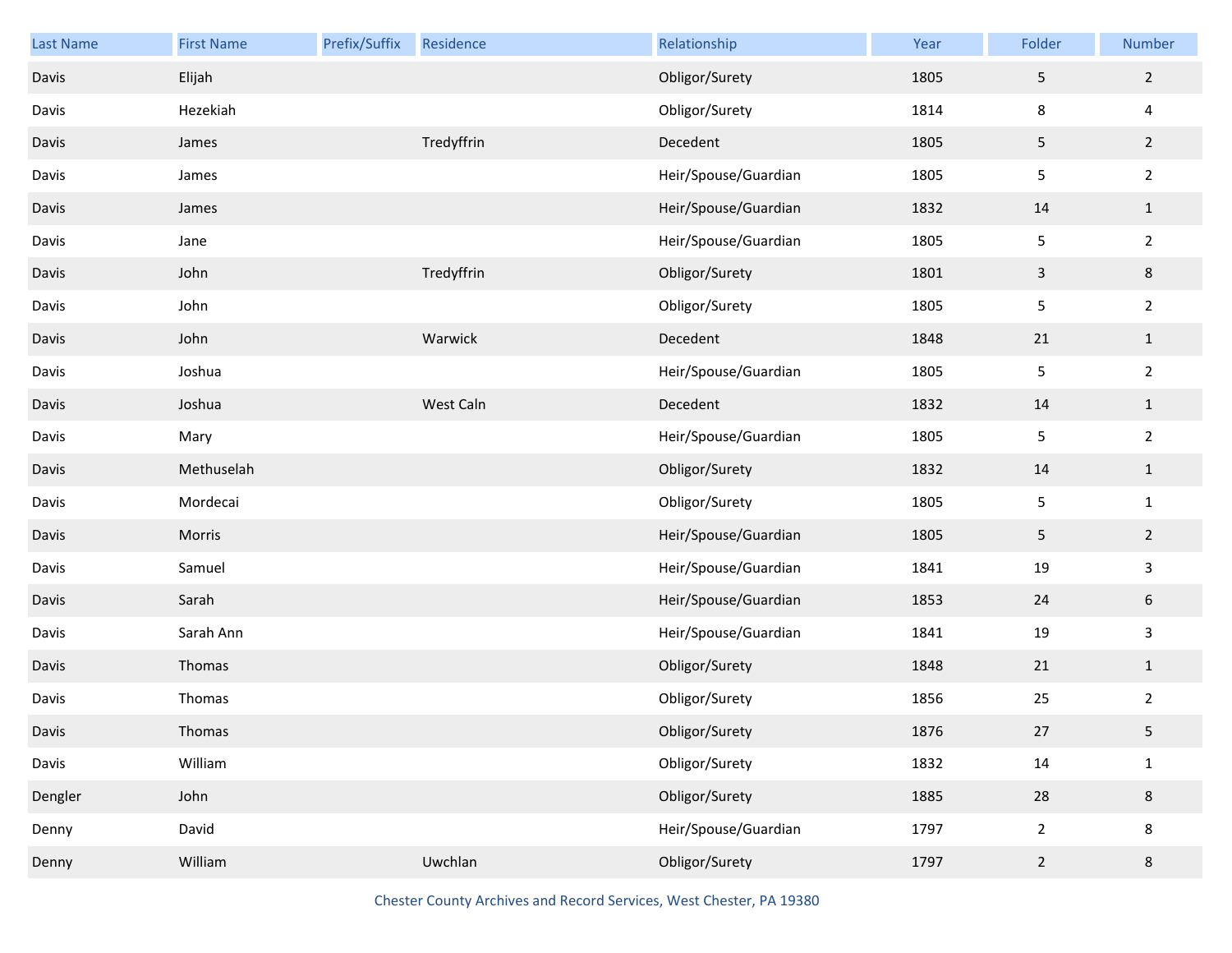| Last Name | <b>First Name</b> | Prefix/Suffix | Residence            | Relationship         | Year | Folder           | Number           |
|-----------|-------------------|---------------|----------------------|----------------------|------|------------------|------------------|
| Dickey    | Samuel            |               |                      | Heir/Spouse/Guardian | 1837 | 17               | $\overline{2}$   |
| Dickey    | Samuel            |               |                      | Heir/Spouse/Guardian | 1837 | 17               | $\overline{2}$   |
| Dickey    | Samuel            |               |                      | Obligor/Surety       | 1837 | $17\,$           | $\overline{2}$   |
| Diemer    | Frederick         |               |                      | Obligor/Surety       | 1859 | 25               | $\overline{7}$   |
| Dingler   | Jacob             |               |                      | Heir/Spouse/Guardian | 1829 | 12               | $\sqrt{2}$       |
| Dingler   | Sarah             |               |                      | Heir/Spouse/Guardian | 1829 | 12               | $\overline{2}$   |
| Dixon     | Isabella          |               |                      | Heir/Spouse/Guardian | 1831 | 13               | $\mathbf{3}$     |
| Dixon     | Jacob             |               |                      | Heir/Spouse/Guardian | 1831 | 13               | $\overline{3}$   |
| Dixon     | Jacob             |               |                      | Obligor/Surety       | 1832 | 14               | $\mathbf{3}$     |
| Dixon     | Jane              |               |                      | Heir/Spouse/Guardian | 1831 | 13               | $\overline{3}$   |
| Dixon     | Phineas           |               |                      | Heir/Spouse/Guardian | 1831 | 13               | $\mathsf{3}$     |
| Dixon     | Phineas           |               |                      | Heir/Spouse/Guardian | 1832 | 14               | $\overline{3}$   |
| Dorsey    | John              |               |                      | Heir/Spouse/Guardian | 1816 | $\boldsymbol{9}$ | $\mathbf{1}$     |
| Dorsey    | John              |               | Brooke Co., VA       | Obligor/Surety       | 1816 | $\boldsymbol{9}$ | $\mathbf{1}$     |
| Dorsey    | Mary              |               |                      | Heir/Spouse/Guardian | 1816 | $\boldsymbol{9}$ | $\mathbf{1}$     |
| Dorsey    | Rachel            |               |                      | Heir/Spouse/Guardian | 1816 | $\boldsymbol{9}$ | $\mathbf{1}$     |
| Downing   | Hunt              |               | West Whiteland       | Decedent             | 1835 | 16               | $\sqrt{2}$       |
| Downing   | Israel            |               |                      | Obligor/Surety       | 1816 | $9\,$            | $\overline{2}$   |
| Downing   | Israel            |               |                      | Heir/Spouse/Guardian | 1835 | 16               | $\overline{2}$   |
| Downing   | Joseph            |               |                      | Obligor/Surety       | 1835 | 16               | $\overline{2}$   |
| Downing   | Joseph            |               |                      | Obligor/Surety       | 1835 | 16               | $\overline{2}$   |
| Downing   | Joseph            |               |                      | Obligor/Surety       | 1871 | 26               | $9\,$            |
| Dunlap    | Andrea            |               |                      | Heir/Spouse/Guardian | 1832 | $14\,$           | $\boldsymbol{6}$ |
| Dunn      | Sarah             |               |                      | Heir/Spouse/Guardian | 1880 | 28               | $\mathsf{3}$     |
| Dunwoodie | James             |               | <b>West Nantmeal</b> | Decedent             | 1829 | 12               | $\overline{2}$   |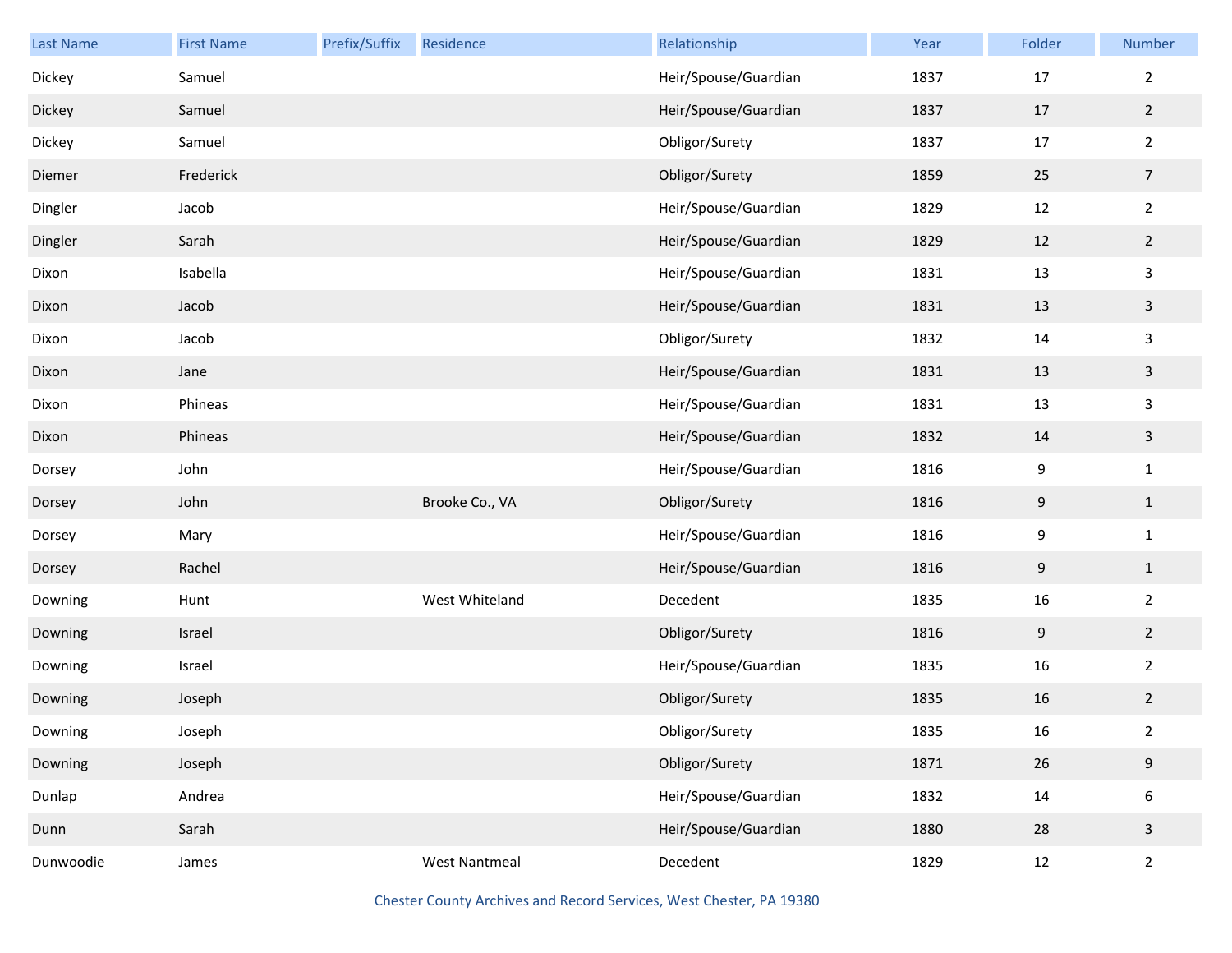| <b>Last Name</b> | <b>First Name</b> | Prefix/Suffix | Residence                  | Relationship         | Year | Folder         | Number         |
|------------------|-------------------|---------------|----------------------------|----------------------|------|----------------|----------------|
| Eachus           | John              |               |                            | Heir/Spouse/Guardian | 1801 | $\overline{3}$ | 9              |
| Eachus           | Mary              |               |                            | Heir/Spouse/Guardian | 1801 | $\mathsf{3}$   | 9              |
| Eaten            | Oliver            |               | Kings Co., NY              | Obligor/Surety       | 1886 | 28             | 10             |
| Eby              | Elias             |               |                            | Obligor/Surety       | 1851 | 23             | $\mathbf{1}$   |
| <b>Ellis</b>     | James             |               |                            | Obligor/Surety       | 1853 | 24             | $\mathbf{3}$   |
| Emery            | George            |               |                            | Decedent             | 1831 | 13             | $\overline{2}$ |
| Emery            | John              |               |                            | Obligor/Surety       | 1831 | 13             | $\overline{2}$ |
| Emery            | William           |               |                            | Obligor/Surety       | 1831 | 13             | $\overline{2}$ |
| England          | John              |               | East Marlborough           | Decedent             | 1797 | $\overline{2}$ | $9\,$          |
| Engle            | Joseph            |               | New Garden                 | Obligor/Surety       | 1821 | 10             | 5              |
| Entriken         | Margaret          |               | Marlborough                | Heir/Spouse/Guardian | 1856 | 25             | $\overline{2}$ |
| Entrikin         | James             |               | West Caln                  | Obligor/Surety       | 1802 | 4              | $\mathbf{1}$   |
| Evans            | Caleb             |               |                            | Heir/Spouse/Guardian | 1832 | 14             | $\overline{2}$ |
| Evans            | Clara             |               |                            | Heir/Spouse/Guardian | 1873 | 27             | $\overline{2}$ |
| Evans            | Grace             |               | Drumore, Lancaster Co., PA | Heir/Spouse/Guardian | 1886 | 28             | $10\,$         |
| Evans            | Griffith          |               | <b>East Nantmeal</b>       | Decedent             | 1848 | 21             | $\overline{2}$ |
| Evans            | Hibbard           |               |                            | Obligor/Surety       | 1841 | 19             | $\mathbf{3}$   |
| Evans            | Jesse             |               |                            | Heir/Spouse/Guardian | 1837 | 17             | $\mathbf{1}$   |
| Evans            | Jesse             |               |                            | Heir/Spouse/Guardian | 1848 | 21             | $\overline{2}$ |
| Evans            | Jesse             |               |                            | Obligor/Surety       | 1849 | 22             | 3              |
| Evans            | Joseph            |               |                            | Heir/Spouse/Guardian | 1832 | $14\,$         | $\overline{2}$ |
| Evans            | Joseph            |               | West Caln                  | Decedent             | 1832 | 14             | $\overline{2}$ |
| Evans            | Joshua            |               |                            | Obligor/Surety       | 1831 | 13             | $\mathsf{3}$   |
| Evans            | Mordecai          |               |                            | Obligor/Surety       | 1837 | 17             | $\mathbf{1}$   |
| Evans            | Owen              |               |                            | Obligor/Surety       | 1848 | 21             | $\overline{2}$ |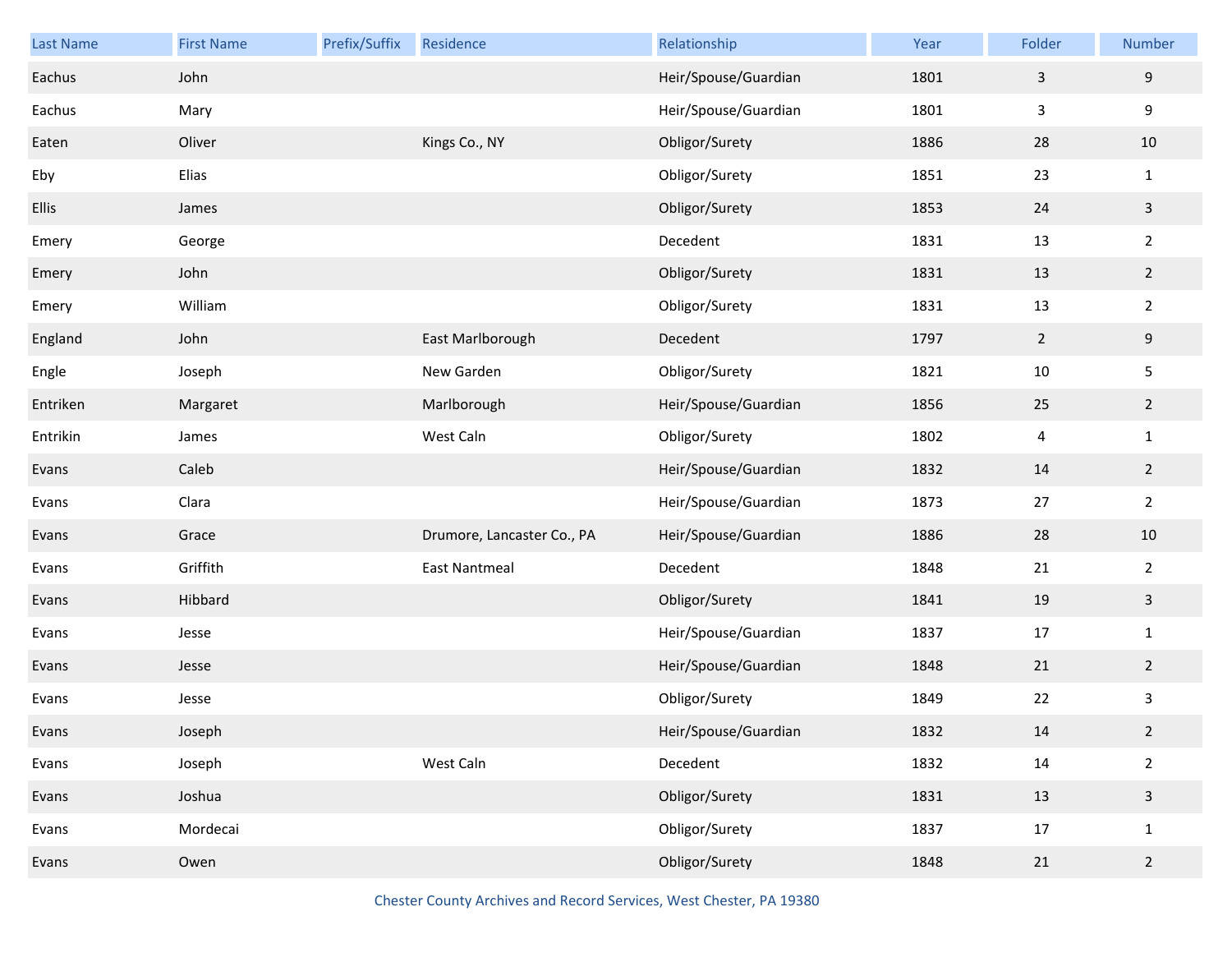| Last Name | <b>First Name</b> | Prefix/Suffix | Residence            | Relationship         | Year | Folder         | Number                  |
|-----------|-------------------|---------------|----------------------|----------------------|------|----------------|-------------------------|
| Evans     | Owen              |               | <b>East Nantmeal</b> | Decedent             | 1849 | 22             | $\mathbf{3}$            |
| Evans     | Randal            |               |                      | Obligor/Surety       | 1805 | 5              | $\overline{2}$          |
| Evans     | Samuel            |               |                      | Heir/Spouse/Guardian | 1848 | 21             | $\overline{2}$          |
| Evans     | Sarah             |               |                      | Obligor/Surety       | 1849 | 22             | $\mathbf{3}$            |
| Evans     | Thomas            |               |                      | Heir/Spouse/Guardian | 1775 | $\mathbf{1}$   | $\overline{\mathbf{4}}$ |
| Evans     | William           |               |                      | Obligor/Surety       | 1805 | 5              | $\mathbf{1}$            |
| Eves      | William           |               |                      | Obligor/Surety       | 1840 | 18             | $\mathsf S$             |
| Ewing     | John              |               |                      | Obligor/Surety       | 1848 | 21             | $\mathbf{1}$            |
| Fallon    | Robert            |               |                      | Heir/Spouse/Guardian | 1857 | 25             | $\mathsf{3}$            |
| Fallon    | William           |               |                      | Heir/Spouse/Guardian | 1857 | 25             | $\mathbf{3}$            |
| Farr      | Abraham           |               | Edgmont              | Obligor/Surety       | 1795 | $\overline{2}$ | $\overline{\mathbf{4}}$ |
| Finger    | Israel            |               |                      | Obligor/Surety       | 1885 | 28             | $\bf 8$                 |
| Finley    | Levi              |               |                      | Obligor/Surety       | 1836 | 16             | $\overline{7}$          |
| Fisher    | Elizabeth         |               |                      | Heir/Spouse/Guardian | 1813 | $\,8\,$        | $\overline{2}$          |
| Fisher    | Moses             |               |                      | Heir/Spouse/Guardian | 1813 | 8              | $\overline{2}$          |
| Fox       | Henry             |               |                      | Heir/Spouse/Guardian | 1880 | 28             | $\mathbf{3}$            |
| Fox       | Jacob             |               |                      | Obligor/Surety       | 1855 | 25             | $\mathbf 1$             |
| Freedley  | Henry             |               |                      | Obligor/Surety       | 1849 | 22             | $\mathbf{1}$            |
| Frees     | Edward            |               |                      | Obligor/Surety       | 1865 | 26             | $\overline{2}$          |
| Frees     | George            |               | Norristown, PA       | Heir/Spouse/Guardian | 1865 | 26             | $\overline{2}$          |
| Frees     | Jacob             |               | Bucks Co., PA        | Heir/Spouse/Guardian | 1865 | 26             | $\overline{2}$          |
| Frees     | Jacob             |               | Warwick              | Decedent             | 1865 | 26             | $\overline{2}$          |
| Fulmer    | Christian         |               |                      | Obligor/Surety       | 1885 | 28             | $\boldsymbol{7}$        |
| Fulmer    | George            |               | East Whiteland       | Decedent             | 1885 | 28             | $\overline{7}$          |
| Fulmer    | Hiram             |               |                      | Heir/Spouse/Guardian | 1885 | ${\bf 28}$     | $\overline{7}$          |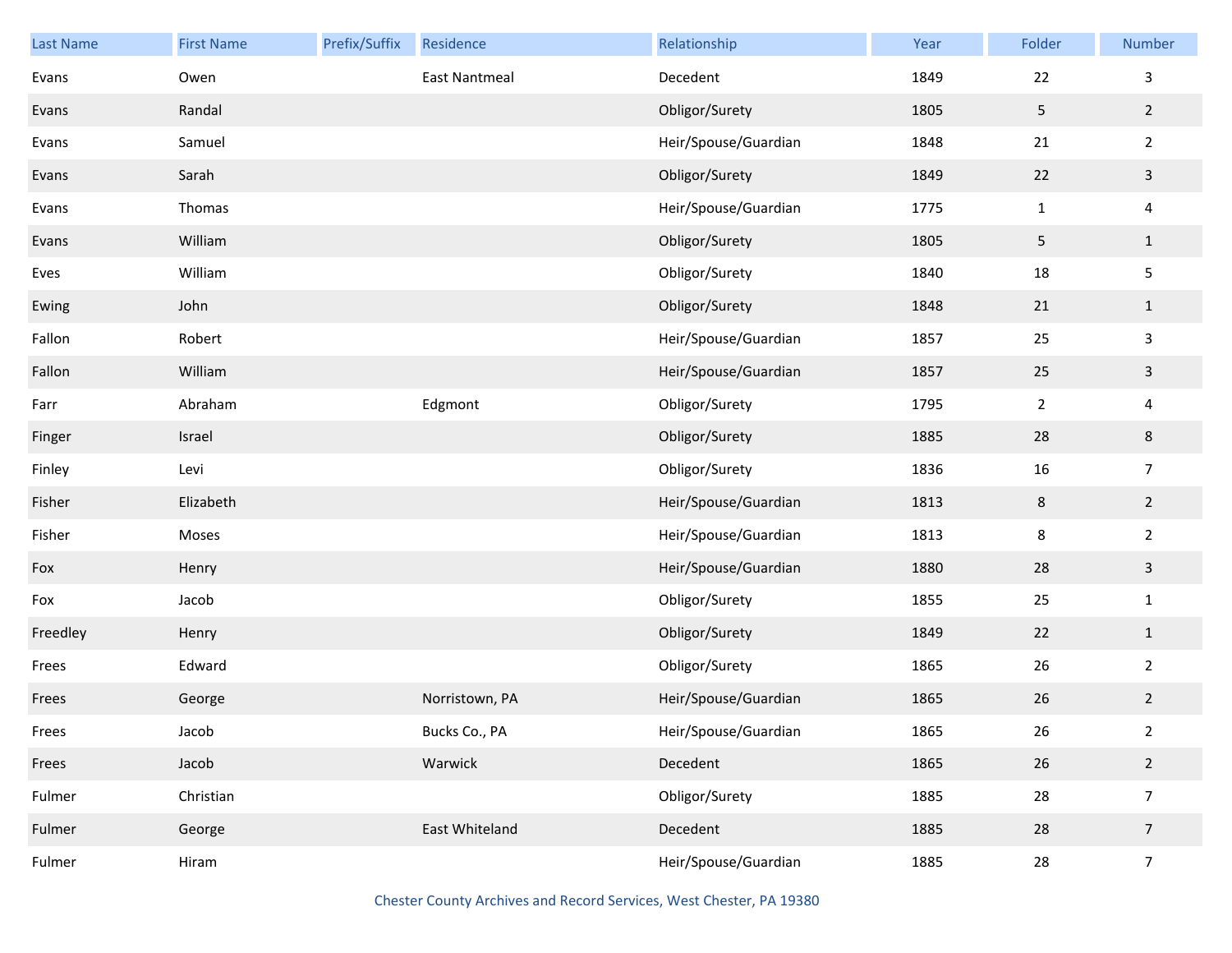| Last Name | <b>First Name</b> | Prefix/Suffix | Residence       | Relationship         | Year | Folder | Number         |
|-----------|-------------------|---------------|-----------------|----------------------|------|--------|----------------|
| Fulton    | William           |               |                 | Executor             | 1886 | 28     | $10\,$         |
| Funk      | Benjamin          |               |                 | Obligor/Surety       | 1856 | 25     | $\overline{2}$ |
| Funk      | Christian         |               | Coventry        | Decedent             | 1841 | 19     | $2^{\circ}$    |
| Funk      | George            |               | California      | Decedent             | 1856 | 25     | $\overline{2}$ |
| Funk      | John              |               |                 | Obligor/Surety       | 1841 | 19     | $\overline{2}$ |
| Funk      | Joseph            |               |                 | Obligor/Surety       | 1856 | 25     | $\overline{2}$ |
| Funk      | Joseph            |               |                 | Obligor/Surety       | 1856 | 25     | $2^{\circ}$    |
| Funk      | William           |               | Webster Co., IA | Heir/Spouse/Guardian | 1856 | 25     | $\overline{2}$ |
| Furey     | David             |               |                 | Obligor/Surety       | 1836 | 16     | $\overline{7}$ |
| Gamble    | Ann               |               |                 | Heir/Spouse/Guardian | 1831 | 13     | 3              |
| Gamble    | Ann               |               |                 | Heir/Spouse/Guardian | 1832 | 14     | $\mathbf{3}$   |
| Gamble    | Hannah            |               |                 | Heir/Spouse/Guardian | 1831 | 13     | 3              |
| Gamble    | Hannah            |               |                 | Heir/Spouse/Guardian | 1832 | 14     | $\mathbf{3}$   |
| Gamble    | James             |               |                 | Obligor/Surety       | 1829 | 12     | 4              |
| Gamble    | James             |               | Easttown        | Decedent             | 1831 | 13     | $\mathbf{3}$   |
| Gamble    | James             |               | Easttown        | Decedent             | 1832 | 14     | 3              |
| Gamble    | Joseph            |               |                 | Heir/Spouse/Guardian | 1831 | 13     | $\mathbf{3}$   |
| Gamble    | Joseph            |               |                 | Heir/Spouse/Guardian | 1832 | 14     | 3              |
| Gamble    | Margaret          |               |                 | Heir/Spouse/Guardian | 1831 | 13     | $\mathbf{3}$   |
| Gamble    | Margaret          |               |                 | Heir/Spouse/Guardian | 1832 | 14     | 3              |
| Gamble    | Peter             |               |                 | Heir/Spouse/Guardian | 1831 | $13\,$ | $\mathbf{3}$   |
| Gamble    | Peter             |               |                 | Heir/Spouse/Guardian | 1832 | 14     | $\mathbf{3}$   |
| Gamble    | Robert            |               |                 | Heir/Spouse/Guardian | 1831 | 13     | $\mathbf{3}$   |
| Gamble    | Robert            |               |                 | Heir/Spouse/Guardian | 1832 | 14     | 3              |
| Gamble    | William           |               |                 | Obligor/Surety       | 1831 | 13     | $\mathbf{3}$   |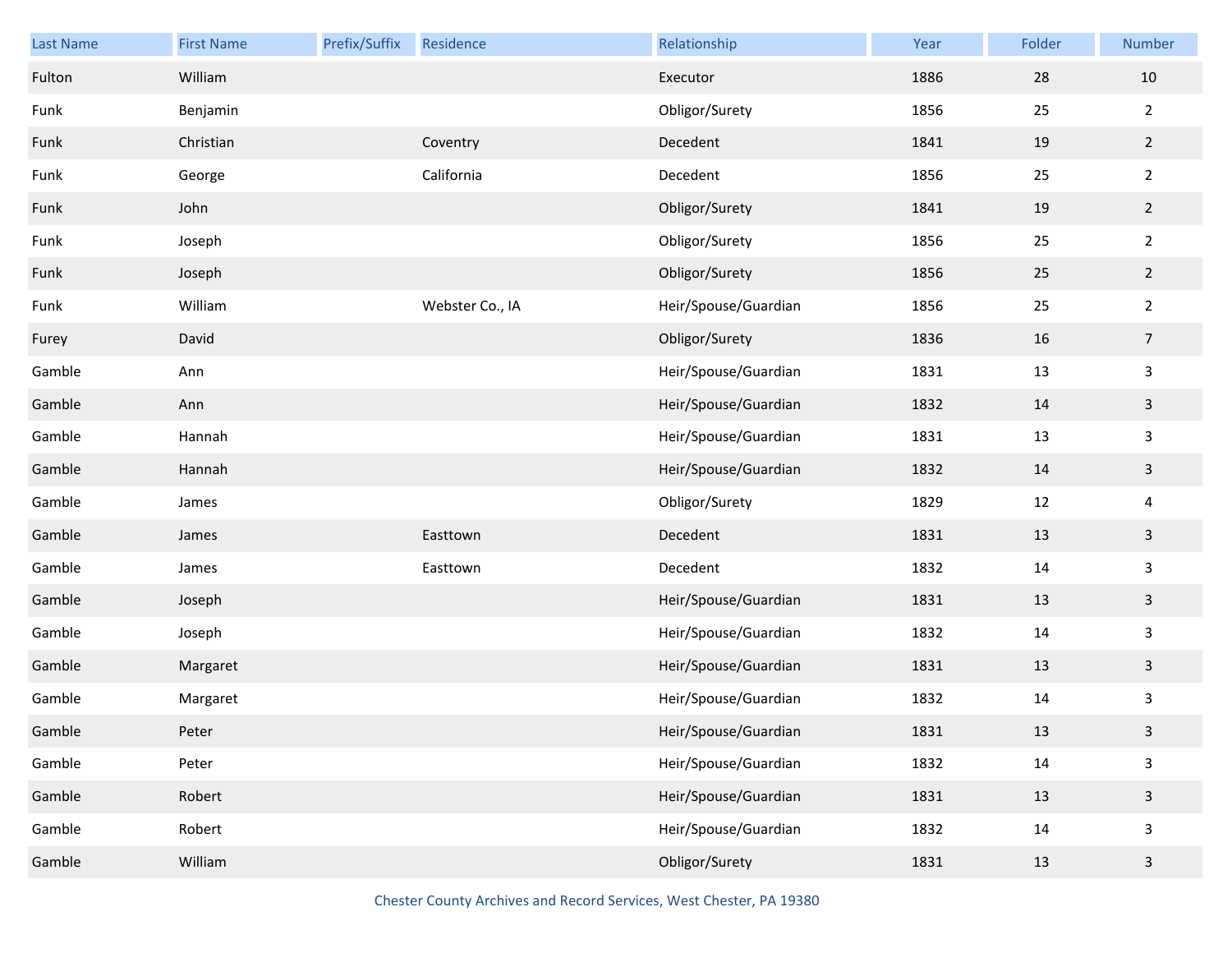| Last Name | <b>First Name</b> | Prefix/Suffix | Residence  | Relationship         | Year | Folder                   | Number          |
|-----------|-------------------|---------------|------------|----------------------|------|--------------------------|-----------------|
| Gamble    | William           |               |            | Heir/Spouse/Guardian | 1832 | 14                       | 3               |
| Garber    | Amanda            |               |            | Heir/Spouse/Guardian | 1851 | 23                       | $\overline{4}$  |
| Garber    | Amanda            |               |            | Obligor/Surety       | 1851 | 23                       | $\overline{4}$  |
| Garber    | Anna Maria        |               |            | Heir/Spouse/Guardian | 1851 | 23                       | $\overline{4}$  |
| Garber    | John              |               |            | Heir/Spouse/Guardian | 1851 | 23                       | $\overline{4}$  |
| Garber    | John              |               | Tredyffrin | Decedent             | 1851 | 23                       | $\overline{a}$  |
| Garber    | Jones             |               |            | Obligor/Surety       | 1851 | 23                       | $\overline{4}$  |
| Garber    | Mary              |               |            | Heir/Spouse/Guardian | 1851 | 23                       | $\overline{4}$  |
| Garber    | Mary              |               |            | Obligor/Surety       | 1851 | 23                       | $\overline{4}$  |
| Garber    | Rachel            |               |            | Heir/Spouse/Guardian | 1851 | 23                       | $\overline{a}$  |
| Garber    | Sarah             |               |            | Heir/Spouse/Guardian | 1851 | 23                       | $\overline{4}$  |
| Garrett   | Abner             |               |            | Obligor/Surety       | 1810 | 7                        | $\mathbf{1}$    |
| Garrett   | John              |               | Darby      | Obligor/Surety       | 1783 | $\mathbf{1}$             | $\overline{7}$  |
| Garrett   | Jonathan          |               | Willistown | Decedent             | 1810 | $\overline{7}$           | $\mathbf{1}$    |
| Garrett   | Nathan            |               |            | Obligor/Surety       | 1810 | $\overline{\phantom{a}}$ | $\mathbf 1$     |
| Garrett   | William           |               |            | Obligor/Surety       | 1810 | 7                        | $\mathbf{1}$    |
| Gause     | Jonathan          |               |            | Obligor/Surety       | 1866 | 26                       | $\overline{4}$  |
| Gawthrop  | James             |               |            | Obligor/Surety       | 1823 | $10\,$                   | $6\phantom{.}6$ |
| Geist     | Elizabeth         |               |            | Heir/Spouse/Guardian | 1836 | 16                       | $\overline{4}$  |
| Geist     | Matthias          |               | Coventry   | Decedent             | 1836 | 16                       | $\overline{4}$  |
| Geist     | Reuben            |               |            | Heir/Spouse/Guardian | 1836 | 16                       | 4               |
| Gibbons   | William           |               |            |                      | 1796 | $\overline{2}$           | $\overline{7}$  |
| Gibbons   | William           |               | Birmingham | Heir/Spouse/Guardian | 1797 | $\overline{2}$           | 11              |
| Gibbons   | William           |               | Birmingham | Heir/Spouse/Guardian | 1797 | $\overline{2}$           | $9\,$           |
| Gibbs     | William           |               |            | Obligor/Surety       | 1832 | 14                       | $\overline{2}$  |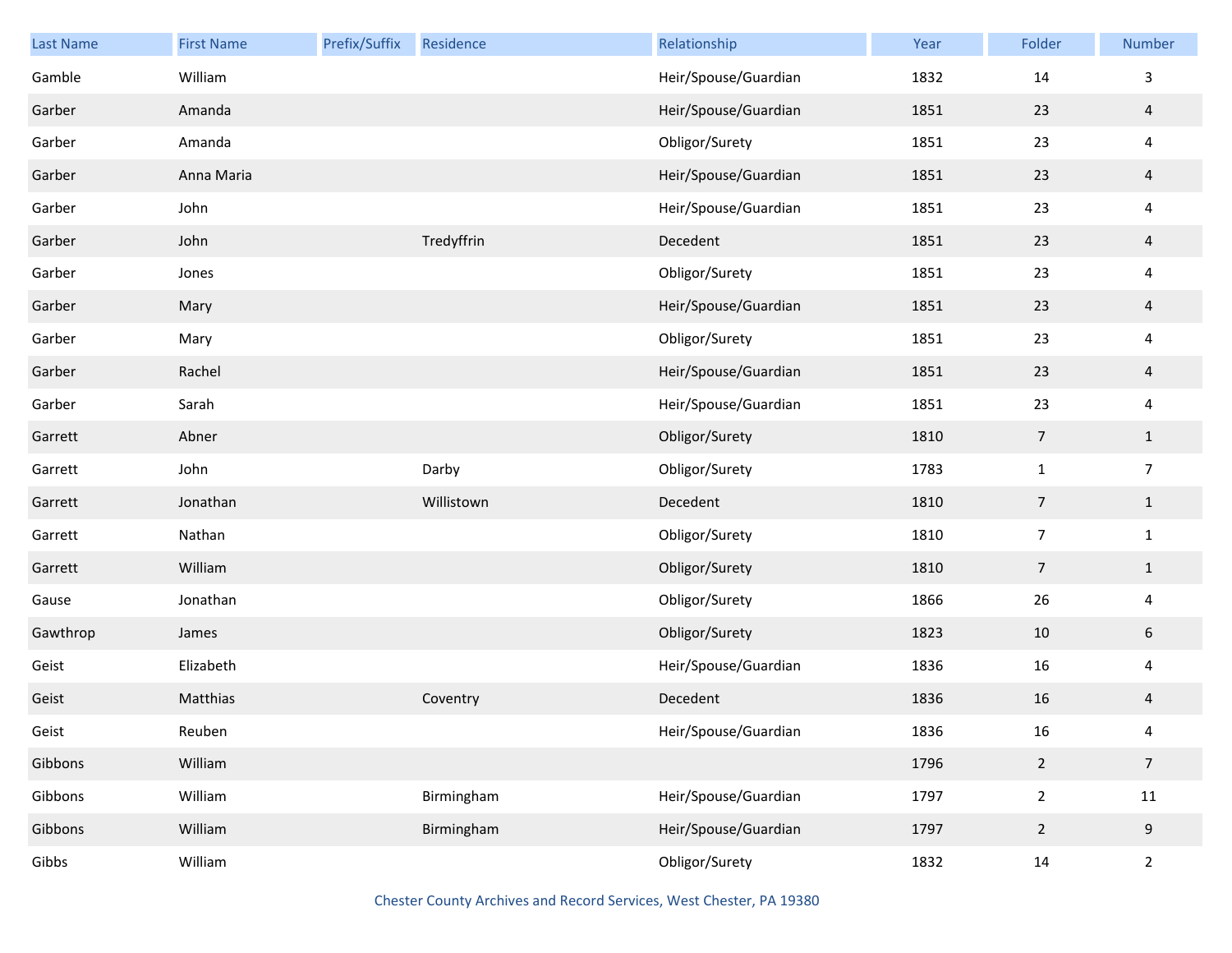| Last Name | <b>First Name</b> | Prefix/Suffix | Residence            | Relationship         | Year | Folder         | Number       |
|-----------|-------------------|---------------|----------------------|----------------------|------|----------------|--------------|
| Giles     | James             |               |                      | Heir/Spouse/Guardian | 1816 | $9\,$          | $1\,$        |
| Giles     | Jane              |               |                      | Heir/Spouse/Guardian | 1816 | 9              | $1\,$        |
| Giles     | John              |               |                      | Heir/Spouse/Guardian | 1816 | $9\,$          | $\mathbf{1}$ |
| Giles     | Mary              |               |                      | Heir/Spouse/Guardian | 1816 | 9              | $\mathbf{1}$ |
| Giles     | Mary              |               |                      | Heir/Spouse/Guardian | 1816 | $9\,$          | $\mathbf{1}$ |
| Giles     | Mary              |               |                      | Heir/Spouse/Guardian | 1816 | 9              | $\mathbf{1}$ |
| Giles     | Susanna           |               |                      | Heir/Spouse/Guardian | 1816 | $9\,$          | $\mathbf{1}$ |
| Giles     | Thomas            |               |                      | Heir/Spouse/Guardian | 1816 | 9              | $\mathbf{1}$ |
| Gilmore   | Hannah            |               | Londonderry          | Decedent             | 1882 | 28             | 5            |
| Gilmore   | T. Clemson        |               |                      | Obligor/Surety       | 1882 | 28             | 5            |
| Given     | William           |               |                      | Obligor/Surety       | 1880 | 28             | $\mathbf{3}$ |
| Good      | James             |               | <b>West Nantmeal</b> | Obligor/Surety       | 1803 | 4              | 4            |
| Good      | Jesse             |               |                      | Obligor/Surety       | 1826 | 11             | $\mathbf{3}$ |
| Graham    | Arthur            |               |                      | Heir/Spouse/Guardian | 1795 | $\overline{2}$ | 5            |
| Graham    | Daniel            |               |                      | Heir/Spouse/Guardian | 1795 | $\overline{2}$ | 5            |
| Graham    | James             |               |                      | Obligor/Surety       | 1795 | $\overline{2}$ | 5            |
| Graham    | Jared             |               |                      | Decedent             | 1795 | $\overline{2}$ | 5            |
| Graham    | John              |               |                      | Heir/Spouse/Guardian | 1795 | $\overline{2}$ | 5            |
| Graham    | John              |               | Honeybrook           | Decedent             | 1800 | $\mathbf{3}$   | $\mathbf{3}$ |
| Graham    | Mary              |               |                      | Obligor/Surety       | 1800 | $\mathsf{3}$   | 3            |
| Gray      | Baker             |               |                      | Heir/Spouse/Guardian | 1851 | 24             | $\mathbf{1}$ |
| Gray      | Bedford           |               |                      | Heir/Spouse/Guardian | 1851 | 24             | $\mathbf{1}$ |
| Gray      | John              |               |                      | Obligor/Surety       | 1851 | 24             | $\mathbf{1}$ |
| Gray      | Louisa            |               |                      | Heir/Spouse/Guardian | 1851 | 24             | $\mathbf{1}$ |
| Gray      | Malinda           |               |                      | Heir/Spouse/Guardian | 1851 | 24             | $1\,$        |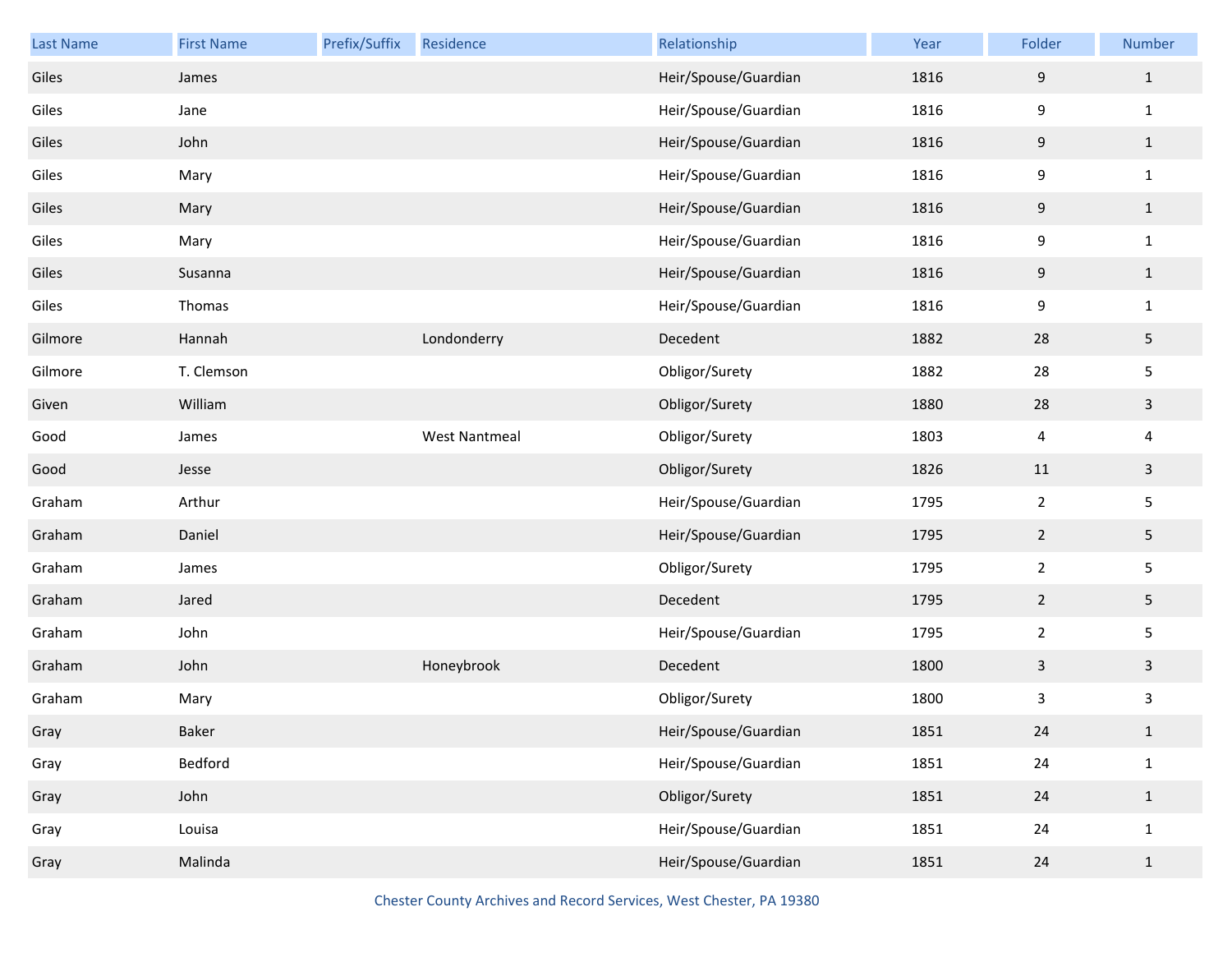| <b>Last Name</b> | <b>First Name</b> | Prefix/Suffix | Residence            | Relationship         | Year | Folder         | Number           |
|------------------|-------------------|---------------|----------------------|----------------------|------|----------------|------------------|
| Gray             | Mary              |               |                      | Heir/Spouse/Guardian | 1851 | 24             | $\mathbf{1}$     |
| Gray             | Ziba              |               | <b>East Bradford</b> | Decedent             | 1851 | 24             | $\mathbf{1}$     |
| Green            | Edith             |               |                      | Heir/Spouse/Guardian | 1876 | $27\,$         | $\boldsymbol{6}$ |
| Green            | Hannah            |               |                      | Heir/Spouse/Guardian | 1876 | 27             | $\sqrt{6}$       |
| Green            | Harriet           |               |                      | Heir/Spouse/Guardian | 1846 | 20             | $\mathsf S$      |
| Green            | John              |               | <b>East Vincent</b>  | Decedent             | 1876 | 27             | $\sqrt{6}$       |
| Green            | Joseph            |               |                      | Obligor/Surety       | 1876 | $27\,$         | $\boldsymbol{6}$ |
| Griffith         | Griffith          |               | <b>East Nantmeal</b> | Obligor/Surety       | 1799 | $\overline{2}$ | 14               |
| Grubb            | Henry             |               |                      | Heir/Spouse/Guardian | 1852 | 24             | $\overline{2}$   |
| Grubb            | Jacob             |               |                      | Obligor/Surety       | 1852 | 24             | $\overline{2}$   |
| Grubb            | John              |               | <b>East Coventry</b> | Decedent             | 1852 | 24             | $\overline{2}$   |
| Guest            | Ann               |               |                      | Heir/Spouse/Guardian | 1796 | $\overline{2}$ | $6\phantom{.}6$  |
| Guest            | Anna              |               |                      | Heir/Spouse/Guardian | 1837 | $17\,$         | $\mathbf{1}$     |
| Guest            | Daniel            |               |                      | Heir/Spouse/Guardian | 1796 | $\overline{2}$ | $\sqrt{6}$       |
| Guest            | Daniel            |               |                      | Heir/Spouse/Guardian | 1796 | $\overline{2}$ | $\boldsymbol{6}$ |
| Guest            | David             |               |                      | Heir/Spouse/Guardian | 1837 | 17             | $\mathbf{1}$     |
| Guest            | Hannah            |               |                      | Obligor/Surety       | 1837 | $17\,$         | $\mathbf{1}$     |
| Guest            | Henry             |               | Goshen               | Obligor/Surety       | 1796 | $\overline{2}$ | $\sqrt{6}$       |
| Guest            | Sarah             |               |                      | Heir/Spouse/Guardian | 1796 | $\overline{2}$ | $\boldsymbol{6}$ |
| Guest            | Thomas            |               | <b>East Nantmeal</b> | Decedent             | 1837 | 17             | $\mathbf{1}$     |
| Guest            | Thomas            |               |                      | Obligor/Surety       | 1837 | $17\,$         | $\mathbf{1}$     |
| Guest            | William           |               |                      | Obligor/Surety       | 1848 | 21             | $\overline{2}$   |
| Guider           | Adam              |               |                      | Decedent             | 1797 | $\mathbf 2$    | $10\,$           |
| Guider           | John              |               |                      | Heir/Spouse/Guardian | 1797 | $\overline{2}$ | 10               |
| Guider           | Magdalen          |               | Tredyffrin           | Obligor/Surety       | 1797 | $\overline{2}$ | $10\,$           |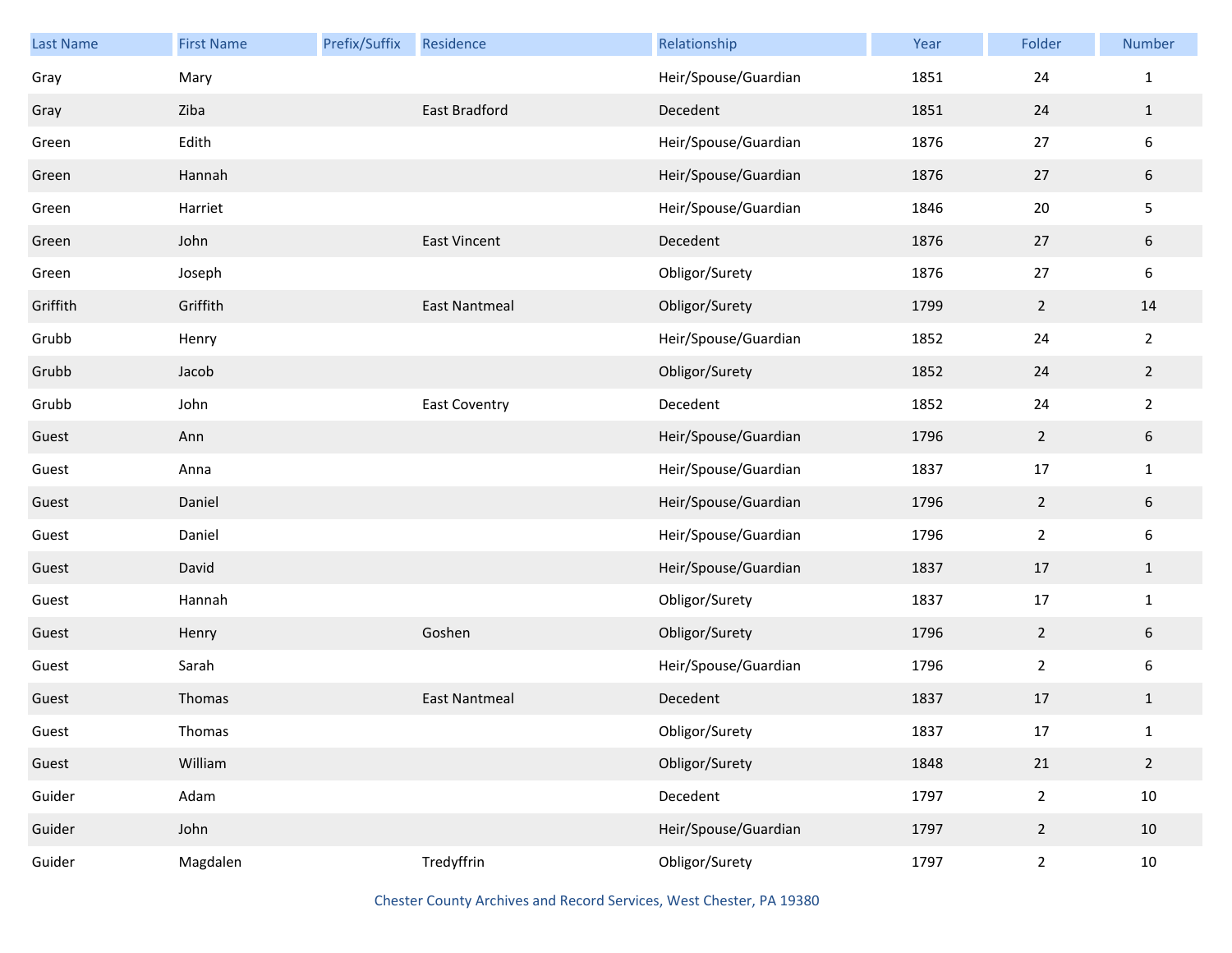| <b>Last Name</b> | <b>First Name</b> | Prefix/Suffix | Residence            | Relationship         | Year | Folder           | Number         |
|------------------|-------------------|---------------|----------------------|----------------------|------|------------------|----------------|
| Haines           | Joshua            |               |                      | Heir/Spouse/Guardian | 1832 | 14               | $\overline{2}$ |
| Haines           | William           |               |                      | Obligor/Surety       | 1871 | 26               | 11             |
| Hall             | Charles           |               | Kennett              | Decedent             | 1801 | $\mathsf{3}$     | $\overline{7}$ |
| Hall             | Elizabeth         |               |                      | Heir/Spouse/Guardian | 1801 | 3                | $\overline{7}$ |
| Hall             | George            |               |                      | Heir/Spouse/Guardian | 1801 | $\mathsf{3}$     | $\overline{7}$ |
| Hall             | Isaac             |               |                      | Heir/Spouse/Guardian | 1801 | 3                | $\overline{7}$ |
| Hall             | Parnelia          |               |                      | Heir/Spouse/Guardian | 1801 | $\mathsf{3}$     | $\overline{7}$ |
| Hall             | Taylor            |               |                      | Obligor/Surety       | 1801 | 3                | $\overline{7}$ |
| Hallowell        | John              |               |                      | Obligor/Surety       | 1807 | $\sqrt{5}$       | $\mathsf{3}$   |
| Hamill           | Elisha            |               |                      | Obligor/Surety       | 1809 | $\boldsymbol{6}$ | $\overline{2}$ |
| Hamill           | ${\sf W}$         |               | Parkesburg           | Obligor/Surety       | 1893 | 28               | 12             |
| Hamor            | Henry             |               |                      | Obligor/Surety       | 1882 | 28               | 6              |
| Hampton          | Joseph            |               |                      | Obligor/Surety       | 1829 | 12               | $\overline{4}$ |
| Handwork         | Jonathan          |               |                      | Obligor/Surety       | 1880 | 28               | 3              |
| Handwork         | Peter             |               | <b>West Nantmeal</b> | Decedent             | 1880 | 28               | $\mathbf{3}$   |
| Handwork         | Ross              |               |                      | Heir/Spouse/Guardian | 1880 | 28               | 3              |
| Handwork         | Samuel            |               |                      | Obligor/Surety       | 1880 | 28               | $\overline{3}$ |
| Hannum           | Annie             |               |                      | Heir/Spouse/Guardian | 1860 | 25               | 8              |
| Hannum           | Emma              |               |                      | Heir/Spouse/Guardian | 1860 | 25               | $\bf 8$        |
| Hannum           | Joseph            |               |                      | Decedent             | 1860 | 25               | 8              |
| Hannum           | Robert            |               |                      | Heir/Spouse/Guardian | 1860 | $25\,$           | 8              |
| Hannum           | Samuel            |               |                      | Obligor/Surety       | 1860 | 25               | 8              |
| Hartman          | George            |               |                      | Obligor/Surety       | 1836 | 16               | $6\,$          |
| Harvey           | Edward            |               |                      | Heir/Spouse/Guardian | 1818 | 9                | 8              |
| Harvey           | Margaret          |               |                      | Heir/Spouse/Guardian | 1818 | 9                | $\bf 8$        |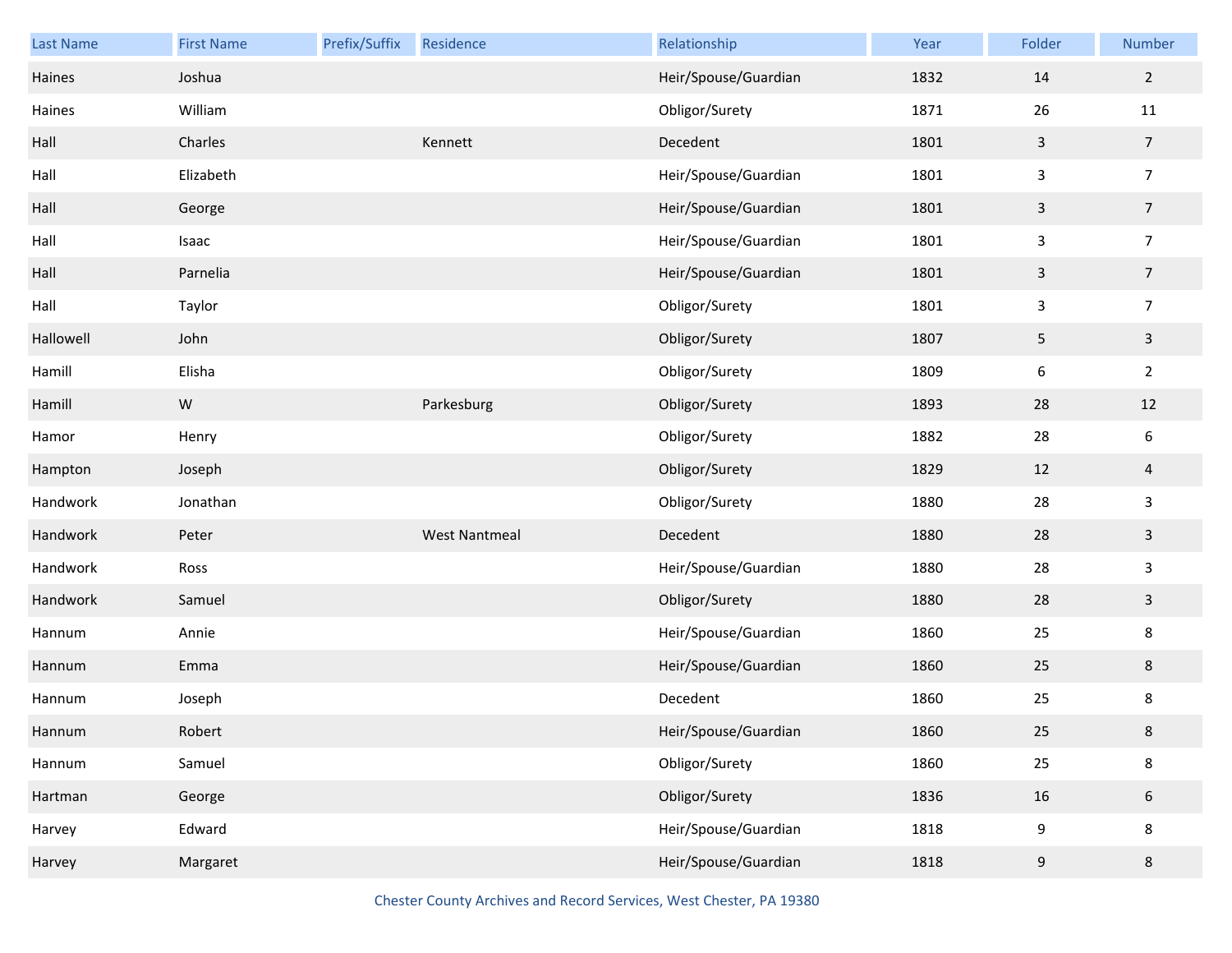| <b>Last Name</b> | <b>First Name</b> | Prefix/Suffix | Residence                       | Relationship         | Year | Folder                  | Number                  |
|------------------|-------------------|---------------|---------------------------------|----------------------|------|-------------------------|-------------------------|
| Harvey           | Peter             |               | Pennsbury                       | Obligor/Surety       | 1797 | $\overline{2}$          | 12                      |
| Hause            | Davis             |               |                                 | Obligor/Surety       | 1882 | 28                      | $\sqrt{6}$              |
| Hause            | John              |               |                                 | Obligor/Surety       | 1852 | 24                      | $\overline{2}$          |
| Haws             | Ann               |               |                                 | Heir/Spouse/Guardian | 1846 | 20                      | $\overline{2}$          |
| Haws             | Jacob             |               |                                 | Heir/Spouse/Guardian | 1846 | $20\,$                  | $\overline{2}$          |
| Hayburn          | George            |               |                                 | Heir/Spouse/Guardian | 1825 | 11                      | $\overline{2}$          |
| Hayes            | Levi              |               |                                 | Obligor/Surety       | 1847 | $20\,$                  | $\mathsf{3}$            |
| Heffelfinger     | Jacob             |               | Vincent                         | Obligor/Surety       | 1801 | 3                       | $9\,$                   |
| Henderson        | Charles           |               |                                 | Heir/Spouse/Guardian | 1849 | 22                      | $\mathbf 1$             |
| Henderson        | David             |               |                                 | Heir/Spouse/Guardian | 1849 | 22                      | $\mathbf{1}$            |
| Henderson        | Davis             |               | Upper Merion, Montgomery Co., P | Decedent             | 1849 | 22                      | $\mathbf 1$             |
| Henderson        | George            |               |                                 | Obligor/Surety       | 1849 | 22                      | $\mathbf{1}$            |
| Henderson        | James             |               | <b>West Nantmeal</b>            | Obligor/Surety       | 1802 | 4                       | $\overline{2}$          |
| Henderson        | Jane              |               | <b>West Nantmeal</b>            | Heir/Spouse/Guardian | 1802 | $\overline{\mathbf{4}}$ | $\overline{2}$          |
| Henderson        | Mary              |               |                                 | Heir/Spouse/Guardian | 1849 | 22                      | $\mathbf 1$             |
| Henderson        | Samuel            |               |                                 | Decedent             | 1802 | 4                       | $\overline{2}$          |
| Henderson        | Wallace           |               |                                 | Heir/Spouse/Guardian | 1849 | 22                      | $\mathbf{1}$            |
| Heston           | Isaiah            |               |                                 | Obligor/Surety       | 1823 | 10                      | $\overline{7}$          |
| Hibbard          | Thomas            |               |                                 | Obligor/Surety       | 1832 | 14                      | $\mathsf S$             |
| Hibbard          | William           |               |                                 | Obligor/Surety       | 1832 | 14                      | 5                       |
| Hibberd          | Alice             |               |                                 | Heir/Spouse/Guardian | 1857 | 25                      | 4                       |
| Hibberd          | Annie             |               |                                 | Heir/Spouse/Guardian | 1857 | 25                      | $\overline{4}$          |
| Hibberd          | Edward            | Jr.           |                                 | Heir/Spouse/Guardian | 1857 | 25                      | $\overline{\mathbf{4}}$ |
| Hibberd          | George            |               |                                 | Heir/Spouse/Guardian | 1857 | 25                      | $\overline{4}$          |
| Hickman          | Benjamin          | Jr.           |                                 | Obligor/Surety       | 1821 | 10                      | $\overline{5}$          |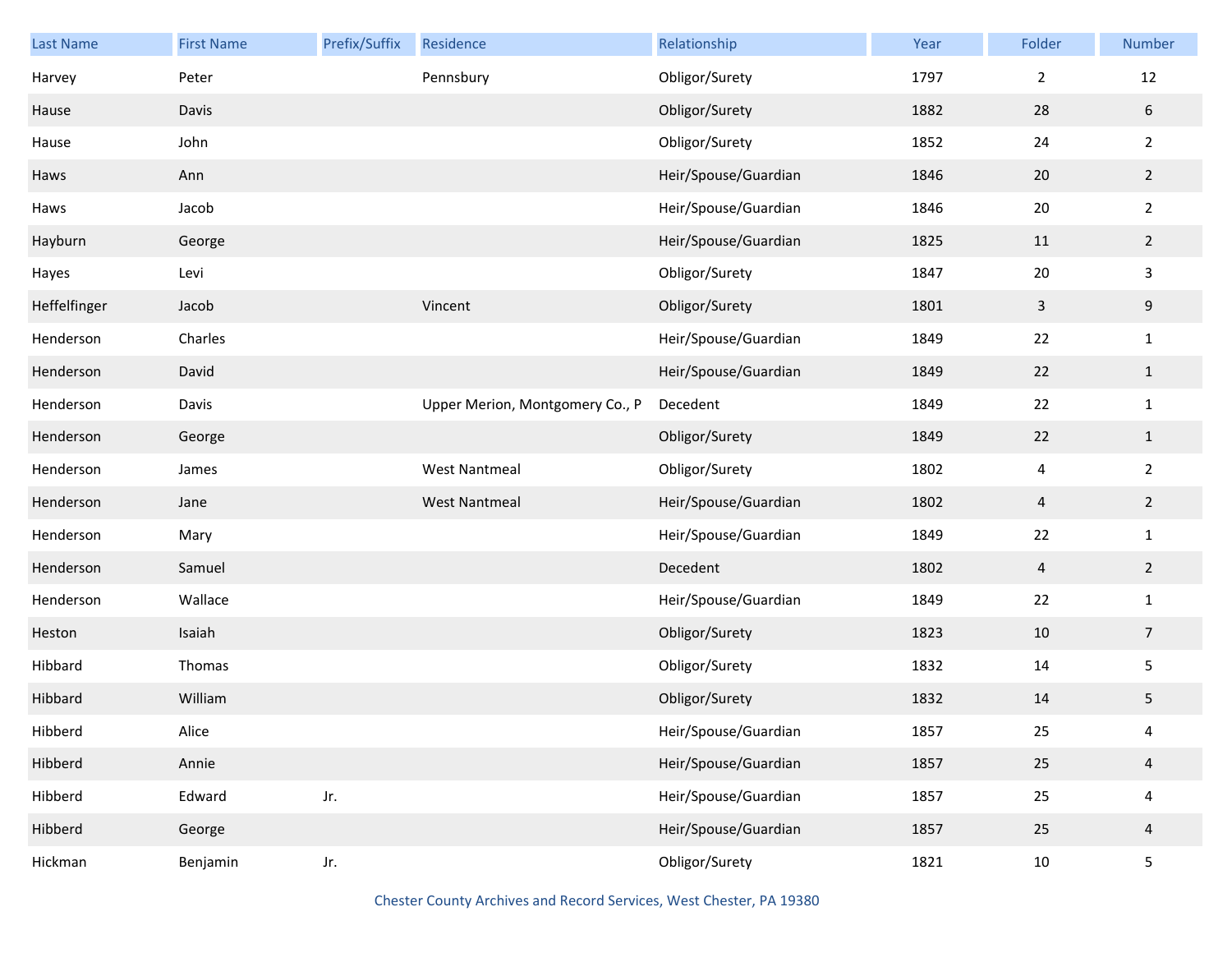| <b>Last Name</b> | <b>First Name</b> | Prefix/Suffix | Residence       | Relationship         | Year | Folder         | Number         |
|------------------|-------------------|---------------|-----------------|----------------------|------|----------------|----------------|
| Hickman          | Benjamin          |               | Thornbury       | Decedent             | 1866 | 26             | $\mathbf{3}$   |
| Hickman          | Jesse             |               |                 | Obligor/Surety       | 1866 | 26             | $\mathbf{3}$   |
| Hickman          | John              |               |                 | Obligor/Surety       | 1825 | 11             | $2^{\circ}$    |
| Hickman          | Wellington        |               |                 | Obligor/Surety       | 1866 | 26             | $\mathbf{3}$   |
| Hill             | Mary              |               |                 | Heir/Spouse/Guardian | 1893 | 28             | 13             |
| Hinkson          | Isaac             |               |                 | Obligor/Surety       | 1853 | 24             | 8              |
| Hodgson          | Mark              |               |                 | Obligor/Surety       | 1840 | 18             | 5              |
| Hoffecker        | John              |               |                 | Obligor/Surety       | 1852 | 24             | $\overline{2}$ |
| Hoffman          | Alexander         |               |                 | Obligor/Surety       | 1859 | 25             | $\overline{7}$ |
| Hoffman          | George            |               | East Coventry   | Decedent             | 1853 | 24             | $\mathbf{3}$   |
| Hoffman          | Hiram             |               |                 | Heir/Spouse/Guardian | 1853 | 24             | $\mathbf{3}$   |
| Hoffman          | J.R.              |               |                 | Obligor/Surety       | 1876 | 27             | 6              |
| Hoffman          | Joshua            |               |                 | Obligor/Surety       | 1853 | 24             | $\mathbf{3}$   |
| Hoffman          | Joshua            |               |                 | Heir/Spouse/Guardian | 1853 | 24             | $\mathbf{3}$   |
| Hoffman          | Martha            |               |                 | Heir/Spouse/Guardian | 1880 | 28             | $\mathbf{3}$   |
| Hoffman          | Mary              |               |                 | Heir/Spouse/Guardian | 1853 | 24             | $\mathbf{3}$   |
| Holderman        | Abraham           |               |                 | Heir/Spouse/Guardian | 1799 | $\overline{2}$ | $14\,$         |
| Holderman        | David             |               |                 | Heir/Spouse/Guardian | 1799 | $\overline{2}$ | 14             |
| Holderman        | Jacob             |               | Coventry        | Obligor/Surety       | 1799 | $\overline{2}$ | 14             |
| Holderman        | Jacob             |               |                 | Decedent             | 1799 | $\overline{2}$ | 14             |
| Holderman        | John              |               |                 | Heir/Spouse/Guardian | 1799 | 2 <sup>1</sup> | 14             |
| Holderman        | Stephen           |               |                 | Heir/Spouse/Guardian | 1799 | $\overline{2}$ | $14\,$         |
| Holland          | Lucy              |               |                 | Heir/Spouse/Guardian | 1851 | 23             | $2^{\circ}$    |
| Holton           | Alexander         |               |                 | Obligor/Surety       | 1844 | 20             | $\mathbf{1}$   |
| Hooker           | John              |               | East Nottingham | Obligor/Surety       | 1849 | 22             | $\overline{2}$ |

Chester County Archives and Record Services, West Chester, PA 19380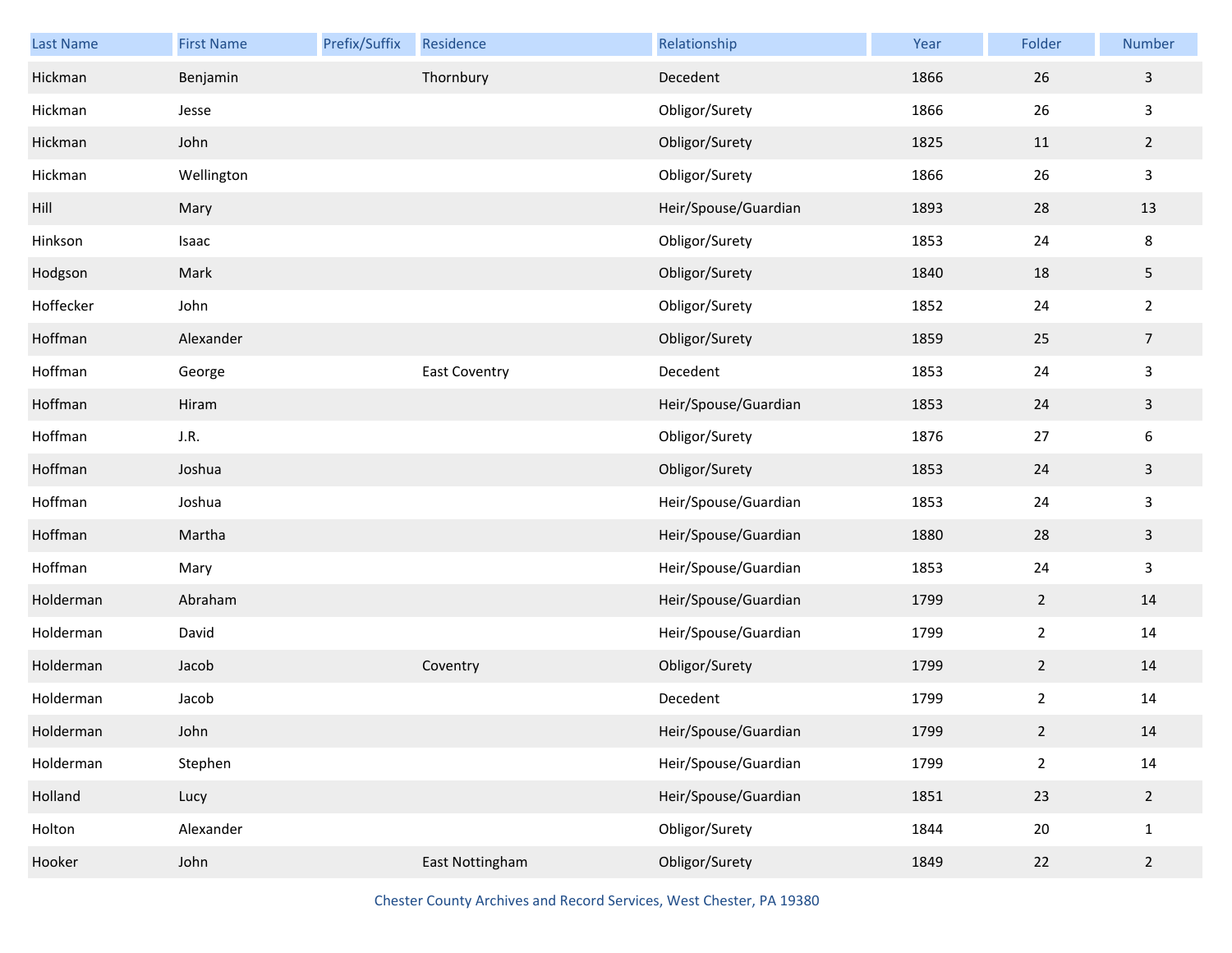| <b>Last Name</b> | <b>First Name</b> | Prefix/Suffix | Residence     | Relationship         | Year | Folder         | Number         |
|------------------|-------------------|---------------|---------------|----------------------|------|----------------|----------------|
| Hoopes           | Amos              |               | Goshen        | Obligor/Surety       | 1796 | $\overline{2}$ | 6              |
| Hoopes           | <b>B.</b> Tevis   |               |               | Heir/Spouse/Guardian | 1866 | 26             | $\mathbf{3}$   |
| Hoopes           | Benjamin          |               |               | Obligor/Surety       | 1840 | 18             | $\mathbf{3}$   |
| Hoopes           | Caleb             |               |               | Decedent             | 1810 | $\overline{7}$ | $\overline{2}$ |
| Hoopes           | Garrett           |               |               | Obligor/Surety       | 1840 | 18             | $\mathsf{3}$   |
| Hoopes           | Imla              |               | East Bradford | Decedent             | 1840 | 18             | $\mathbf{3}$   |
| Hoopes           | John              |               | East Caln     | Obligor/Surety       | 1795 | $\overline{2}$ | $\mathbf{3}$   |
| Hoopes           | Lewis             |               |               | Heir/Spouse/Guardian | 1840 | 18             | $\mathbf{3}$   |
| Hoopes           | Mary              |               |               | Heir/Spouse/Guardian | 1866 | 26             | $\mathbf{3}$   |
| Hoops            | Caleb             |               | Goshen        | Obligor/Surety       | 1795 | $\overline{2}$ | $\overline{2}$ |
| Hoops            | Jesse             |               | Goshen        | Obligor/Surety       | 1795 | $\overline{2}$ | $\overline{2}$ |
| Hope             | Robert            |               |               | Obligor/Surety       | 1829 | 12             | $\mathbf{3}$   |
| Hope             | Thomas            |               |               | Heir/Spouse/Guardian | 1829 | $12\,$         | $\mathbf{3}$   |
| Hope             | Thomas            |               | Sadsbury      | Decedent             | 1829 | 12             | $\mathbf{3}$   |
| Hoskins          | Hannah            |               |               | Heir/Spouse/Guardian | 1855 | 25             | $\mathbf{1}$   |
| Hoskins          | John              |               |               | Obligor/Surety       | 1855 | 25             | $\mathbf{1}$   |
| Hoskins          | Joseph            |               | Upper Oxford  | Decedent             | 1855 | 25             | $\mathbf{1}$   |
| Hoskins          | Joseph            |               |               | Obligor/Surety       | 1855 | 25             | $\mathbf{1}$   |
| Hoskins          | Rebecca           |               |               | Heir/Spouse/Guardian | 1869 | 26             | $\bf 8$        |
| Houck            | Hiram             |               |               | Obligor/Surety       | 1873 | 27             | $\mathbf{1}$   |
| Houck            | Jacob             |               |               | Obligor/Surety       | 1846 | 20             | $\overline{2}$ |
| Houck            | Jesse             |               |               | Obligor/Surety       | 1846 | 20             | $\overline{2}$ |
| Houck            | Mary              |               |               | Heir/Spouse/Guardian | 1846 | $20\,$         | $\overline{2}$ |
| Housman          | Christian         |               |               | Heir/Spouse/Guardian | 1801 | 3              | $\bf 8$        |
| Housman          | Frederick         |               |               | Heir/Spouse/Guardian | 1801 | 3              | 8              |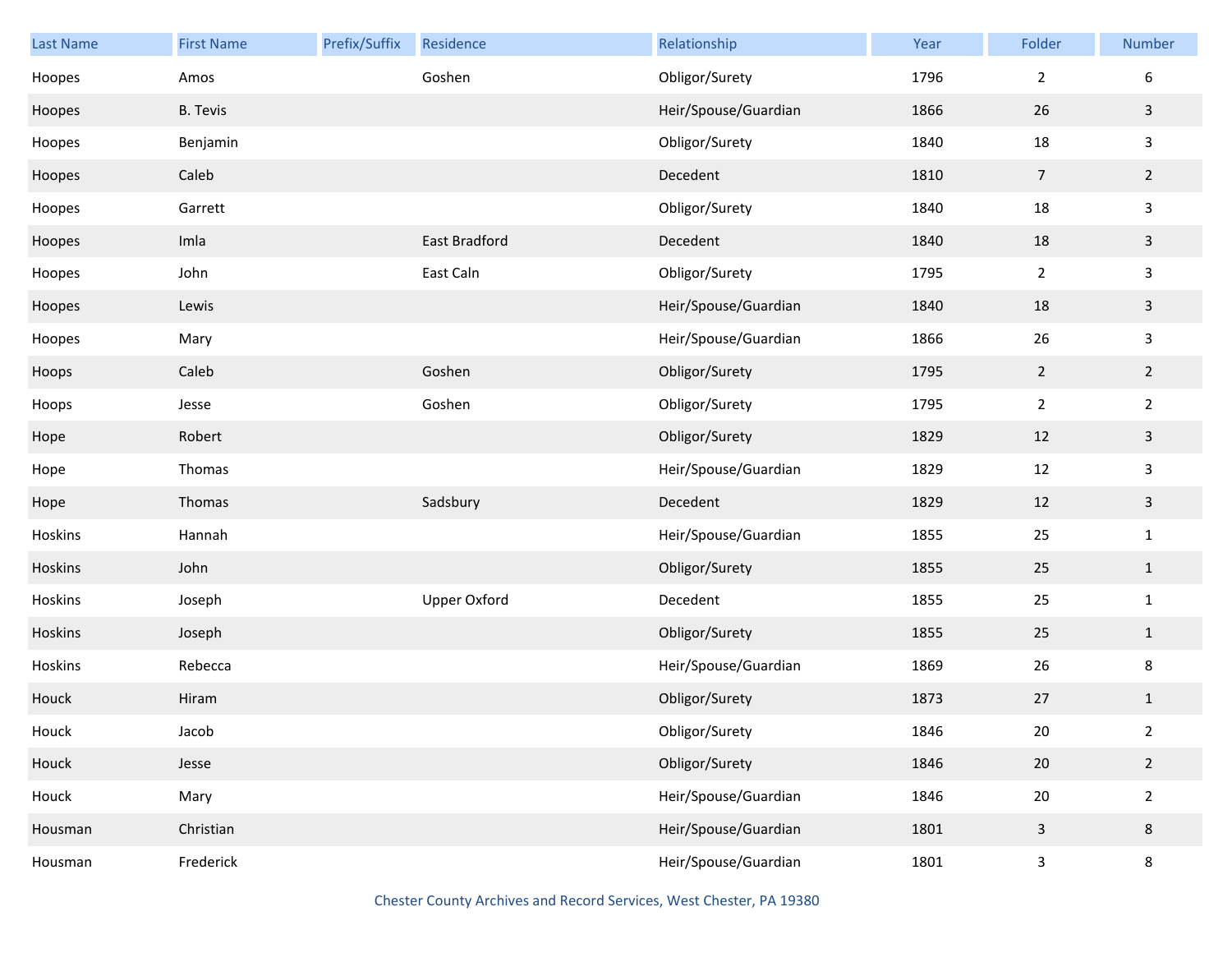| Last Name | <b>First Name</b> | Prefix/Suffix | Residence            | Relationship         | Year | Folder                  | Number                  |
|-----------|-------------------|---------------|----------------------|----------------------|------|-------------------------|-------------------------|
| Housman   | Frederick         |               | Tredyffrin           | Decedent             | 1801 | $\mathsf{3}$            | 8                       |
| Housman   | John              |               |                      | Heir/Spouse/Guardian | 1801 | $\mathbf{3}$            | 8                       |
| Howell    | Jacob             | Jr.           |                      | Obligor/Surety       | 1746 | $\mathbf{1}$            | $\mathbf{1}$            |
| Hudders   | James             |               |                      | Obligor/Surety       | 1808 | 5                       | 6                       |
| Hudders   | John              |               |                      | Heir/Spouse/Guardian | 1808 | $\sqrt{5}$              | $6\phantom{.}6$         |
| Hudders   | John              |               | East Nottingham      | Decedent             | 1808 | 5                       | 6                       |
| Hughes    | Abraham           |               |                      | Heir/Spouse/Guardian | 1783 | $\mathbf{1}$            | $\overline{7}$          |
| Hughes    | Abraham           |               |                      | Heir/Spouse/Guardian | 1783 | $\mathbf{1}$            | 6                       |
| Hughes    | Clement           |               |                      | Heir/Spouse/Guardian | 1846 | 20                      | $\overline{2}$          |
| Hughes    | David             |               |                      | Heir/Spouse/Guardian | 1846 | $20\,$                  | $\overline{2}$          |
| Hughes    | Emma              |               |                      | Heir/Spouse/Guardian | 1880 | 28                      | $\mathbf{3}$            |
| Hughes    | Harriet           |               |                      | Heir/Spouse/Guardian | 1880 | 28                      | 3                       |
| Hughes    | Isaac             |               |                      | Heir/Spouse/Guardian | 1846 | 20                      | $\overline{2}$          |
| Hughes    | John              |               |                      | Heir/Spouse/Guardian | 1846 | $20\,$                  | $\overline{2}$          |
| Hughes    | Joseph            |               |                      | Obligor/Surety       | 1832 | 14                      | $\mathbf{1}$            |
| Hughes    | Mary              |               |                      | Heir/Spouse/Guardian | 1783 | $\mathbf{1}$            | $\overline{7}$          |
| Hughes    | Mary              |               |                      | Heir/Spouse/Guardian | 1783 | $\mathbf{1}$            | $\sqrt{6}$              |
| Hughes    | Mary              |               |                      | Heir/Spouse/Guardian | 1846 | 20                      | $\overline{2}$          |
| Hughes    | Mary              |               | Union, Berks Co., PA | Decedent             | 1846 | 20                      | $\overline{2}$          |
| Hunter    | Edward            |               |                      | Obligor/Surety       | 1839 | 18                      | $\overline{2}$          |
| Hunter    | William           | Esq.          |                      | Heir/Spouse/Guardian | 1800 | $\overline{\mathbf{3}}$ | $\overline{\mathbf{3}}$ |
| Huster    | John              |               |                      | Heir/Spouse/Guardian | 1801 | $\mathsf 3$             | $11\,$                  |
| Huzzard   | Abner             |               |                      | Heir/Spouse/Guardian | 1829 | 12                      | $\overline{2}$          |
| Huzzard   | Sarah             |               |                      | Heir/Spouse/Guardian | 1829 | 12                      | $\overline{2}$          |
| Huzzard   | Sarah             |               |                      | Heir/Spouse/Guardian | 1882 | 28                      | $\sqrt{6}$              |

Chester County Archives and Record Services, West Chester, PA 19380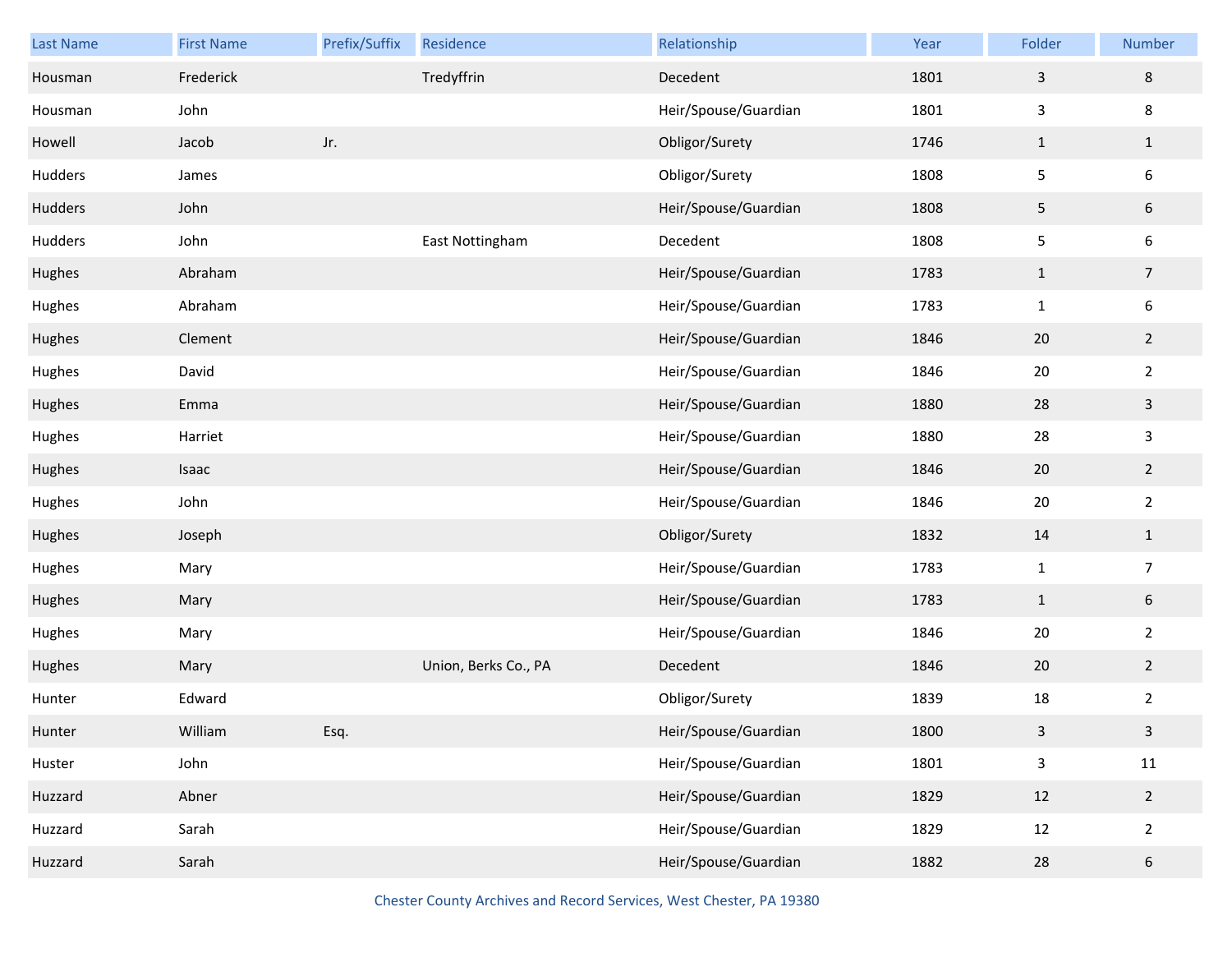| Last Name | <b>First Name</b> | Prefix/Suffix | Residence                   | Relationship         | Year | Folder | Number           |
|-----------|-------------------|---------------|-----------------------------|----------------------|------|--------|------------------|
| Huzzard   | William           |               |                             | Heir/Spouse/Guardian | 1829 | 12     | $\overline{2}$   |
| Irwin     | Adam              |               |                             | Heir/Spouse/Guardian | 1861 | 25     | 9                |
| Irwin     | Angeline          |               |                             | Heir/Spouse/Guardian | 1861 | 25     | $\boldsymbol{9}$ |
| Irwin     | Israel            |               |                             | Obligor/Surety       | 1861 | 25     | 9                |
| Irwin     | Joseph            |               | Warwick                     | Decedent             | 1861 | 25     | $\boldsymbol{9}$ |
| Irwin     | Mary              |               |                             | Heir/Spouse/Guardian | 1853 | 24     | $\,8\,$          |
| Irwin     | Robert            |               |                             | Obligor/Surety       | 1878 | 28     | $\overline{2}$   |
| Jackson   | Mary              |               | Colerain, Lancaster Co., PA | Heir/Spouse/Guardian | 1886 | 28     | 10               |
| Jacobs    | Joseph            |               |                             | Obligor/Surety       | 1835 | 16     | $\overline{2}$   |
| Jacobs    | Joseph            |               |                             | Obligor/Surety       | 1885 | 28     | $\overline{7}$   |
| James     | Abraham           |               |                             | Obligor/Surety       | 1836 | 16     | $\mathsf S$      |
| James     | Caleb             |               |                             | Heir/Spouse/Guardian | 1836 | 16     | 5                |
| James     | Curtis            |               |                             | Obligor/Surety       | 1836 | 16     | $\mathsf S$      |
| James     | Emmor             |               |                             | Heir/Spouse/Guardian | 1836 | 16     | 5                |
| James     | James             |               |                             | Obligor/Surety       | 1829 | 12     | $\sqrt{2}$       |
| James     | Jesse             |               |                             | Obligor/Surety       | 1829 | 12     | $\overline{2}$   |
| James     | Joseph            |               | Delaware Co., PA            | Decedent             | 1836 | 16     | $\mathsf S$      |
| James     | Sarah             |               |                             | Heir/Spouse/Guardian | 1829 | 12     | $\overline{2}$   |
| Jefferis  | Emma              |               |                             | Heir/Spouse/Guardian | 1885 | 28     | $\,8\,$          |
| Jefferis  | Emmor             |               |                             | Obligor/Surety       | 1882 | 28     | 5                |
| Jefferis  | James             |               |                             | Obligor/Surety       | 1832 | 14     | 4                |
| Jefferis  | James             |               |                             | Obligor/Surety       | 1832 | 14     | $\overline{7}$   |
| Jefferis  | Mary Ann          |               |                             | Heir/Spouse/Guardian | 1893 | 24     | $\mathsf S$      |
| Jenkens   | Ann               |               |                             | Heir/Spouse/Guardian | 1851 | 23     | $\overline{2}$   |
| Jester    | Jane              |               |                             | Obligor/Surety       | 1857 | $25\,$ | $\mathsf{3}$     |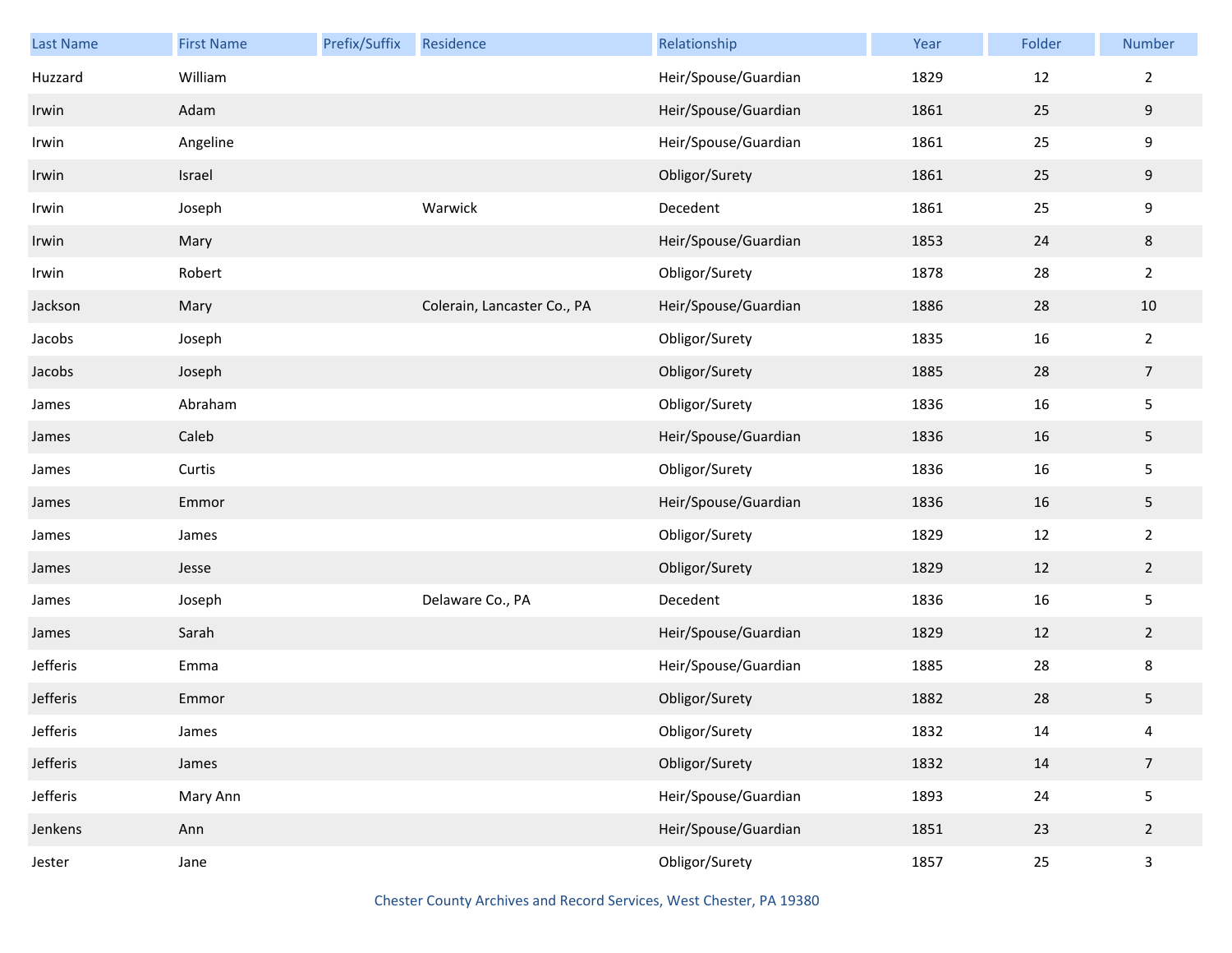| Last Name | <b>First Name</b> | Prefix/Suffix | Residence            | Relationship         | Year | Folder       | Number                  |
|-----------|-------------------|---------------|----------------------|----------------------|------|--------------|-------------------------|
| Jester    | Nathan            |               |                      | Obligor/Surety       | 1857 | 25           | $\mathbf{3}$            |
| John      | David             |               | Charlestown          | Decedent             | 1836 | 16           | 6                       |
| John      | Mary              |               |                      | Heir/Spouse/Guardian | 1876 | 27           | 5                       |
| John      | Samuel            |               |                      | Obligor/Surety       | 1836 | 16           | 6                       |
| John      | Sarah             |               |                      | Obligor/Surety       | 1836 | 16           | 6                       |
| Johnson   | Evan              |               | <b>Upper Uwchlan</b> | Decedent             | 1873 | 27           | 3                       |
| Johnson   | Horace            |               |                      | Heir/Spouse/Guardian | 1873 | 27           | $\mathbf{3}$            |
| Johnson   | John              |               |                      | Obligor/Surety       | 1873 | 27           | 3                       |
| Johnson   | Robert            | Jr.           |                      | Obligor/Surety       | 1873 | 27           | $\mathbf{3}$            |
| Johnson   | Robert            | Sr.           |                      | Heir/Spouse/Guardian | 1873 | 27           | 3                       |
| Johnson   | William           |               |                      | Obligor/Surety       | 1873 | 27           | $\mathbf{3}$            |
| Johnston  | George            |               |                      | Obligor/Surety       | 1800 | 3            | 4                       |
| Johnston  | George            |               |                      | Decedent             | 1800 | $\mathsf{3}$ | $\overline{a}$          |
| Johnston  | William           |               |                      | Heir/Spouse/Guardian | 1800 | 3            | 4                       |
| Jones     | Ann               |               |                      | Heir/Spouse/Guardian | 1807 | 5            | $\mathbf{3}$            |
| Jones     | Elizabeth         |               |                      | Obligor/Surety       | 1850 | 22           | 4                       |
| Jones     | Enos              |               |                      | Obligor/Surety       | 1850 | 22           | $\overline{a}$          |
| Jones     | Enos              |               |                      | Heir/Spouse/Guardian | 1850 | 22           | $\overline{\mathbf{4}}$ |
| Jones     | Ezra              |               |                      | Heir/Spouse/Guardian | 1773 | $\mathbf{1}$ | $\mathbf{3}$            |
| Jones     | George            |               |                      | Obligor/Surety       | 1853 | 24           | 7                       |
| Jones     | Isaiah            |               |                      | Heir/Spouse/Guardian | 1773 | $\mathbf{1}$ | $\mathbf{3}$            |
| Jones     | Israel            |               |                      | Heir/Spouse/Guardian | 1773 | $\mathbf{1}$ | $\mathbf{3}$            |
| Jones     | James             |               |                      | Obligor/Surety       | 1850 | 22           | $\overline{4}$          |
| Jones     | Jesse             |               |                      | Obligor/Surety       | 1773 | $\mathbf{1}$ | 3                       |
| Jones     | Jesse             |               |                      | Obligor/Surety       | 1850 | 22           | $\overline{a}$          |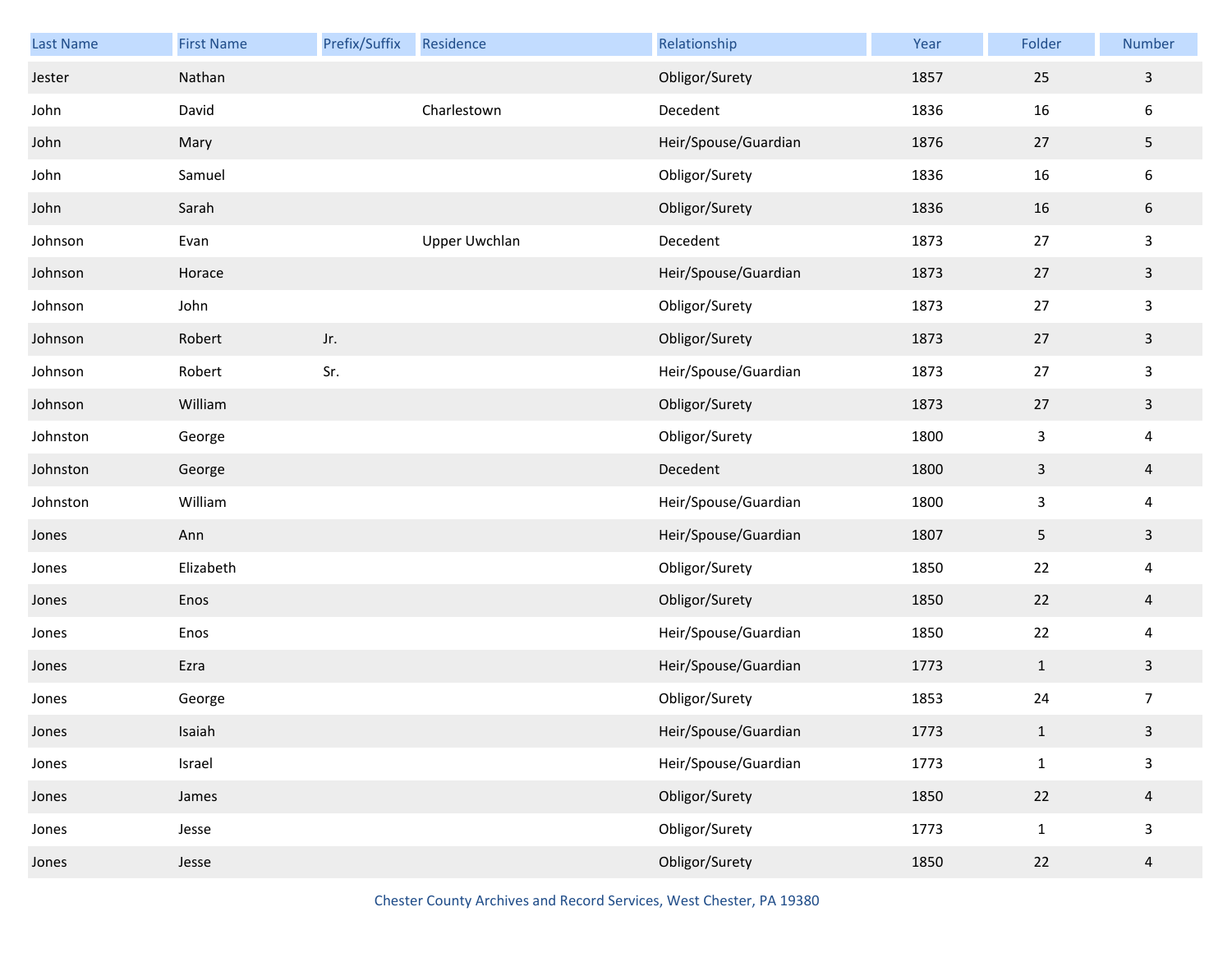| Last Name | <b>First Name</b> | Prefix/Suffix | Residence           | Relationship         | Year | Folder         | Number         |
|-----------|-------------------|---------------|---------------------|----------------------|------|----------------|----------------|
| Jones     | Jesse             |               | <b>West Vincent</b> | Decedent             | 1850 | 22             | 4              |
| Jones     | Jesse             |               |                     | Heir/Spouse/Guardian | 1850 | 22             | $\overline{a}$ |
| Jones     | John              |               |                     | Heir/Spouse/Guardian | 1773 | $1\,$          | $\mathbf{3}$   |
| Jones     | John              |               |                     | Heir/Spouse/Guardian | 1807 | 5              | $\mathbf{3}$   |
| Jones     | John              |               |                     | Decedent             | 1807 | 5              | $\mathbf{3}$   |
| Jones     | Joseph            |               |                     | Obligor/Surety       | 1807 | 5              | $\mathbf{3}$   |
| Jones     | Margaret          |               |                     | Heir/Spouse/Guardian | 1807 | 5              | $\mathbf{3}$   |
| Jones     | Martha            |               |                     | Heir/Spouse/Guardian | 1807 | 5              | $\mathbf{3}$   |
| Jones     | Mary              |               |                     | Heir/Spouse/Guardian | 1773 | $1\,$          | $\mathbf{3}$   |
| Jones     | Mary              |               |                     | Heir/Spouse/Guardian | 1807 | 5              | $\mathbf{3}$   |
| Jones     | Nathaniel         |               |                     | Heir/Spouse/Guardian | 1797 | $\overline{2}$ | $10\,$         |
| Jones     | Priscilla         |               |                     | Heir/Spouse/Guardian | 1773 | $\mathbf{1}$   | $\mathbf{3}$   |
| Jones     | Priscilla         |               |                     | Heir/Spouse/Guardian | 1807 | $\sqrt{5}$     | $\mathbf{3}$   |
| Jones     | Solinda           |               |                     | Obligor/Surety       | 1850 | 22             | $\overline{4}$ |
| Jones     | Thomas            |               |                     | Heir/Spouse/Guardian | 1807 | 5              | $\mathbf{3}$   |
| Junkin    | Joseph            |               | Philadelphia        | Obligor/Surety       | 1886 | 28             | 10             |
| Kanuer    | Thomas            |               |                     | Obligor/Surety       | 1873 | 27             | $\mathbf 1$    |
| Kean      | Christianna       |               |                     | Heir/Spouse/Guardian | 1798 | $\overline{2}$ | 13             |
| Kean      | Conrod            |               |                     | Heir/Spouse/Guardian | 1798 | $\overline{2}$ | 13             |
| Keech     | Moses             |               |                     | Obligor/Surety       | 1853 | 24             | 5              |
| Kelton    | James             |               |                     | Obligor/Surety       | 1831 | 13             | $\mathbf{1}$   |
| Kendall   | Henry             |               | Berks Co., PA       | Obligor/Surety       | 1886 | 28             | 10             |
| Kennedy   | Mary              |               |                     | Heir/Spouse/Guardian | 1803 | $\pmb{4}$      | $\mathbf{3}$   |
| Kennedy   | Richard           |               |                     | Heir/Spouse/Guardian | 1836 | 16             | $\overline{7}$ |
| Kennedy   | William           |               |                     | Decedent             | 1803 | $\pmb{4}$      | $\mathsf{3}$   |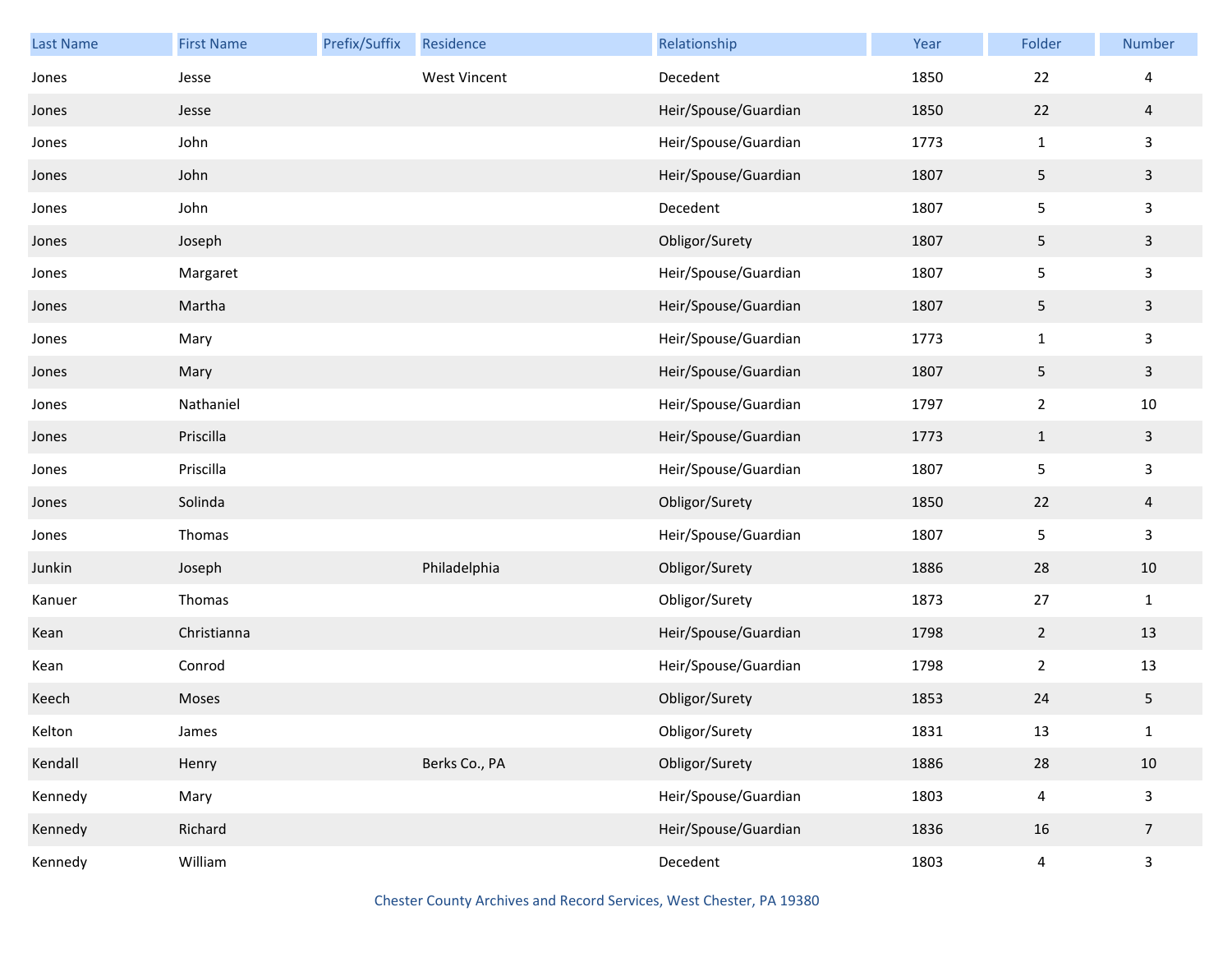| Last Name   | <b>First Name</b> | Prefix/Suffix | Residence            | Relationship         | Year | Folder         | Number         |
|-------------|-------------------|---------------|----------------------|----------------------|------|----------------|----------------|
| Kersey      | Jesse             |               |                      | Obligor/Surety       | 1811 | $\overline{7}$ | 5              |
| Kersey      | William           |               |                      | Obligor/Surety       | 1818 | 9              | 5              |
| Kersey      | William           |               |                      | Obligor/Surety       | 1819 | 10             | $\mathbf{1}$   |
| Keys        | James             |               | West Caln            | Decedent             | 1818 | 9              | 5              |
| Keys        | James             |               |                      | Heir/Spouse/Guardian | 1819 | 10             | $\mathbf{1}$   |
| Keys        | James             |               | West Caln            | Decedent             | 1819 | 10             | $\mathbf{1}$   |
| Keys        | John              |               |                      | Heir/Spouse/Guardian | 1819 | 10             | $\mathbf{1}$   |
| Keys        | Mary              |               |                      | Heir/Spouse/Guardian | 1819 | 10             | $\mathbf{1}$   |
| Keys        | Sarah             |               |                      | Heir/Spouse/Guardian | 1819 | 10             | $\mathbf{1}$   |
| Keys        | William           |               |                      | Heir/Spouse/Guardian | 1818 | 9              | 5              |
| Kheemle     | Jacob             |               |                      | Obligor/Surety       | 1826 | 11             | $\mathbf{3}$   |
| Kimes       | Samuel            |               |                      | Obligor/Surety       | 1848 | $\pmb{0}$      | $\mathbf{1}$   |
| Kirk        | Isaac             |               | Darby                | Obligor/Surety       | 1780 | $\mathbf{1}$   | 5              |
| Kirkpatrick | James             |               | <b>West Nantmeal</b> | Obligor/Surety       | 1802 | 4              | $\overline{2}$ |
| Lahr        | Joseph            |               |                      | Obligor/Surety       | 1848 | 21             | $\mathbf{1}$   |
| Lamborn     | Townsend          |               |                      | Obligor/Surety       | 1832 | 14             | 4              |
| Landis      | Christian         |               |                      | Obligor/Surety       | 1832 | 14             | $6\,$          |
| Landis      | Philip            |               |                      | Obligor/Surety       | 1812 | 8              | $\mathbf{1}$   |
| Lapp        | Christian         |               |                      | Obligor/Surety       | 1823 | 10             | $\overline{7}$ |
| Lapp        | Christian         |               | East Whiteland       | Decedent             | 1863 | 25             | 11             |
| Lapp        | Isaac             |               |                      | Heir/Spouse/Guardian | 1863 | 25             | $11\,$         |
| Lapp        | Samuel            |               |                      | Obligor/Surety       | 1863 | 25             | $11\,$         |
| Larkins     | Sarah             |               |                      | Heir/Spouse/Guardian | 1857 | 25             | $\mathsf{3}$   |
| Lawson      | William           |               |                      | Obligor/Surety       | 1826 | 11             | $\mathsf{3}$   |
| Leights     | George            |               |                      | Obligor/Surety       | 1826 | 11             | $\mathbf{3}$   |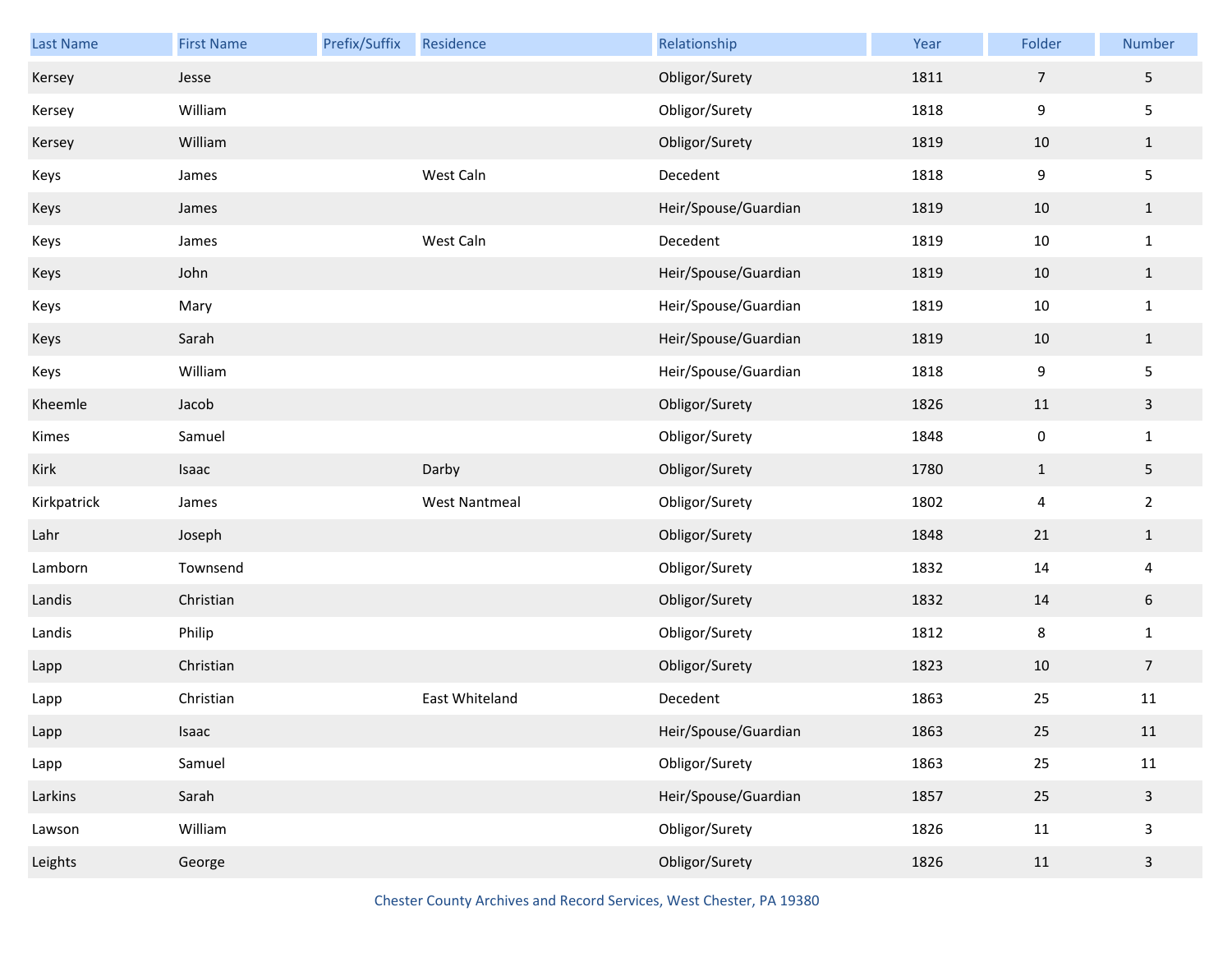| Last Name | <b>First Name</b> | Prefix/Suffix | Residence        | Relationship         | Year | Folder       | Number           |
|-----------|-------------------|---------------|------------------|----------------------|------|--------------|------------------|
| Len       | Harry             |               |                  | Heir/Spouse/Guardian | 1880 | 28           | 3                |
| Leonard   | Baker             |               |                  | Heir/Spouse/Guardian | 1847 | 20           | $\mathbf{3}$     |
| Leonard   | Mary Ann          |               |                  | Heir/Spouse/Guardian | 1847 | $20\,$       | $\mathbf{3}$     |
| Lewis     | Anthony           |               | Darby            | Obligor/Surety       | 1780 | $\mathbf{1}$ | 5                |
| Lewis     | Elizabeth         | Jr.           |                  | Heir/Spouse/Guardian | 1819 | $10\,$       | $\overline{2}$   |
| Lewis     | Elizabeth         |               |                  | Heir/Spouse/Guardian | 1836 | 16           | $5\phantom{.0}$  |
| Lewis     | Garrett           |               |                  | Heir/Spouse/Guardian | 1836 | 16           | $\mathsf S$      |
| Lewis     | Jane              |               |                  | Heir/Spouse/Guardian | 1780 | $\mathbf{1}$ | $5\phantom{.0}$  |
| Lewis     | Jane              |               |                  | Heir/Spouse/Guardian | 1783 | $\mathbf 1$  | $\boldsymbol{6}$ |
| Lewis     | Jane              |               |                  | Heir/Spouse/Guardian | 1783 | $\mathbf{1}$ | $\overline{7}$   |
| Lewis     | Miles             |               |                  | Heir/Spouse/Guardian | 1780 | $\mathbf 1$  | $\mathsf S$      |
| Lewis     | Miles             |               |                  | Heir/Spouse/Guardian | 1783 | $\mathbf{1}$ | $6\phantom{.}6$  |
| Lewis     | Miles             |               |                  | Heir/Spouse/Guardian | 1783 | $\mathbf 1$  | $\overline{7}$   |
| Lewis     | Mordecai          |               | East Marlborough | Decedent             | 1819 | $10\,$       | $\overline{2}$   |
| Lewis     | Mordecai          |               | East Marlborough | Decedent             | 1821 | $10\,$       | $\overline{4}$   |
| Lewis     | Ruth              |               |                  | Heir/Spouse/Guardian | 1780 | $\mathbf{1}$ | $5\phantom{.0}$  |
| Lewis     | Ruth              |               |                  | Heir/Spouse/Guardian | 1783 | $\mathbf 1$  | $\boldsymbol{6}$ |
| Lewis     | Ruth              |               |                  | Heir/Spouse/Guardian | 1783 | $\mathbf{1}$ | $\overline{7}$   |
| Lewis     | Thomas            |               |                  | Obligor/Surety       | 1819 | $10\,$       | $\overline{2}$   |
| Lewis     | Thomas            |               |                  | Obligor/Surety       | 1821 | 10           | $\overline{4}$   |
| Lewis     | William           |               | Newtown          | Obligor/Surety       | 1773 | $\mathbf{1}$ | $\mathbf{3}$     |
| Lewis     | William           |               |                  | Decedent             | 1780 | $\mathbf{1}$ | $5\phantom{.0}$  |
| Lewis     | William           |               |                  | Obligor/Surety       | 1780 | $\mathbf{1}$ | $\mathsf S$      |
| Lewis     | William           |               |                  | Decedent             | 1783 | $\mathbf{1}$ | $\overline{7}$   |
| Lewis     | William           |               |                  | Obligor/Surety       | 1783 | $\mathbf{1}$ | $\overline{7}$   |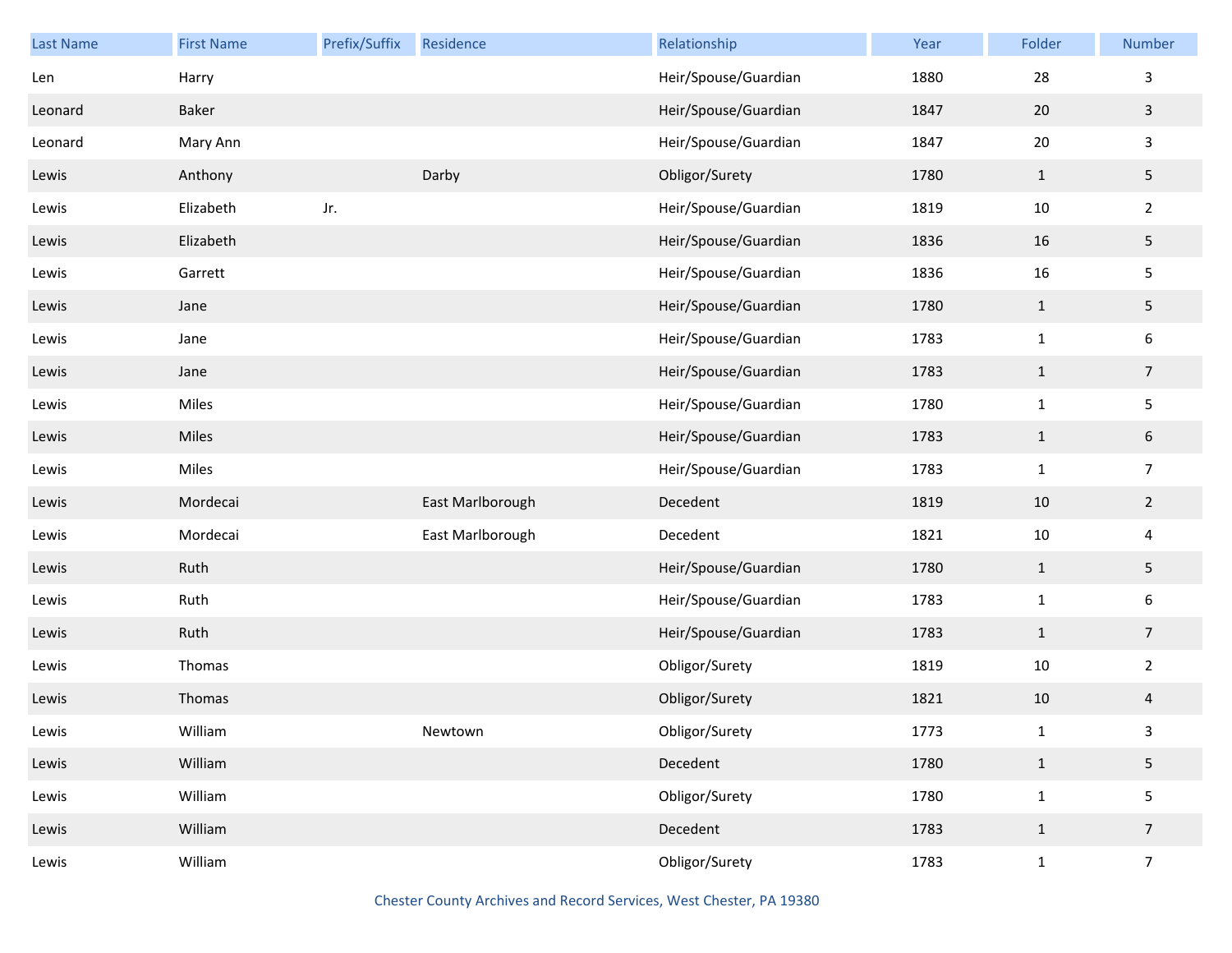| Last Name | <b>First Name</b> | Prefix/Suffix | Residence            | Relationship         | Year | Folder           | Number          |
|-----------|-------------------|---------------|----------------------|----------------------|------|------------------|-----------------|
| Lewis     | William           |               |                      | Obligor/Surety       | 1783 | $\mathbf{1}$     | 6               |
| Lewis     | William           |               |                      | Decedent             | 1783 | $\mathbf{1}$     | 6               |
| Lightfoot | David             |               |                      | Obligor/Surety       | 1800 | $\mathbf{3}$     | 5               |
| Lightfoot | David             |               | Sadsbury             | Obligor/Surety       | 1811 | $\overline{7}$   | 4               |
| Lightfoot | Deborah           |               |                      | Heir/Spouse/Guardian | 1800 | $\mathsf{3}$     | 5 <sub>1</sub>  |
| Lightfoot | Mary              |               |                      | Heir/Spouse/Guardian | 1800 | $\mathbf{3}$     | 5               |
| Lightfoot | Samuel            |               | Pikeland             | Obligor/Surety       | 1800 | $\mathbf{3}$     | 5 <sub>1</sub>  |
| Lightfoot | Sarah             |               |                      | Heir/Spouse/Guardian | 1800 | $\mathsf{3}$     | 5               |
| Lightfoot | Susanah           |               |                      | Heir/Spouse/Guardian | 1800 | $\mathbf{3}$     | 5 <sub>1</sub>  |
| Lightfoot | William           |               |                      | Decedent             | 1800 | $\mathsf{3}$     | 5               |
| Lightfoot | William           |               |                      | Heir/Spouse/Guardian | 1800 | $\mathbf{3}$     | 5               |
| Lilley    | Abner             |               |                      | Heir/Spouse/Guardian | 1853 | 24               | 4               |
| Lilley    | Abner             |               |                      | Obligor/Surety       | 1853 | 24               | $\overline{4}$  |
| Lilley    | Caleb             |               |                      | Heir/Spouse/Guardian | 1853 | 24               | 4               |
| Lilley    | Elizabeth         |               |                      | Heir/Spouse/Guardian | 1853 | 24               | $\overline{4}$  |
| Lilley    | Samuel            |               |                      | Heir/Spouse/Guardian | 1853 | 24               | 4               |
| Lilley    | Walter            |               | Wallace              | Decedent             | 1853 | 24               | $\overline{4}$  |
| Lindley   | Jacob             |               |                      | Obligor/Surety       | 1816 | 9                | $\overline{2}$  |
| Lindley   | Sarah             |               |                      | Heir/Spouse/Guardian | 1816 | $\boldsymbol{9}$ | $\overline{2}$  |
| Lindley   | Thomas            |               |                      | Heir/Spouse/Guardian | 1816 | 9                | $\overline{2}$  |
| Lindley   | William           |               |                      | Heir/Spouse/Guardian | 1816 | 9                | $\overline{2}$  |
| Lindsey   | John              |               |                      | Heir/Spouse/Guardian | 1780 | $\mathbf 1$      | 5               |
| Lindsey   | John              |               |                      | Heir/Spouse/Guardian | 1783 | $\mathbf{1}$     | $6\phantom{.}$  |
| Lindsey   | John              |               |                      | Heir/Spouse/Guardian | 1783 | $\mathbf{1}$     | $\overline{7}$  |
| Livergood | Daniel            |               | <b>West Nantmeal</b> | Obligor/Surety       | 1801 | $\mathsf{3}$     | $6\phantom{.0}$ |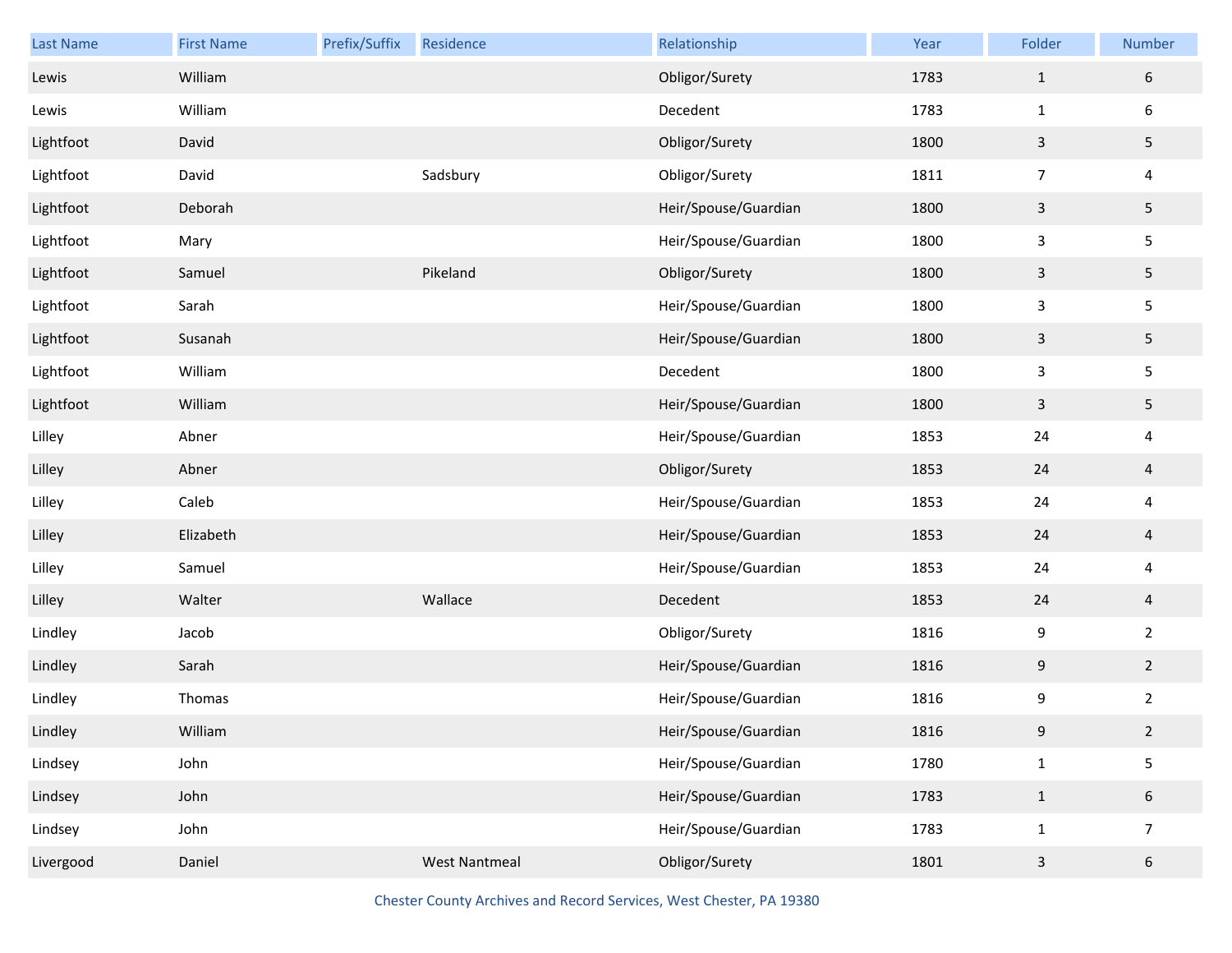| Last Name   | <b>First Name</b> | Prefix/Suffix | Residence                  | Relationship         | Year | Folder         | Number           |
|-------------|-------------------|---------------|----------------------------|----------------------|------|----------------|------------------|
| Lloyd       | Caroline          |               |                            | Heir/Spouse/Guardian | 1861 | 25             | $\boldsymbol{9}$ |
| Logan       | Eli               |               |                            | Obligor/Surety       | 1847 | 20             | $\overline{3}$   |
| Lomas       | Ellen             |               |                            | Heir/Spouse/Guardian | 1873 | 27             | $\overline{2}$   |
| Lomas       | John              |               |                            | Heir/Spouse/Guardian | 1848 | 21             | $\mathbf{1}$     |
| Lomas       | Rebecca           |               |                            | Heir/Spouse/Guardian | 1848 | 21             | $\mathbf 1$      |
| Long        | David             |               |                            | Heir/Spouse/Guardian | 1795 | $\overline{2}$ | $\overline{5}$   |
| Long        | Jane              |               |                            | Heir/Spouse/Guardian | 1795 | $\overline{2}$ | $\mathsf S$      |
| Long        | John              |               | Drumore, Lancaster Co., PA | Obligor/Surety       | 1886 | 28             | 10               |
| Long        | Margaret          |               | Drumore, Lancaster Co., PA | Heir/Spouse/Guardian | 1886 | 28             | $10\,$           |
| Long        | Samuel            |               | Drumore, Lancaster Co., PA | Obligor/Surety       | 1886 | 28             | 10               |
| Longenecker | David             |               | Lancaster, PA              | Obligor/Surety       | 1851 | 23             | $\mathbf{1}$     |
| Longstreth  | John              |               | Charlestown                | Obligor/Surety       | 1797 | $\overline{2}$ | 11               |
| Longstreth  | Moses             |               |                            | Heir/Spouse/Guardian | 1818 | 9              | $\bf 8$          |
| Longstreth  | Rebecca           |               |                            | Heir/Spouse/Guardian | 1818 | 9              | 8                |
| Mackey      | Ann               |               |                            | Heir/Spouse/Guardian | 1833 | 15             | $\overline{2}$   |
| Mackey      | David             |               |                            | Heir/Spouse/Guardian | 1833 | 15             | $\overline{2}$   |
| Mackey      | David             |               |                            | Obligor/Surety       | 1833 | 15             | $\overline{2}$   |
| Mackey      | James             |               |                            | Heir/Spouse/Guardian | 1833 | 15             | $\overline{2}$   |
| Mackey      | John              |               |                            | Obligor/Surety       | 1833 | 15             | $\overline{2}$   |
| Mackey      | John              |               | Penn                       | Decedent             | 1833 | 15             | $\overline{2}$   |
| Mackey      | Thomas            |               |                            | Heir/Spouse/Guardian | 1833 | 15             | $\overline{a}$   |
| Magraw      | Elizabeth         |               |                            | Heir/Spouse/Guardian | 1833 | 15             | $\mathbf{1}$     |
| Magraw      | George            |               |                            | Heir/Spouse/Guardian | 1833 | $15\,$         | $\mathbf 1$      |
| Magraw      | John              |               |                            | Heir/Spouse/Guardian | 1833 | 15             | $\mathbf{1}$     |
| Major       | Jane              |               |                            | Heir/Spouse/Guardian | 1839 | 18             | $\overline{2}$   |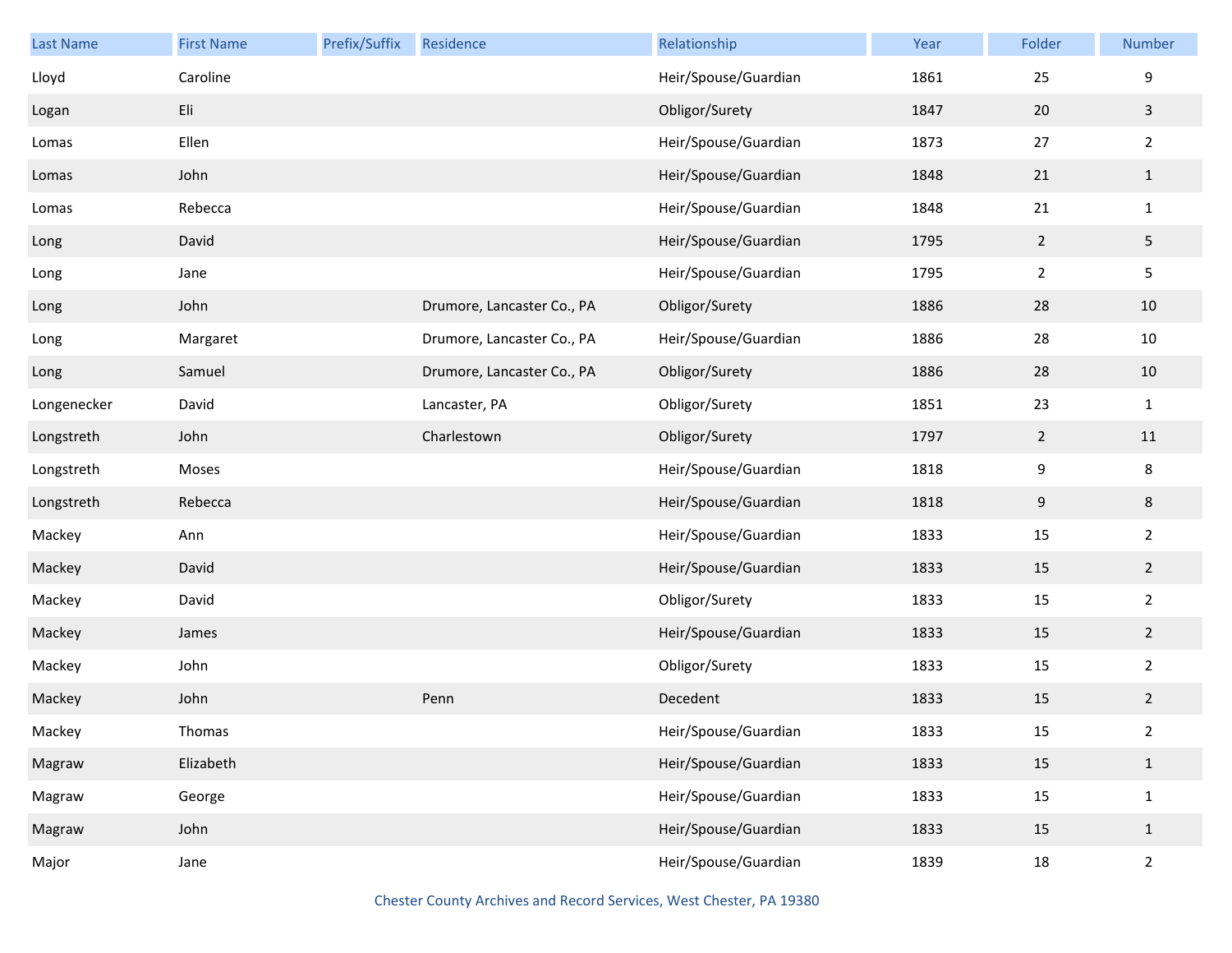| Last Name | <b>First Name</b> | Prefix/Suffix | Residence            | Relationship         | Year | Folder | Number                  |
|-----------|-------------------|---------------|----------------------|----------------------|------|--------|-------------------------|
| Major     | William           |               |                      | Heir/Spouse/Guardian | 1839 | 18     | $\overline{2}$          |
| Malin     | Amy               |               | East Whiteland       | Decedent             | 1857 | 25     | $\overline{4}$          |
| Malin     | George            | Sr.           |                      | Obligor/Surety       | 1857 | 25     | $\overline{4}$          |
| Malin     | Joseph            |               |                      | Obligor/Surety       | 1857 | 25     | $\overline{4}$          |
| Malin     | Joseph            |               | East Whiteland       | Decedent             | 1857 | 25     | $\overline{4}$          |
| Malin     | Randal            |               |                      | Obligor/Surety       | 1857 | 25     | $\overline{4}$          |
| March     | Michael           |               |                      | Obligor/Surety       | 1853 | 24     | $\mathbf{3}$            |
| Maris     | Caleb             |               |                      | Obligor/Surety       | 1868 | 26     | $\boldsymbol{6}$        |
| Marshall  | Alexander         |               | <b>West Nantmeal</b> | Decedent             | 1839 | 18     | $\overline{2}$          |
| Marshall  | Aquila            |               |                      | Obligor/Surety       | 1832 | 14     | $\overline{4}$          |
| Marshall  | Humphrey          |               |                      | Obligor/Surety       | 1832 | 14     | $\overline{4}$          |
| Marshall  | Jane              |               |                      | Heir/Spouse/Guardian | 1839 | 18     | $\overline{2}$          |
| Marshall  | Mary              |               |                      | Heir/Spouse/Guardian | 1848 | $21\,$ | $\mathbf{3}$            |
| Marshall  | Moses             |               |                      | Heir/Spouse/Guardian | 1832 | 14     | $\overline{\mathbf{4}}$ |
| Marshall  | Moses             |               | West Bradford        | Decedent             | 1832 | 14     | $\overline{4}$          |
| Marshall  | Pennock           |               |                      | Heir/Spouse/Guardian | 1848 | 21     | $\mathbf{3}$            |
| Marshall  | Sarah             |               |                      | Heir/Spouse/Guardian | 1832 | 14     | $\overline{4}$          |
| Marshall  | William           |               |                      | Obligor/Surety       | 1839 | 18     | $\overline{2}$          |
| Massey    | Esther            |               |                      | Heir/Spouse/Guardian | 1832 | 14     | $\overline{5}$          |
| Massey    | John              |               | Willistown           | Decedent             | 1832 | 14     | 5                       |
| Massey    | Phebe             |               |                      | Heir/Spouse/Guardian | 1832 | 14     | 5                       |
| Massey    | Sarah             |               |                      | Heir/Spouse/Guardian | 1832 | 14     | 5                       |
| Mauger    | Daniel            |               |                      | Obligor/Surety       | 1846 | 20     | $\overline{4}$          |
| Mauger    | Daniel            |               |                      | Heir/Spouse/Guardian | 1846 | 20     | $\overline{4}$          |
| Mauger    | Elizabeth         |               |                      | Heir/Spouse/Guardian | 1846 | 20     | $\overline{a}$          |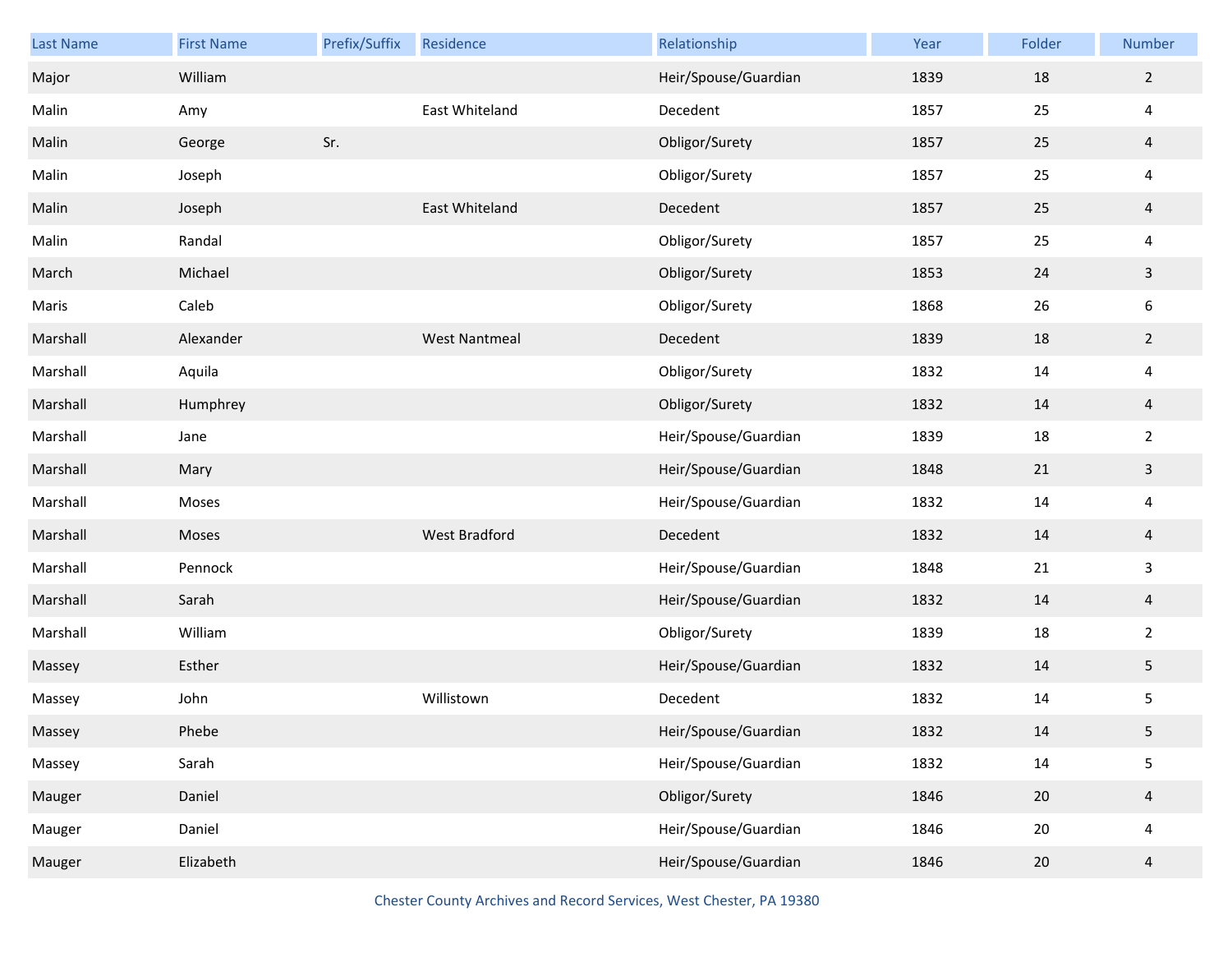| <b>Last Name</b> | <b>First Name</b> | Prefix/Suffix | Residence                  | Relationship         | Year | Folder           | Number                  |
|------------------|-------------------|---------------|----------------------------|----------------------|------|------------------|-------------------------|
| Maul             | Ebenezer          |               |                            | Heir/Spouse/Guardian | 1807 | 5                | 4                       |
| Maul             | Jacob             |               |                            | Obligor/Surety       | 1807 | 5                | $\overline{4}$          |
| Maul             | John              |               | Tredyffrin                 | Decedent             | 1807 | 5                | 4                       |
| Maul             | John              |               |                            | Heir/Spouse/Guardian | 1807 | 5                | $\overline{4}$          |
| Maul             | Mary              |               |                            | Heir/Spouse/Guardian | 1807 | 5                | 4                       |
| Maul             | Sarah             |               |                            | Heir/Spouse/Guardian | 1807 | 5                | $\overline{4}$          |
| Maul             | Susanah           |               |                            | Heir/Spouse/Guardian | 1807 | 5                | $\overline{\mathbf{4}}$ |
| Maul             | Zillah            |               |                            | Heir/Spouse/Guardian | 1807 | 5                | $\overline{4}$          |
| Maurer           | Jacob             |               |                            | Heir/Spouse/Guardian | 1829 | 12               | $\overline{2}$          |
| Maxwell          | Franklin          |               | Drumore, Lancaster Co., PA | Heir/Spouse/Guardian | 1886 | 28               | 10                      |
| Maxwell          | Grace             |               | Drumore, Lancaster Co., PA | Heir/Spouse/Guardian | 1886 | 28               | $10\,$                  |
| Maxwell          | Hugh              |               | Lebanon Co., PA            | Heir/Spouse/Guardian | 1886 | 28               | 10                      |
| Maxwell          | James             |               | Drumore, Lancaster Co., PA | Obligor/Surety       | 1886 | 28               | $10\,$                  |
| Maxwell          | Mary              |               | Lancaster Co., PA          | Heir/Spouse/Guardian | 1886 | 28               | 10                      |
| Maxwell          | William           |               | Coatesville                | Heir/Spouse/Guardian | 1886 | 28               | $10\,$                  |
| May              | Eliza             |               |                            | Heir/Spouse/Guardian | 1817 | 9                | $\overline{\mathbf{3}}$ |
| May              | Robert            |               | Coventry                   | Decedent             | 1817 | $\boldsymbol{9}$ | 3                       |
| May              | Thomas            |               | Montgomery Co., PA         | Obligor/Surety       | 1817 | 9                | $\overline{\mathbf{3}}$ |
| McBride          | Susan             |               |                            | Heir/Spouse/Guardian | 1869 | 26               | 8                       |
| McCarthy         | Dennis            |               | Kennett                    | Decedent             | 1893 | 28               | 11                      |
| McCarthy         | Dennis            |               |                            | Obligor/Surety       | 1893 | 28               | 11                      |
| McCarthy         | John              |               |                            | Obligor/Surety       | 1893 | 28               | $11\,$                  |
| McCarthy         | John              |               |                            | Heir/Spouse/Guardian | 1893 | 28               | 11                      |
| McCarthy         | Timothy           |               |                            | Heir/Spouse/Guardian | 1893 | 28               | 11                      |
| McCleane         | Samuel            | Dr.           |                            | Obligor/Surety       | 1831 | 13               | $\mathbf 1$             |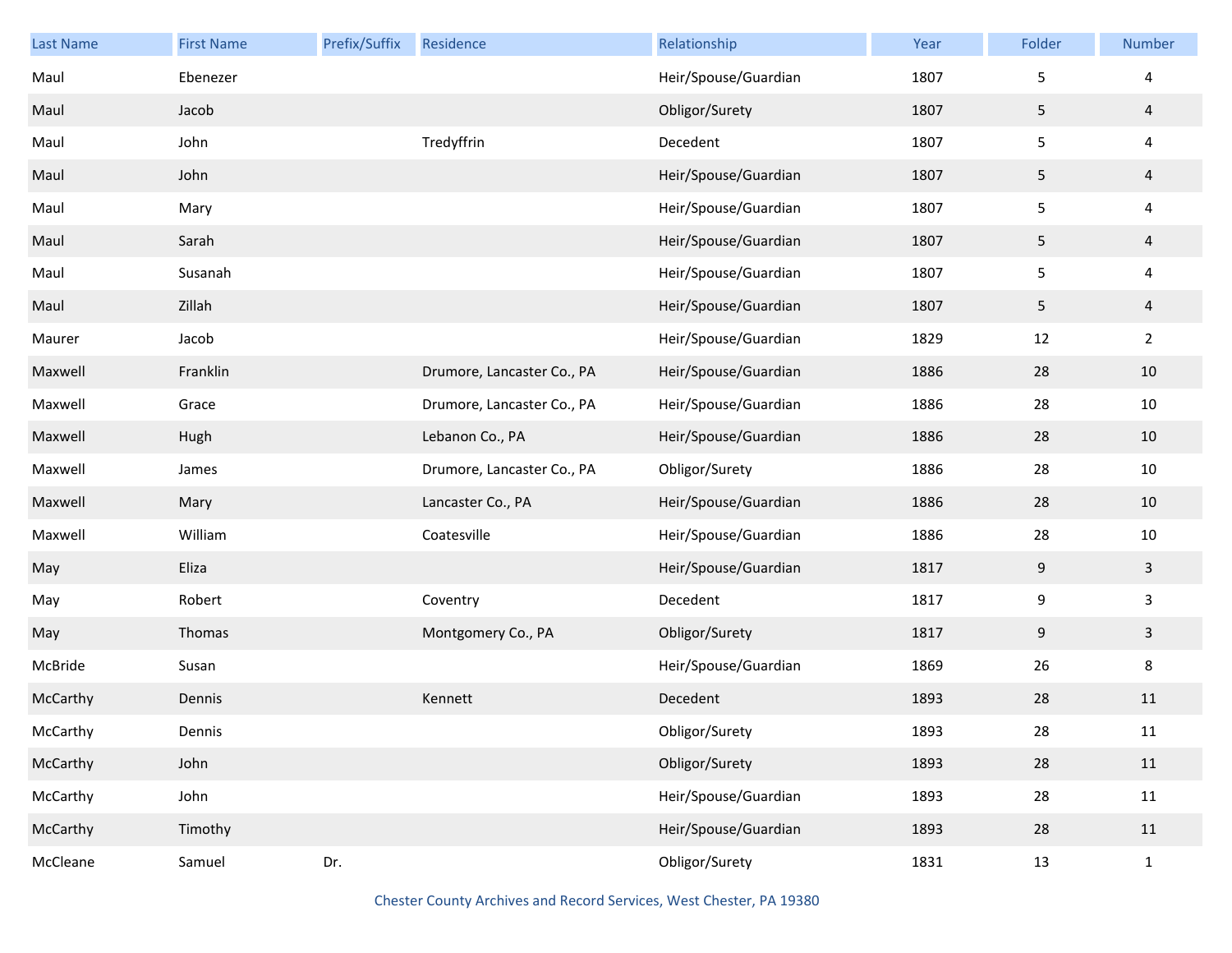| <b>Last Name</b> | <b>First Name</b> | Prefix/Suffix | Residence            | Relationship         | Year | Folder         | Number         |
|------------------|-------------------|---------------|----------------------|----------------------|------|----------------|----------------|
| McClellan        | James             |               |                      | Obligor/Surety       | 1826 | 11             | $\mathbf{3}$   |
| McClellan        | James             |               | Upper Oxford         | Decedent             | 1826 | 11             | $\mathbf{3}$   |
| McClellan        | John              |               |                      | Heir/Spouse/Guardian | 1826 | 11             | $\mathbf{3}$   |
| McClellan        | John              |               |                      | Heir/Spouse/Guardian | 1826 | 11             | $\mathbf{3}$   |
| McClellan        | Samuel            |               |                      | Heir/Spouse/Guardian | 1826 | 11             | $\mathbf{3}$   |
| McClune          | James             | Jr.           |                      | Obligor/Surety       | 1803 | 4              | $\mathbf{3}$   |
| McClurg          | Mary Ann          |               |                      | Heir/Spouse/Guardian | 1837 | 17             | $\overline{2}$ |
| McClurg          | Samuel            |               |                      | Heir/Spouse/Guardian | 1837 | 17             | $\overline{2}$ |
| McConahy         | David             |               | Honeybrook           | Decedent             | 1802 | $\overline{a}$ | $\mathbf{1}$   |
| McConahy         | David             |               |                      | Heir/Spouse/Guardian | 1802 | 4              | $\mathbf{1}$   |
| McConahy         | Elinor            |               |                      | Heir/Spouse/Guardian | 1802 | $\overline{4}$ | $\mathbf{1}$   |
| McConahy         | Elizabeth         |               |                      | Heir/Spouse/Guardian | 1802 | 4              | $\mathbf{1}$   |
| McConahy         | Jane              |               |                      | Heir/Spouse/Guardian | 1802 | $\overline{4}$ | $\mathbf{1}$   |
| McConahy         | John              |               | Honeybrook           | Obligor/Surety       | 1802 | 4              | $\mathbf{1}$   |
| McConahy         | Sarah             |               |                      | Heir/Spouse/Guardian | 1802 | $\overline{4}$ | $\mathbf{1}$   |
| McConahy         | William           |               |                      | Heir/Spouse/Guardian | 1802 | 4              | $\mathbf{1}$   |
| McConnahy        | David             |               |                      | Heir/Spouse/Guardian | 1795 | $\overline{2}$ | $\overline{5}$ |
| McConnahy        | Eleanor           |               |                      | Heir; Deceased       | 1795 | $\overline{2}$ | 5              |
| McCord           | Heber             |               |                      | Heir/Spouse/Guardian | 1885 | 28             | 8              |
| McCord           | Hervey            |               |                      | Obligor/Surety       | 1885 | 28             | 8              |
| McCord           | Pearson           |               | <b>West Nantmeal</b> | Decedent             | 1885 | 28             | 8              |
| McCullough       | Jennett           |               |                      | Executor             | 1886 | 28             | $10\,$         |
| McCullough       | Sanders           |               | Oxford               | Decedent             | 1886 | 28             | 10             |
| McElduff         | Elizabeth         |               |                      | Heir/Spouse/Guardian | 1797 | $\overline{2}$ | 8              |
| McElduff         | Samuel            |               |                      | Heir/Spouse/Guardian | 1797 | $\overline{2}$ | 8              |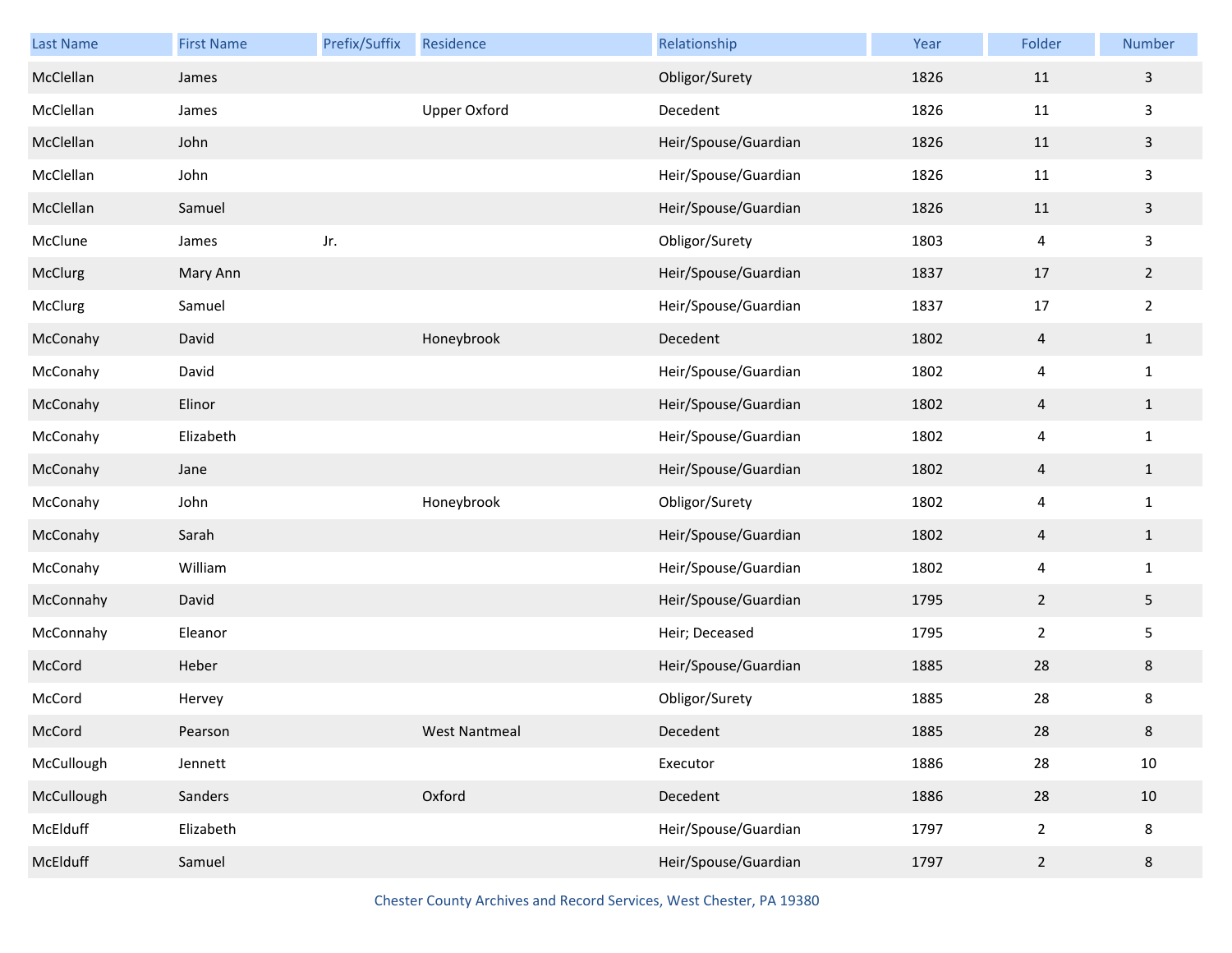| <b>Last Name</b> | <b>First Name</b> | Prefix/Suffix | Residence                  | Relationship         | Year | Folder           | Number                  |
|------------------|-------------------|---------------|----------------------------|----------------------|------|------------------|-------------------------|
| McFarlan         | Jesse             |               | West Marlborough           | Decedent             | 1847 | 20               | 3                       |
| McFarlan         | William           |               |                            | Obligor/Surety       | 1847 | 20               | $\mathbf{3}$            |
| McFarland        | Ann               |               |                            | Heir/Spouse/Guardian | 1801 | 3                | 9                       |
| McFarland        | George            |               | Vincent                    | Obligor/Surety       | 1801 | 3                | 9                       |
| McFarland        | John              |               |                            | Decedent             | 1801 | 3                | 9                       |
| McFarland        | Margaret          |               |                            | Heir/Spouse/Guardian | 1801 | $\mathsf{3}$     | 9                       |
| McFarland        | Mary              |               |                            | Heir/Spouse/Guardian | 1801 | 3                | 9                       |
| McFarland        | Susanna           |               |                            | Heir/Spouse/Guardian | 1801 | 3                | 9                       |
| McFarland        | William           |               | Vincent                    | Obligor/Surety       | 1801 | 3                | 9                       |
| McGaw            | Phebe             |               |                            | Heir/Spouse/Guardian | 1853 | 24               | 8                       |
| McIntyre         | John              | Sr.           |                            | Heir/Spouse/Guardian | 1837 | 17               | $\overline{2}$          |
| McLaughlan       | Elizabeth         |               |                            | Heir/Spouse/Guardian | 1801 | 3                | 10                      |
| McMasters        | James             |               |                            | Heir/Spouse/Guardian | 1800 | $\mathsf 3$      | $\overline{\mathbf{4}}$ |
| McMullin         | Alexander         |               |                            | Obligor/Surety       | 1823 | 10               | 6                       |
| McNeal           | Andrew            |               |                            | Obligor/Surety       | 1831 | 13               | $\mathbf{1}$            |
| McNeal           | Samuel            |               |                            | Heir/Spouse/Guardian | 1817 | $\boldsymbol{9}$ | $\overline{4}$          |
| McNeil           | Andrew            |               |                            | Obligor/Surety       | 1817 | 9                | 4                       |
| McNeil           | William           |               |                            | Obligor/Surety       | 1817 | $9\,$            | $\overline{a}$          |
| McPherson        | Daniel            |               |                            | Obligor/Surety       | 1808 | 5                | 6                       |
| McPherson        | David             |               |                            | Obligor/Surety       | 1871 | 26               | 10                      |
| McPherson        | Richard           |               |                            | Obligor/Surety       | 1871 | 26               | $10\,$                  |
| McPherson        | Robert            |               | West Caln                  | Decedent             | 1871 | 26               | 10                      |
| McSparran        | Amelia            |               | Fulton, Lancaster Co., PA  | Obligor/Surety       | 1886 | 28               | $10\,$                  |
| McSparran        | James             |               | Drumore, Lancaster Co., PA | Obligor/Surety       | 1886 | 28               | 10                      |
| McSparran        | Sarah             |               | Drumore, Lancaster Co., PA | Heir/Spouse/Guardian | 1886 | 28               | $10\,$                  |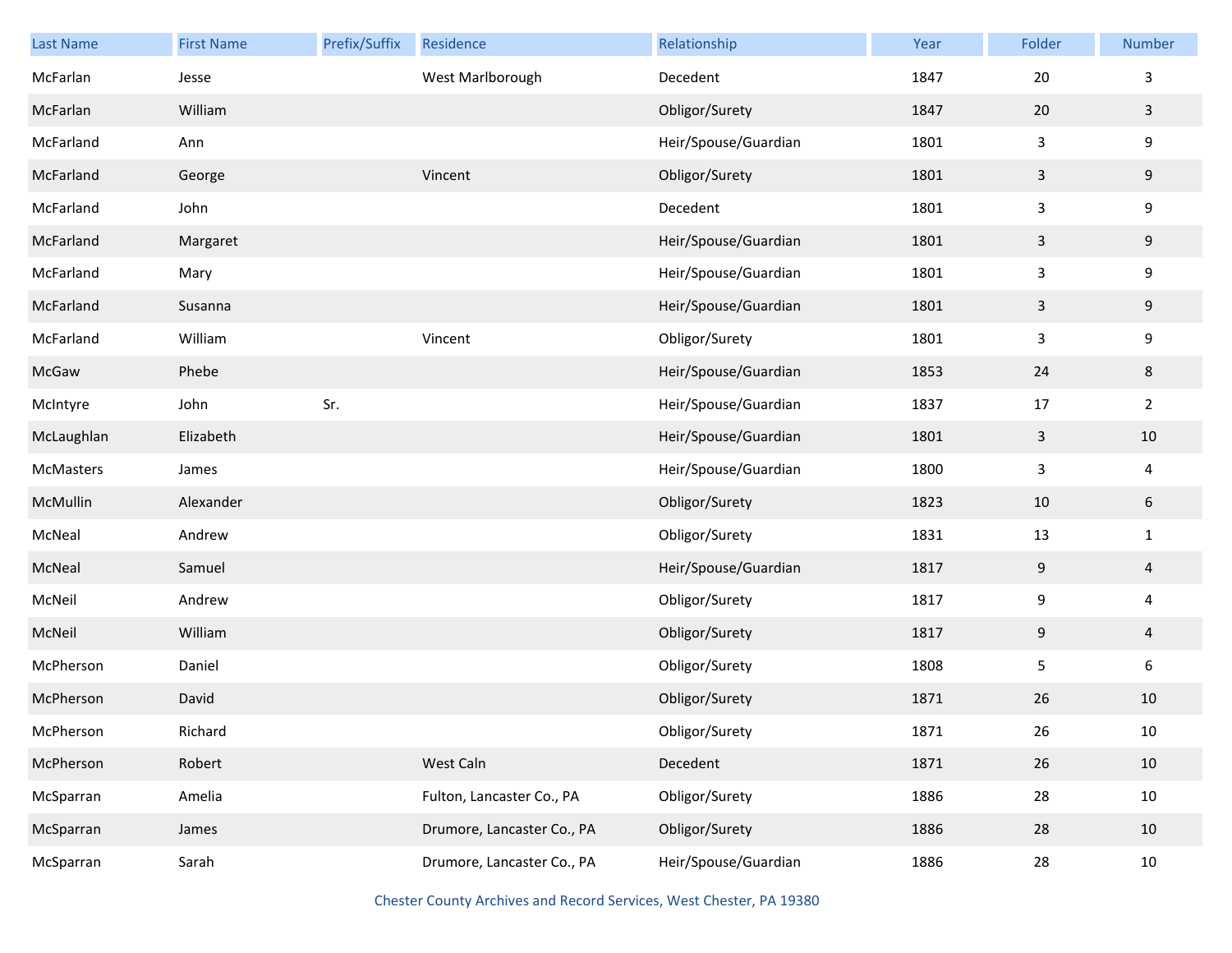| <b>Last Name</b> | <b>First Name</b> | Prefix/Suffix | Residence            | Relationship         | Year | Folder         | Number         |
|------------------|-------------------|---------------|----------------------|----------------------|------|----------------|----------------|
| Mendenhall       | Ellwood           |               |                      | Heir/Spouse/Guardian | 1869 | 26             | 8              |
| Menough          | Joshua            |               |                      | Obligor/Surety       | 1876 | 27             | 4              |
| Mercer           | Amos              |               | East Marlborough     | Heir/Spouse/Guardian | 1768 | $\mathbf{1}$   | $\overline{2}$ |
| Mercer           | Charles           |               |                      | Obligor/Surety       | 1871 | 26             | 11             |
| Mercer           | Joseph            |               | East Marlborough     | Decedent             | 1768 | $\mathbf{1}$   | $\overline{2}$ |
| Meredith         | D.B.              |               |                      | Obligor/Surety       | 1880 | 28             | 4              |
| Michener         | Ellwood           |               |                      | Obligor/Surety       | 1893 | 28             | 11             |
| Michener         | Israel            |               |                      | Obligor/Surety       | 1801 | $\mathsf{3}$   | $\overline{7}$ |
| Miles            | Edwin             |               |                      | Heir/Spouse/Guardian | 1850 | 22             | $\overline{4}$ |
| Miles            | Susan             |               |                      | Heir/Spouse/Guardian | 1850 | 22             | 4              |
| Millard          | Joseph            | Esq.          | <b>East Nantmeal</b> | Obligor/Surety       | 1801 | $\overline{3}$ | 6              |
| Millard          | Joseph            | Esq.          |                      | Obligor/Surety       | 1803 | 4              | 3              |
| Millard          | Joseph            |               |                      | Obligor/Surety       | 1861 | 25             | 9              |
| Miller           | Abner             |               |                      | Obligor/Surety       | 1846 | 20             | 5              |
| Miller           | Caleb             |               | East Marlborough     | Obligor/Surety       | 1819 | 10             | $\overline{2}$ |
| Miller           | Caleb             |               | East Marlborough     | Obligor/Surety       | 1821 | 10             | 4              |
| Miller           | Eliza             |               |                      | Heir/Spouse/Guardian | 1832 | 14             | $6\,$          |
| Miller           | Henry             |               |                      | Heir/Spouse/Guardian | 1859 | 25             | $\overline{7}$ |
| Miller           | Isaac             |               |                      | Obligor/Surety       | 1831 | 13             | $\overline{4}$ |
| Miller           | Jacob             |               | North Coventry       | Obligor/Surety       | 1869 | 26             | $\overline{7}$ |
| Miller           | John              |               | North Coventry       | Decedent             | 1869 | 26             | $\overline{7}$ |
| Miller           | John              |               |                      | Obligor/Surety       | 1878 | 28             | $\mathbf{1}$   |
| Miller           | Levi              |               |                      | Obligor/Surety       | 1829 | 12             | $\mathbf{1}$   |
| Miller           | Mary              |               |                      | Heir/Spouse/Guardian | 1859 | 25             | $\overline{7}$ |
| Miller           | Mary Ann          |               |                      | Heir/Spouse/Guardian | 1869 | 26             | $\overline{7}$ |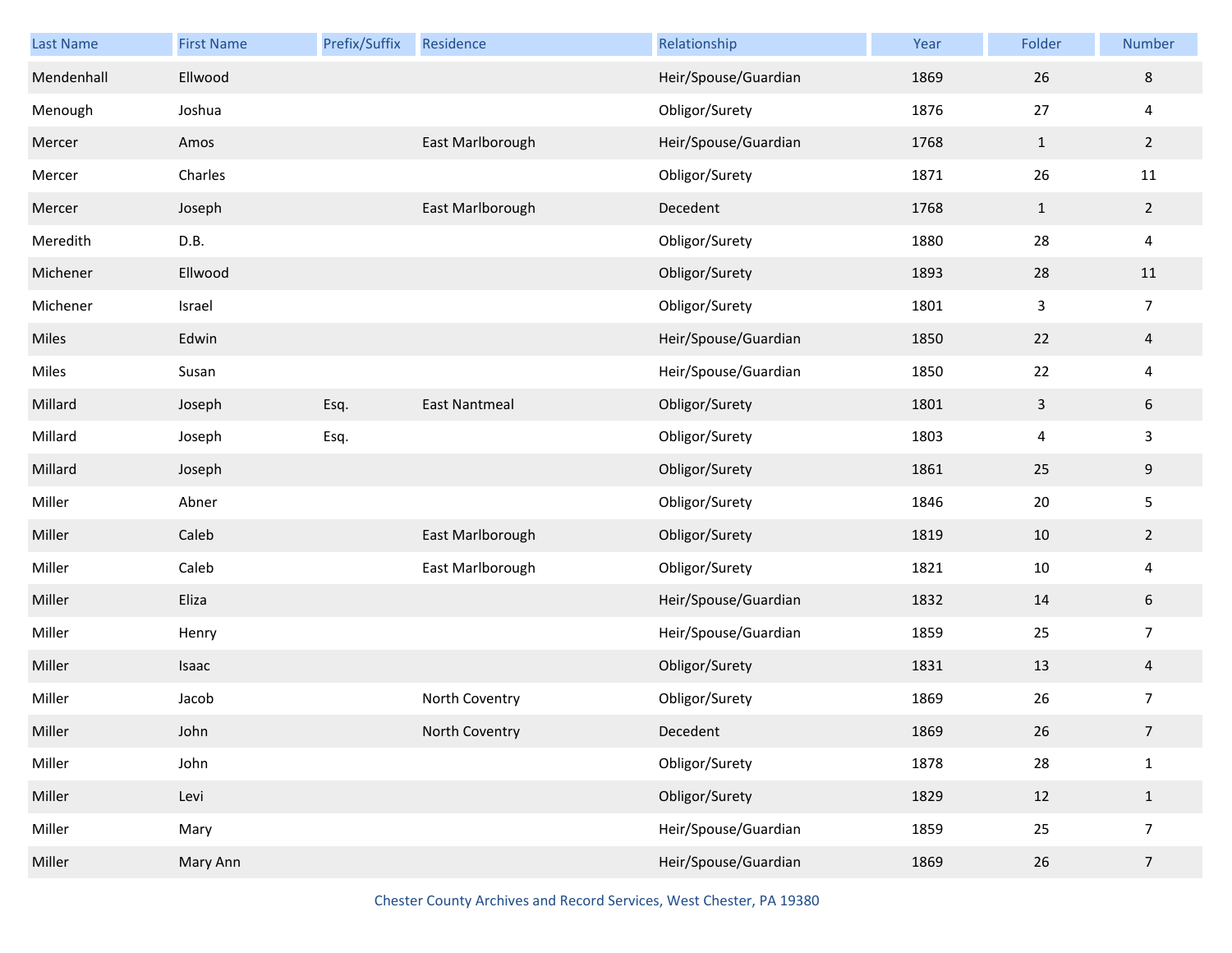| <b>Last Name</b> | <b>First Name</b> | Prefix/Suffix | Residence                  | Relationship         | Year | Folder           | Number           |
|------------------|-------------------|---------------|----------------------------|----------------------|------|------------------|------------------|
| Miller           | Peter             |               | Leacock, Lancaster Co., PA | Decedent             | 1832 | 14               | $\boldsymbol{6}$ |
| Miller           | Robert            |               |                            | Heir/Spouse/Guardian | 1846 | 20               | 5                |
| Miller           | Robert            |               |                            | Obligor/Surety       | 1846 | $20\,$           | $\mathsf S$      |
| Miller           | Samuel            |               |                            | Obligor/Surety       | 1841 | 19               | $\overline{2}$   |
| Miller           | Tobias            |               |                            | Obligor/Surety       | 1832 | 14               | $\boldsymbol{6}$ |
| Millhouse        | William           |               | Uwchlan                    | Obligor/Surety       | 1800 | $\mathsf{3}$     | 5                |
| Milner           | Benjamin          |               |                            | Obligor/Surety       | 1853 | 24               | $\overline{4}$   |
| Minshall         | Thomas            |               |                            | Heir/Spouse/Guardian | 1775 | $\mathbf{1}$     | $\overline{4}$   |
| Mode             | James             |               |                            | Heir/Spouse/Guardian | 1867 | 26               | $\mathsf S$      |
| Monaghan         | James             |               |                            | Obligor/Surety       | 1816 | $\boldsymbol{9}$ | $\mathbf{1}$     |
| Moore            | Catharine         |               |                            | Heir/Spouse/Guardian | 1837 | 17               | $\overline{2}$   |
| Moore            | David             |               |                            | Heir/Spouse/Guardian | 1837 | 17               | $\overline{2}$   |
| Moore            | Hugh              |               | East Nottingham            | Decedent             | 1837 | $17\,$           | $\overline{2}$   |
| Moore            | Hugh              |               |                            | Heir/Spouse/Guardian | 1837 | $17\,$           | $\overline{2}$   |
| Moore            | James             |               |                            | Obligor/Surety       | 1837 | $17\,$           | $\overline{2}$   |
| Moore            | John              |               |                            | Obligor/Surety       | 1811 | $\overline{7}$   | 5                |
| Moore            | Joseph            |               |                            | Obligor/Surety       | 1833 | 15               | $\mathbf{1}$     |
| Moore            | Sarah Ann         |               |                            | Heir/Spouse/Guardian | 1837 | $17$             | $\overline{2}$   |
| Morgan           | Harriet           |               | Honebrook                  | Decedent             | 1840 | 18               | $\overline{4}$   |
| Morgan           | Lewis             |               |                            | Obligor/Surety       | 1818 | 9                | $\overline{7}$   |
| Morgan           | Nathan            |               |                            | Heir/Spouse/Guardian | 1840 | $18\,$           | 4                |
| Morgan           | Rees              |               |                            | Obligor/Surety       | 1840 | $18\,$           | $\overline{4}$   |
| Morris           | Edwin             |               |                            | Heir/Spouse/Guardian | 1876 | $27\,$           | $\boldsymbol{6}$ |
| Morrison         | Ephraim           |               |                            | Obligor/Surety       | 1836 | 16               | $\overline{7}$   |
| Morrison         | John              |               |                            | Heir/Spouse/Guardian | 1836 | $16\,$           | $\boldsymbol{7}$ |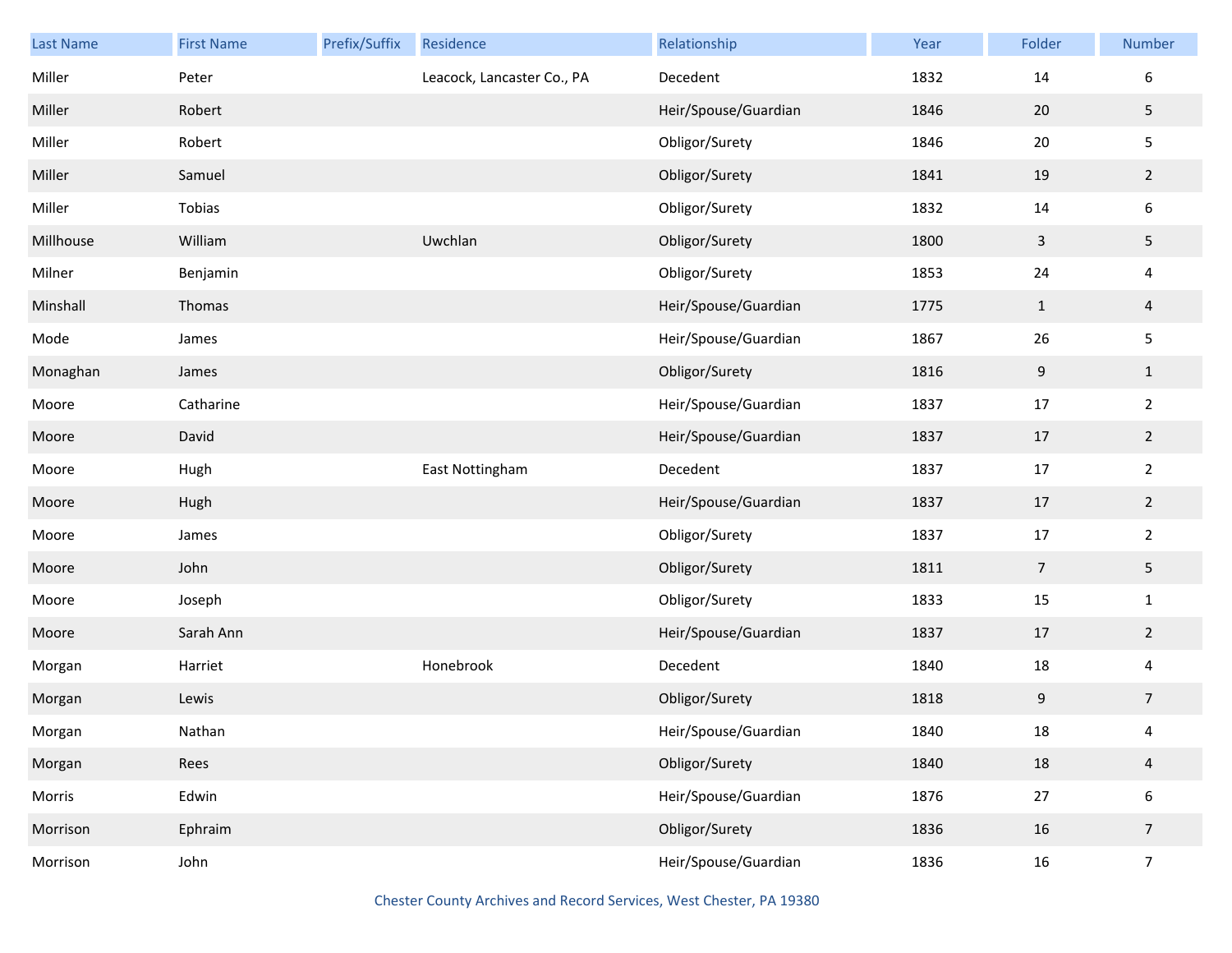| Last Name | <b>First Name</b> | Prefix/Suffix | Residence     | Relationship         | Year | Folder       | Number         |
|-----------|-------------------|---------------|---------------|----------------------|------|--------------|----------------|
| Morton    | Alfred            |               |               | Heir/Spouse/Guardian | 1846 | $20\,$       | 5              |
| Morton    | Amy               |               | West Chester  | Decedent             | 1846 | 20           | 5              |
| Morton    | Peter             |               |               | Heir/Spouse/Guardian | 1841 | 19           | $\mathbf{3}$   |
| Morton    | Peter             |               |               | Heir/Spouse/Guardian | 1841 | 19           | 3              |
| Moses     | Adam              |               |               | Heir/Spouse/Guardian | 1859 | 25           | $6\,$          |
| Moses     | Cordelia          |               |               | Heir/Spouse/Guardian | 1859 | 25           | 6              |
| Moses     | George            |               |               | Heir/Spouse/Guardian | 1859 | 25           | $6\,$          |
| Moses     | George            |               | East Pikeland | Decedent             | 1859 | 25           | 6              |
| Moses     | Martha            |               |               | Heir/Spouse/Guardian | 1859 | 25           | $6\,$          |
| Moses     | Mary              |               |               | Obligor/Surety       | 1859 | 25           | 6              |
| Moses     | Moses             |               |               | Obligor/Surety       | 1859 | 25           | $6\,$          |
| Moses     | Samuel            |               |               | Heir/Spouse/Guardian | 1859 | 25           | 6              |
| Mullin    | John              |               |               | Obligor/Surety       | 1882 | 28           | 5              |
| Murdagh   | Joseph            |               |               | Obligor/Surety       | 1876 | 27           | 4              |
| Myers     | Hannah            |               |               | Heir/Spouse/Guardian | 1836 | 16           | 5              |
| Myers     | Hickman           |               |               | Heir/Spouse/Guardian | 1836 | 16           | 5              |
| Neal      | William           |               |               | Obligor/Surety       | 1819 | 10           | $\mathbf{3}$   |
| Neiler    | Jacob             |               |               | Obligor/Surety       | 1818 | 9            | $\overline{7}$ |
| Neill     | James             |               | Oxford        | Obligor/Surety       | 1801 | $\mathbf{3}$ | $10\,$         |
| Neill     | William           |               |               | Obligor/Surety       | 1809 | 6            | $\mathbf{1}$   |
| Nichols   | Amos              |               | Newlin        | Decedent             | 1832 | 14           | $\overline{7}$ |
| Nichols   | Edmond            |               |               | Obligor/Surety       | 1832 | 14           | $\overline{7}$ |
| Nutt      | Elizabeth         |               | Alton, IL     | Heir/Spouse/Guardian | 1869 | 26           | $\bf 8$        |
| Nyce      | John              | Jr.           |               | Obligor/Surety       | 1825 | 11           | $\mathbf 1$    |
| Nyce      | John              |               |               | Heir/Spouse/Guardian | 1825 | 11           | $\mathbf{1}$   |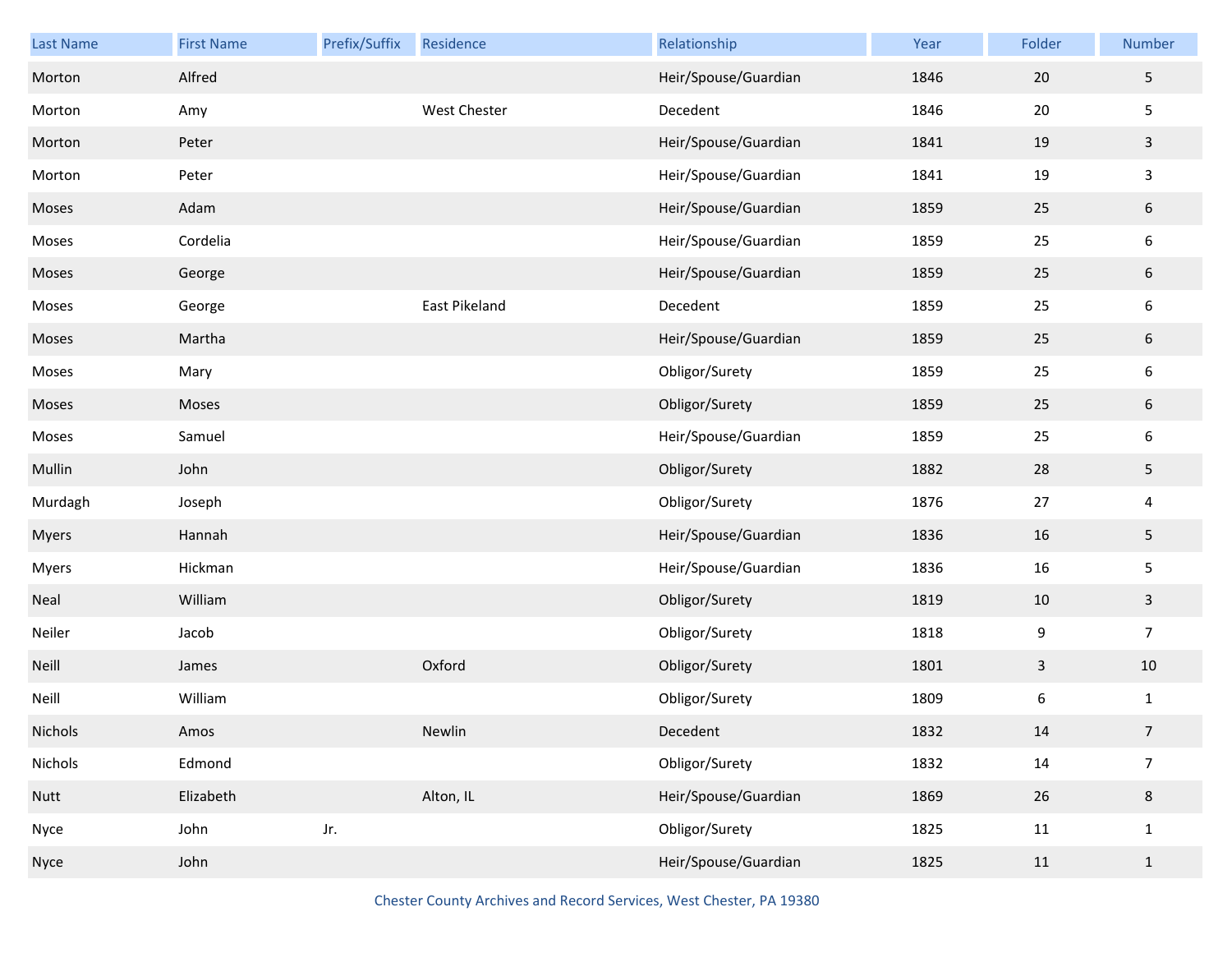| <b>Last Name</b> | <b>First Name</b> | Prefix/Suffix | Residence       | Relationship         | Year | Folder         | Number         |
|------------------|-------------------|---------------|-----------------|----------------------|------|----------------|----------------|
| Nyce             | John              |               |                 | Obligor/Surety       | 1825 | 11             | $\mathbf{1}$   |
| Nyce             | Levi              |               |                 | Obligor/Surety       | 1825 | 11             | $1\,$          |
| Nyce             | Philip            |               | East Nantmean   | Decedent             | 1825 | 11             | $\mathbf{1}$   |
| Nyce             | William           |               |                 | Heir/Spouse/Guardian | 1825 | 11             | $\mathbf{1}$   |
| Nyman            | Margaret          |               |                 | Heir/Spouse/Guardian | 1873 | 27             | $\overline{2}$ |
| Oneil            | Francis           |               |                 | Heir/Spouse/Guardian | 1801 | $\overline{3}$ | 8              |
| Orr              | James             |               |                 | Heir/Spouse/Guardian | 1832 | 14             | $\overline{7}$ |
| Otley            | Edwin             |               |                 | Obligor/Surety       | 1857 | 25             | $\mathbf{3}$   |
| Owens            | Jesse             |               |                 | Obligor/Surety       | 1813 | $\bf 8$        | $\overline{2}$ |
| Palmer           | John              |               |                 | Heir/Spouse/Guardian | 1832 | 14             | $\overline{4}$ |
| Palmer           | Sarah             |               |                 | Heir/Spouse/Guardian | 1832 | 14             | 4              |
| Parke            | David             |               | Parkesburg      | Decedent             | 1893 | 28             | 12             |
| Parke            | Jacob             |               | Downingtown     | Decedent             | 1871 | 26             | 9              |
| Parke            | John              |               |                 | Obligor/Surety       | 1871 | 26             | 9              |
| Parke            | Mary              |               |                 | Heir/Spouse/Guardian | 1871 | 26             | 9              |
| Parke            | Robert            |               | Parkesburg      | Heir/Spouse/Guardian | 1893 | 28             | 12             |
| Parke            | Samuel            |               | Parkesburg      | Obligor/Surety       | 1893 | 28             | 12             |
| Parke            | Thomas            |               |                 | Heir/Spouse/Guardian | 1871 | 26             | 9              |
| Passmore         | George            |               |                 | Obligor/Surety       | 1810 | $\overline{7}$ | $\overline{2}$ |
| Passmore         | James             |               |                 | Obligor/Surety       | 1810 | $\overline{7}$ | $\overline{2}$ |
| Patten           | Hays              |               |                 | Heir/Spouse/Guardian | 1832 | 14             | $\overline{2}$ |
| Patterson        | Ann               |               |                 | Heir/Spouse/Guardian | 1801 | $\mathsf{3}$   | 10             |
| Patterson        | Jacob             |               | East Nottingham | Decedent             | 1801 | $\mathbf{3}$   | $10\,$         |
| Patterson        | James             |               |                 | Heir/Spouse/Guardian | 1816 | 9              | $\mathbf{1}$   |
| Patterson        | Jane              |               |                 | Heir/Spouse/Guardian | 1841 | 19             | $\mathbf{1}$   |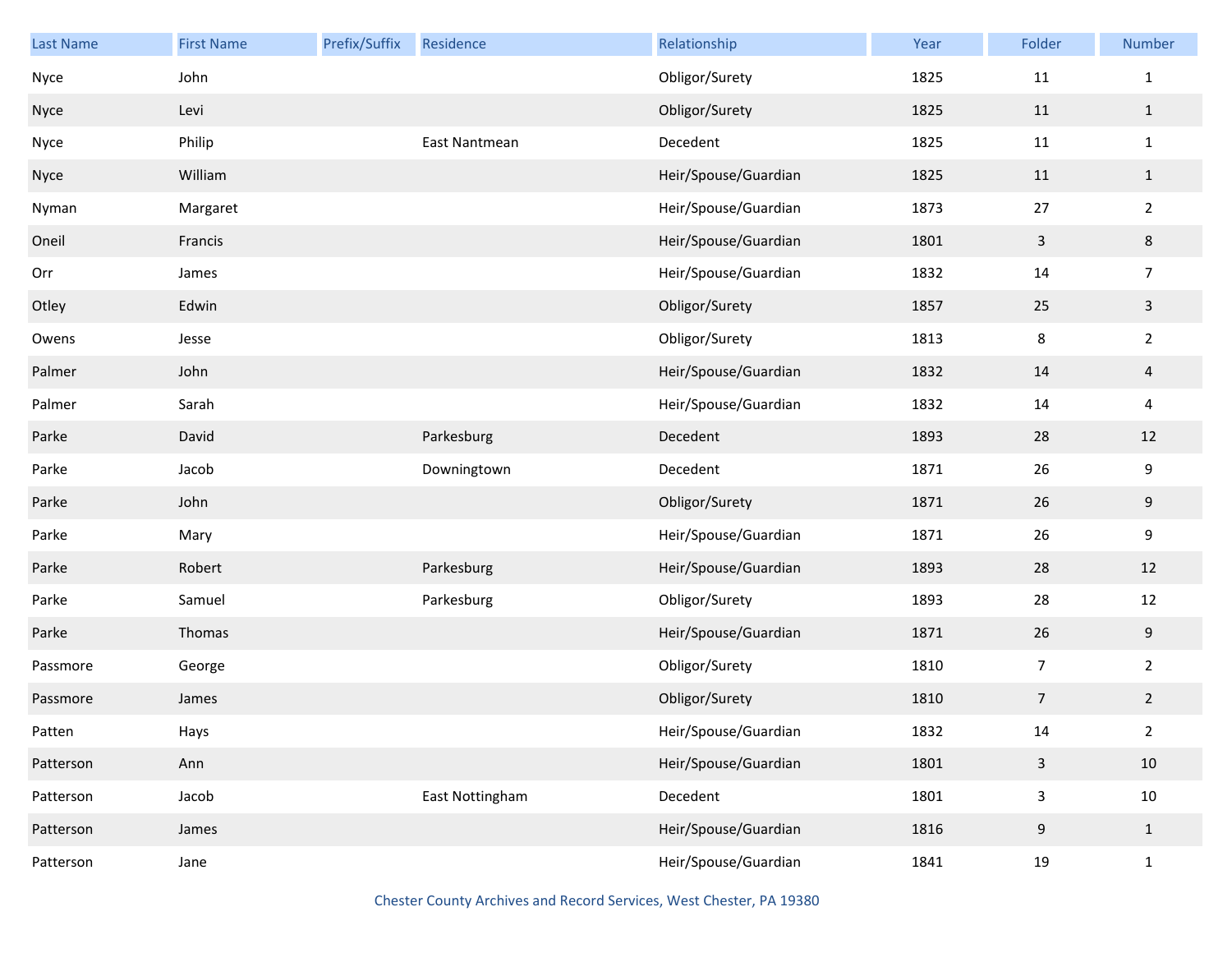| Last Name   | <b>First Name</b> | Prefix/Suffix | Residence        | Relationship         | Year | Folder         | Number           |
|-------------|-------------------|---------------|------------------|----------------------|------|----------------|------------------|
| Patterson   | Nathaniel         |               | East Nottingham  | Obligor/Surety       | 1801 | 3              | $10\,$           |
| Patterson   | Sarah             |               |                  | Heir/Spouse/Guardian | 1801 | 3              | 10               |
| Patterson   | William           |               |                  | Heir/Spouse/Guardian | 1841 | 19             | $\mathbf{1}$     |
| Patton      | William           |               |                  | Heir/Spouse/Guardian | 1800 | 3              | $\mathsf{3}$     |
| Paul        | Joseph            |               |                  | Heir/Spouse/Guardian | 1816 | 9              | $\overline{2}$   |
| Peirce      | Hannah            |               |                  | Heir/Spouse/Guardian | 1821 | $10\,$         | 5                |
| Peirce      | William           |               |                  | Obligor/Surety       | 1821 | 10             | 5                |
| Pennington  | Thomas            |               |                  | Obligor/Surety       | 1818 | 9              | $\boldsymbol{6}$ |
| Pennock     | Hadley            |               |                  | Heir/Spouse/Guardian | 1848 | 21             | $\mathbf{3}$     |
| Pennock     | John              |               |                  | Heir/Spouse/Guardian | 1813 | 8              | $\mathbf{3}$     |
| Pennock     | John              |               | Coatesville      | Obligor/Surety       | 1886 | 28             | $10\,$           |
| Pennock     | Lydia             |               |                  | Heir/Spouse/Guardian | 1848 | 21             | $\mathbf{3}$     |
| Pennock     | Samuel            |               | West Marlborough | Obligor/Surety       | 1797 | $\overline{2}$ | $\boldsymbol{9}$ |
| Pennock     | Samuel            |               |                  | Obligor/Surety       | 1813 | 8              | $\mathsf{3}$     |
| Pennybecker | Herman            |               | Pikeland         | Obligor/Surety       | 1797 | $\overline{2}$ | 11               |
| Pennybecker | Mathias           |               | Charlestown      | Obligor/Surety       | 1797 | $\overline{2}$ | 11               |
| Pennypacker | Anna              |               |                  | Heir/Spouse/Guardian | 1871 | 26             | $11\,$           |
| Pennypacker | Hannah            | [Jr.]         |                  | Heir/Spouse/Guardian | 1876 | 27             | 6                |
| Pennypacker | Hannah            |               |                  | Heir/Spouse/Guardian | 1876 | 27             | $\sqrt{6}$       |
| Pennypacker | Matthias          |               |                  | Obligor/Surety       | 1876 | 27             | 5                |
| Pennypacker | Sarah             |               |                  | Heir/Spouse/Guardian | 1871 | 26             | 11               |
| Philips     | Mahlon            |               |                  | Heir/Spouse/Guardian | 1813 | 8              | $\mathsf{3}$     |
| Philips     | Rebecca           |               |                  | Heir/Spouse/Guardian | 1813 | $\bf 8$        | $\mathsf{3}$     |
| Phillips    | Abraham           |               |                  | Obligor/Surety       | 1807 | 5              | 5                |
| Phillips    | Edith             |               |                  | Heir/Spouse/Guardian | 1848 | 21             | $\mathbf{3}$     |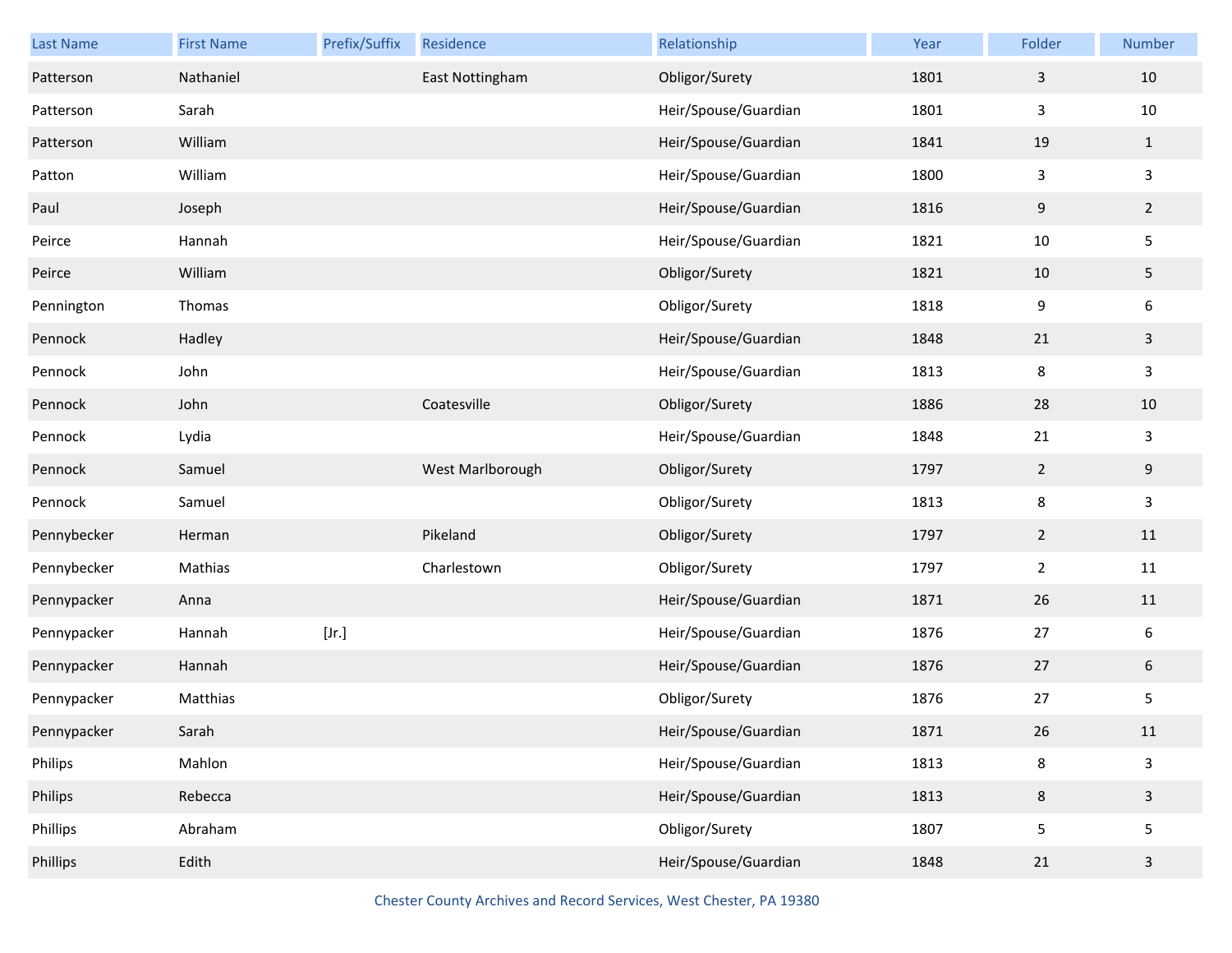| Last Name | <b>First Name</b> | Prefix/Suffix | Residence            | Relationship         | Year | Folder         | Number                  |
|-----------|-------------------|---------------|----------------------|----------------------|------|----------------|-------------------------|
| Phillips  | Elizabeth         |               |                      | Heir/Spouse/Guardian | 1848 | 21             | 3                       |
| Phillips  | Ephraim           |               |                      | Heir/Spouse/Guardian | 1848 | 21             | $\mathbf{3}$            |
| Phillips  | Isaac             |               | <b>West Nantmeal</b> | Obligor/Surety       | 1803 | 4              | $\overline{\mathbf{4}}$ |
| Phillips  | James             |               |                      | Heir/Spouse/Guardian | 1803 | $\overline{4}$ | $\overline{a}$          |
| Phillips  | James             |               |                      | Heir/Spouse/Guardian | 1848 | 21             | $\mathsf{3}$            |
| Phillips  | John              |               | <b>West Nantmeal</b> | Decedent             | 1803 | $\overline{4}$ | $\overline{a}$          |
| Phillips  | John              |               |                      | Heir/Spouse/Guardian | 1848 | 21             | $\mathsf{3}$            |
| Phillips  | John              |               |                      | Obligor/Surety       | 1848 | 21             | $\mathbf{3}$            |
| Phillips  | Joseph            |               |                      | Heir/Spouse/Guardian | 1848 | 21             | $\mathsf{3}$            |
| Phillips  | Josiah            |               |                      | Obligor/Surety       | 1848 | 21             | $\mathbf{3}$            |
| Phillips  | Mahlon            |               | Kennett              | Decedent             | 1848 | 21             | $\mathsf{3}$            |
| Phillips  | Margaret          |               |                      | Heir/Spouse/Guardian | 1803 | $\overline{4}$ | $\overline{a}$          |
| Phillips  | Mary              |               |                      | Heir/Spouse/Guardian | 1803 | 4              | $\overline{\mathbf{4}}$ |
| Phillips  | Owen              |               |                      | Obligor/Surety       | 1848 | 21             | $\overline{2}$          |
| Phillips  | Philena           |               |                      | Heir/Spouse/Guardian | 1848 | 21             | $\mathbf{3}$            |
| Phillips  | Rachel            |               |                      | Heir/Spouse/Guardian | 1848 | 21             | $\mathbf{3}$            |
| Phillips  | Samuel            |               |                      | Heir/Spouse/Guardian | 1834 | 16             | $\mathbf{1}$            |
| Phillips  | Samuel            |               |                      | Obligor/Surety       | 1834 | 16             | $\mathbf{1}$            |
| Phillips  | Sarah             |               |                      | Heir/Spouse/Guardian | 1848 | 21             | $\mathsf{3}$            |
| Phillips  | Theodocia         |               |                      | Heir/Spouse/Guardian | 1834 | 16             | $\mathbf{1}$            |
| Phillips  | William           |               |                      | Heir/Spouse/Guardian | 1803 | 4              | 4                       |
| Phipps    | Elisha            |               |                      | Obligor/Surety       | 1829 | 12             | $\mathbf{3}$            |
| Phipps    | Joseph            |               |                      | Obligor/Surety       | 1829 | 12             | $\mathbf{3}$            |
| Pierce    | Joseph            |               |                      | Heir/Spouse/Guardian | 1811 | $\overline{7}$ | $5\phantom{.0}$         |
| Pim       | Isaac             |               | East Caln            | Decedent             | 1795 | $\overline{2}$ | $\overline{2}$          |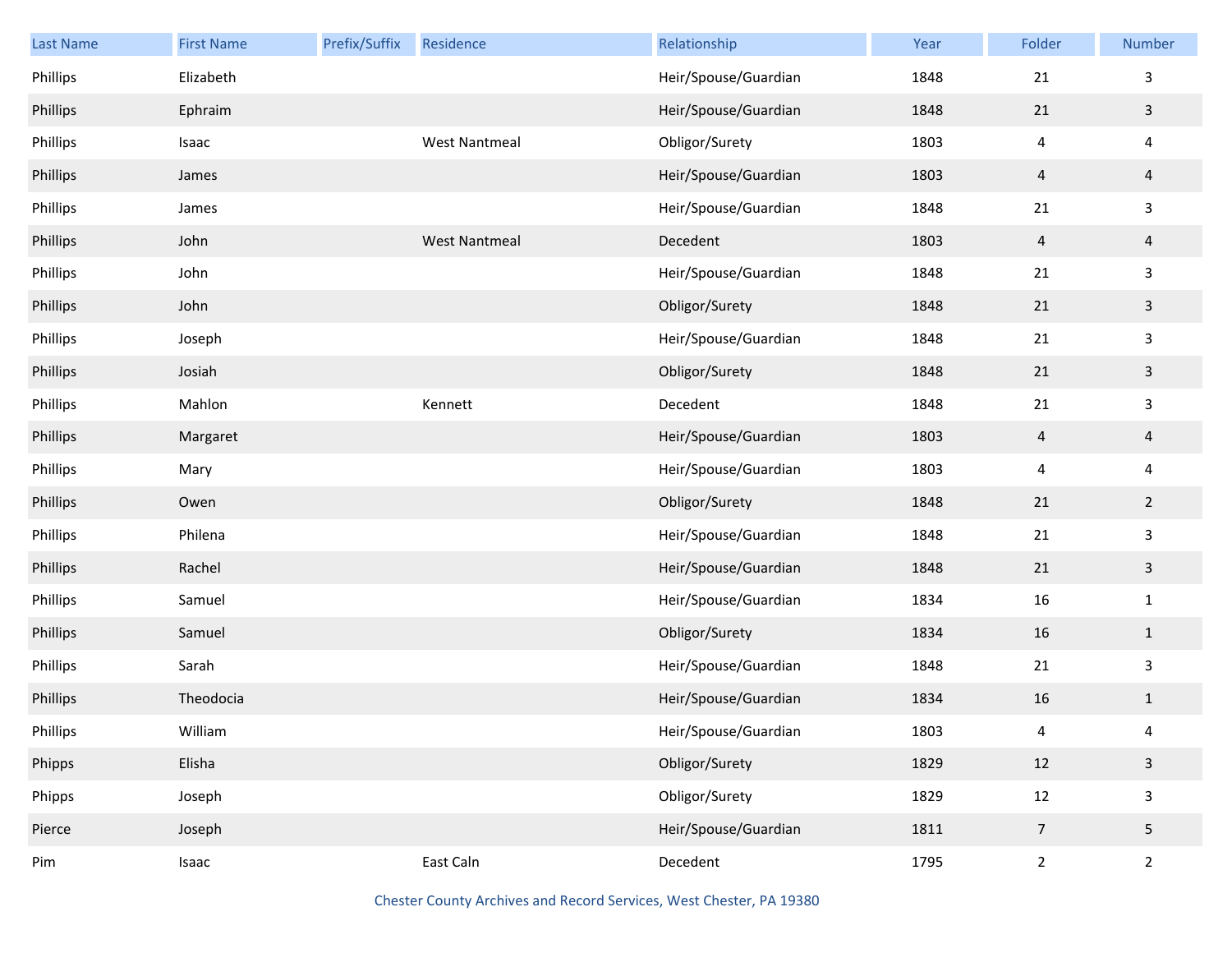| Last Name | <b>First Name</b> | Prefix/Suffix | Residence           | Relationship         | Year | Folder         | Number          |
|-----------|-------------------|---------------|---------------------|----------------------|------|----------------|-----------------|
| Pim       | John              |               | East Caln           | Obligor/Surety       | 1795 | $\overline{2}$ | $\overline{2}$  |
| Pimm      | John              |               |                     | Heir/Spouse/Guardian | 1811 | $\overline{7}$ | 5               |
| Poley     | Adam              |               | <b>West Vincent</b> | Decedent             | 1859 | 25             | $\overline{7}$  |
| Poley     | Eliza             |               |                     | Obligor/Surety       | 1859 | 25             | $\overline{7}$  |
| Powell    | Harrison          |               | West Chester        | Obligor/Surety       | 1851 | 23             | $\overline{2}$  |
| Powell    | John              |               |                     | Obligor/Surety       | 1853 | 24             | 5               |
| Powell    | Mingo             |               | West Goshen         | Decedent             | 1851 | 23             | $2\overline{ }$ |
| Pratt     | Joseph            |               |                     | Obligor/Surety       | 1832 | 14             | 5               |
| Preston   | Amos              |               |                     | Heir/Spouse/Guardian | 1849 | 22             | $\overline{2}$  |
| Price     | Isacher           |               |                     | Heir/Spouse/Guardian | 1851 | 24             | $\mathbf{1}$    |
| Price     | Isacher           |               |                     | Obligor/Surety       | 1851 | 24             | $\mathbf 1$     |
| Price     | William           |               |                     | Obligor/Surety       | 1861 | 25             | $10\,$          |
| Prizer    | Benjamin          |               |                     | Heir/Spouse/Guardian | 1853 | 24             | $\mathbf{3}$    |
| Pugh      | Amos              |               | East Nottingham     | Obligor/Surety       | 1849 | 22             | $\overline{2}$  |
| Pugh      | Chandler          |               |                     | Obligor/Surety       | 1878 | 28             | $\mathbf 1$     |
| Pugh      | Enoch             |               |                     | Heir/Spouse/Guardian | 1849 | 22             | $\overline{2}$  |
| Pugh      | Evan              |               | East Nottingham     | Obligor/Surety       | 1849 | 22             | $\overline{2}$  |
| Pugh      | Lewis             |               | East Nottingham     | Decedent             | 1849 | 22             | $\overline{2}$  |
| Pugh      | William           |               |                     | Obligor/Surety       | 1862 | 25             | 12              |
| Pusey     | David             |               |                     | Heir/Spouse/Guardian | 1813 | 8              | 3               |
| Pusey     | Lea               |               |                     | Obligor/Surety       | 1816 | 9              | $\overline{2}$  |
| Pyle      | Francis           |               |                     | Obligor/Surety       | 1862 | 25             | 12              |
| Pyle      | Joseph            |               |                     | Obligor/Surety       | 1862 | 25             | 12              |
| Pyle      | Rachel            |               |                     | Heir/Spouse/Guardian | 1862 | 25             | 12              |
| Ralston   | John              | Esq.          |                     | Heir/Spouse/Guardian | 1801 | $\mathbf{3}$   | $11\,$          |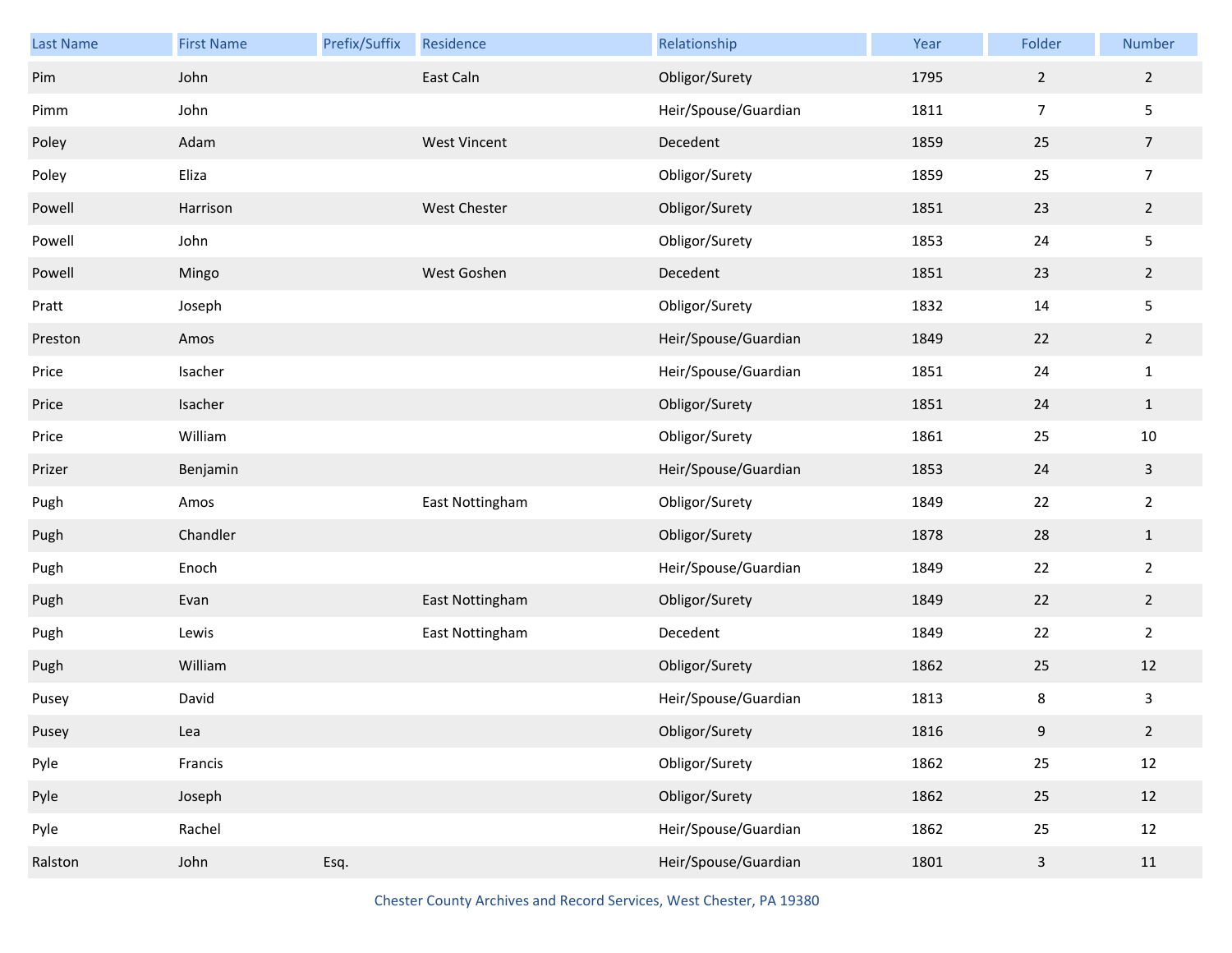| Last Name   | <b>First Name</b> | Prefix/Suffix | Residence       | Relationship         | Year | Folder           | Number         |
|-------------|-------------------|---------------|-----------------|----------------------|------|------------------|----------------|
| Ralston     | John              | Esq.          |                 | Obligor/Surety       | 1825 | 11               | $\mathbf{1}$   |
| Ramsay      | Joseph            |               |                 | Obligor/Surety       | 1833 | 15               | $\overline{2}$ |
| Ramsey      | J. Everton        |               |                 | Obligor/Surety       | 1876 | 27               | 4              |
| Ramsey      | James             |               | East Nottingham | Decedent             | 1876 | 27               | $\overline{4}$ |
| Ramsey      | Samuel            |               |                 | Heir/Spouse/Guardian | 1876 | 27               | 4              |
| Ramsey      | William           |               |                 | Heir/Spouse/Guardian | 1876 | 27               | $\overline{4}$ |
| Ray         | John              |               |                 | Heir/Spouse/Guardian | 1837 | 17               | $\mathbf{1}$   |
| Ray         | Willy Ann         |               |                 | Heir/Spouse/Guardian | 1837 | 17               | $\mathbf{1}$   |
| Rees        | Abel              |               |                 | Obligor/Surety       | 1809 | $\boldsymbol{6}$ | $\mathbf 1$    |
| Rees        | Abel              |               |                 | Obligor/Surety       | 1819 | 10               | $\mathbf{3}$   |
| Reese       | Abel              |               |                 | Obligor/Surety       | 1812 | $\bf 8$          | $\mathbf{1}$   |
| Reese       | David             |               |                 | Obligor/Surety       | 1831 | 13               | $\mathbf{3}$   |
| Reif        | Elizabeth         |               |                 | Heir/Spouse/Guardian | 1836 | 16               | 4              |
| Reif        | Jacob             |               |                 | Obligor/Surety       | 1836 | 16               | $\overline{4}$ |
| Reiff       | Rudolph           |               |                 | Obligor/Surety       | 1861 | 25               | $10\,$         |
| Rettew      | Charles           |               |                 | Obligor/Surety       | 1853 | 24               | $\overline{7}$ |
| Richardson  | Elizabeth         |               |                 | Heir/Spouse/Guardian | 1821 | 10               | 5              |
| Richardson  | Hannah            |               |                 | Heir/Spouse/Guardian | 1821 | 10               | 5              |
| Richardson  | James             |               |                 | Heir/Spouse/Guardian | 1821 | 10               | 5              |
| Richardson  | John              |               | Westtown        | Decedent             | 1821 | 10               | 5              |
| Richardson  | Joseph            |               |                 | Obligor/Surety       | 1821 | $10\,$           | 5              |
| Richardson  | Rachel            |               |                 | Heir/Spouse/Guardian | 1821 | 10               | 5              |
| Rickard     | Jacob             |               |                 | Obligor/Surety       | 1801 | $\mathbf{3}$     | 11             |
| <b>Rigg</b> | Ezekiel           | Sr.           |                 | Obligor/Surety       | 1826 | 11               | $\mathbf{3}$   |
| Rigg        | Ezekiel           | Jr.           |                 | Obligor/Surety       | 1826 | 11               | $\mathsf{3}$   |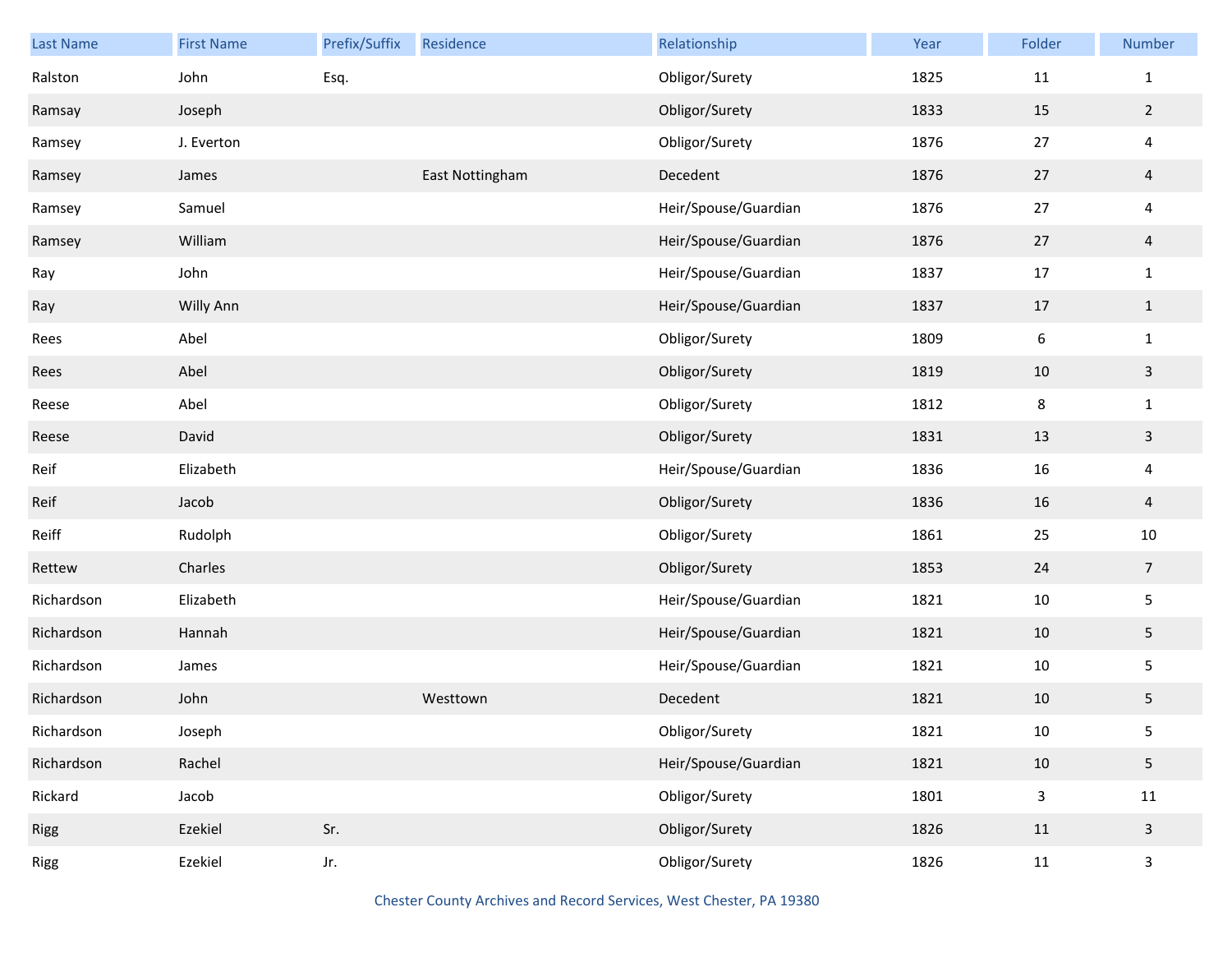| Last Name | <b>First Name</b> | Prefix/Suffix | Residence      | Relationship         | Year | Folder                   | Number         |
|-----------|-------------------|---------------|----------------|----------------------|------|--------------------------|----------------|
| Rigg      | Hiram             |               |                | Obligor/Surety       | 1826 | 11                       | $\mathbf{3}$   |
| Ringwalt  | Ann               |               |                | Heir/Spouse/Guardian | 1871 | 26                       | 9              |
| Robert    | James             |               |                | Obligor/Surety       | 1817 | $9\,$                    | $\mathbf{3}$   |
| Roberts   | Charles           |               |                | Obligor/Surety       | 1858 | 25                       | 5              |
| Roberts   | Jonathan          |               |                | Obligor/Surety       | 1863 | 25                       | 11             |
| Robison   | David             |               |                | Obligor/Surety       | 1861 | 25                       | 9              |
| Robison   | Mathew            |               |                | Heir/Spouse/Guardian | 1795 | $\overline{2}$           | 5              |
| Robison   | Sarah             |               |                | Heir/Spouse/Guardian | 1795 | $\overline{2}$           | 5              |
| Rohrman   | Margaretta        |               |                | Heir/Spouse/Guardian | 1861 | 25                       | 9              |
| Roman     | Joshua            |               | East Caln      | Decedent             | 1795 | $\overline{2}$           | 3              |
| Roman     | Joshua            |               | East Caln      | Obligor/Surety       | 1795 | $\overline{2}$           | $\mathbf{3}$   |
| Roman     | Rachel            |               | East Caln      | Decedent             | 1795 | $\overline{2}$           | 3              |
| Romick    | John              |               |                | Heir/Spouse/Guardian | 1798 | $\overline{2}$           | 13             |
| Romick    | Magdalena         |               |                | Heir/Spouse/Guardian | 1798 | $\overline{2}$           | 13             |
| Roney     | James             |               |                | Obligor/Surety       | 1813 | $\,8\,$                  | $\overline{2}$ |
| Roney     | John              |               | New Garden     | Decedent             | 1813 | 8                        | $\overline{2}$ |
| Roney     | Sarah             |               |                | Heir/Spouse/Guardian | 1813 | $\,8\,$                  | $\overline{2}$ |
| Root      | Eli               |               | North Coventry | Obligor/Surety       | 1869 | 26                       | $\overline{7}$ |
| Root      | William           |               | North Coventry | Obligor/Surety       | 1869 | 26                       | $\overline{7}$ |
| Ross      | Margaret          |               |                | Heir/Spouse/Guardian | 1803 | $\overline{\mathcal{A}}$ | $\overline{4}$ |
| Ross      | Martha            |               |                | Heir/Spouse/Guardian | 1826 | $11\,$                   | 3              |
| Ross      | Robert            |               |                | Heir/Spouse/Guardian | 1826 | $11\,$                   | $\mathsf{3}$   |
| Rossiter  | Samuel            |               |                | Heir/Spouse/Guardian | 1801 | $\mathbf{3}$             | 8              |
| Rulong    | Aaron             |               |                | Heir/Spouse/Guardian | 1805 | 5                        | $\overline{2}$ |
| Rulong    | Mary              |               |                | Heir/Spouse/Guardian | 1805 | $\sqrt{5}$               | $\overline{2}$ |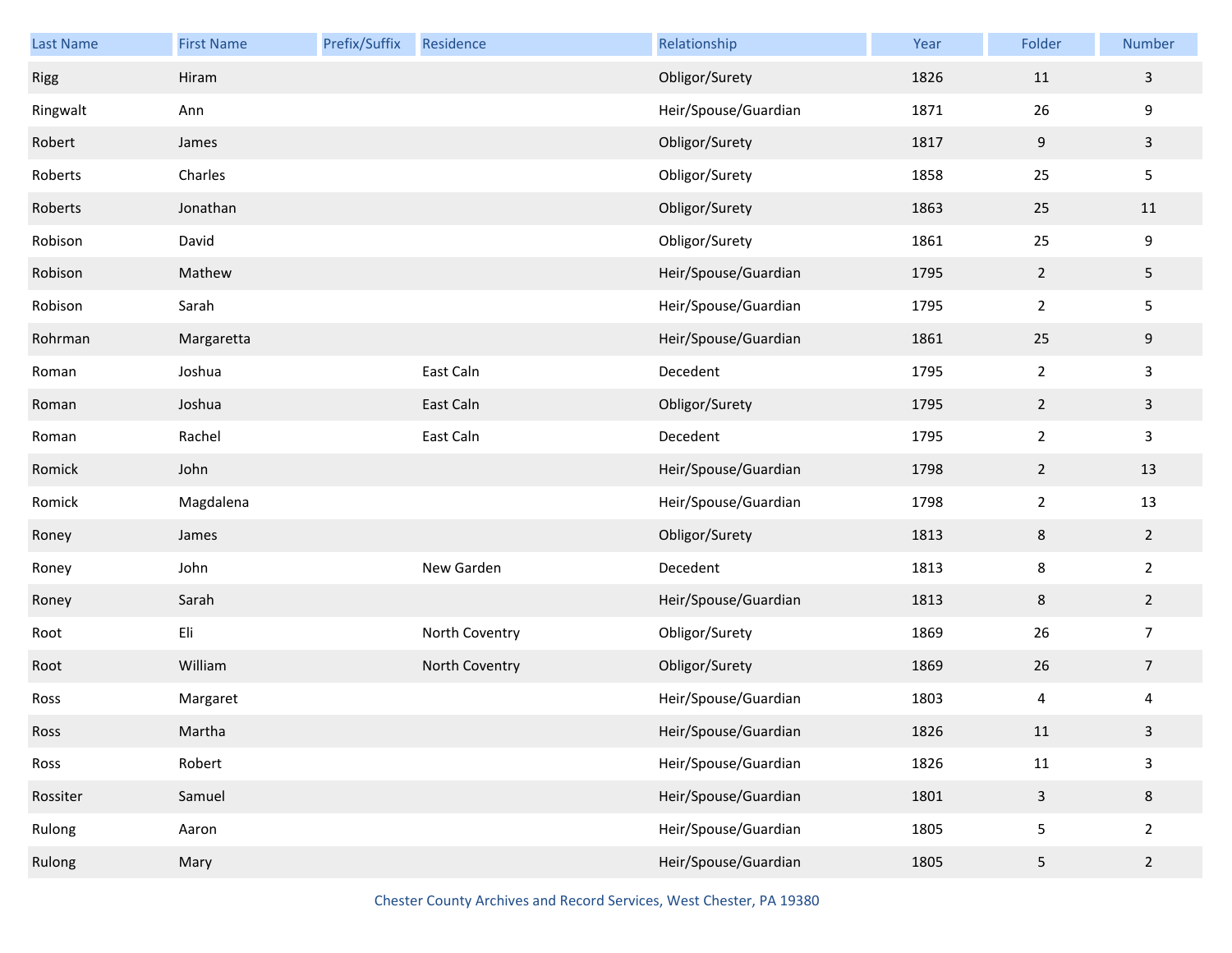| <b>Last Name</b> | <b>First Name</b> | Prefix/Suffix | Residence      | Relationship         | Year | Folder           | Number                  |
|------------------|-------------------|---------------|----------------|----------------------|------|------------------|-------------------------|
| Russel           | Alexander         |               |                | Obligor/Surety       | 1817 | 9                | 4                       |
| Russel           | John              |               |                | Decedent             | 1817 | $9\,$            | $\overline{4}$          |
| Russel           | Robert            |               |                | Heir/Spouse/Guardian | 1817 | 9                | $\overline{\mathbf{4}}$ |
| Russel           | Sarah             |               |                | Heir/Spouse/Guardian | 1817 | $9\,$            | $\overline{a}$          |
| Russell          | Francis           |               |                | Obligor/Surety       | 1816 | $\boldsymbol{9}$ | $\mathbf{1}$            |
| Ruth             | Barbara           |               |                | Heir/Spouse/Guardian | 1823 | 10               | $\overline{7}$          |
| Ruth             | David             |               |                | Heir/Spouse/Guardian | 1823 | $10\,$           | $\overline{7}$          |
| Ruth             | Henry             |               | East Whiteland | Decedent             | 1823 | 10               | $\overline{7}$          |
| Ruth             | Jacob             |               |                | Heir/Spouse/Guardian | 1823 | 10               | $\overline{7}$          |
| Sallard          | Cathrine          |               |                | Heir/Spouse/Guardian | 1801 | $\mathsf 3$      | 11                      |
| Sallard          | Jonathan          |               |                | Heir/Spouse/Guardian | 1801 | 3                | 11                      |
| Schmale          | Jonas             |               |                | Heir/Spouse/Guardian | 1869 | 26               | $\overline{7}$          |
| Scott            | Ann               |               |                | Heir/Spouse/Guardian | 1841 | 19               | $\mathbf{3}$            |
| Scott            | Elizabeth         | Jr.           |                | Heir/Spouse/Guardian | 1841 | 19               | $\mathbf{3}$            |
| Scott            | Elizabeth         |               |                | Heir/Spouse/Guardian | 1841 | 19               | $\mathbf{3}$            |
| Scott            | Elizabeth         |               |                | Obligor/Surety       | 1853 | 24               | 6                       |
| Scott            | George            |               |                | Heir/Spouse/Guardian | 1841 | 19               | $\mathbf{3}$            |
| Scott            | Henry             |               |                | Heir/Spouse/Guardian | 1841 | 19               | $\mathbf{3}$            |
| Scott            | Jane              |               |                | Heir/Spouse/Guardian | 1841 | 19               | $\mathbf{3}$            |
| Scott            | John              | Sr.           | Willistown     | Decedent             | 1841 | 19               | $\mathbf{3}$            |
| Scott            | John              |               |                | Heir/Spouse/Guardian | 1841 | 19               | $\mathbf{3}$            |
| Scott            | Lavinia           |               |                | Heir/Spouse/Guardian | 1841 | 19               | $\mathbf{3}$            |
| Scott            | Richard           |               |                | Obligor/Surety       | 1841 | 19               | $\mathbf{3}$            |
| Scott            | Richard           |               | Willistown     | Decedent             | 1853 | 24               | $6\,$                   |
| Scott            | Sidney            |               |                | Heir/Spouse/Guardian | 1841 | 19               | $\mathsf{3}$            |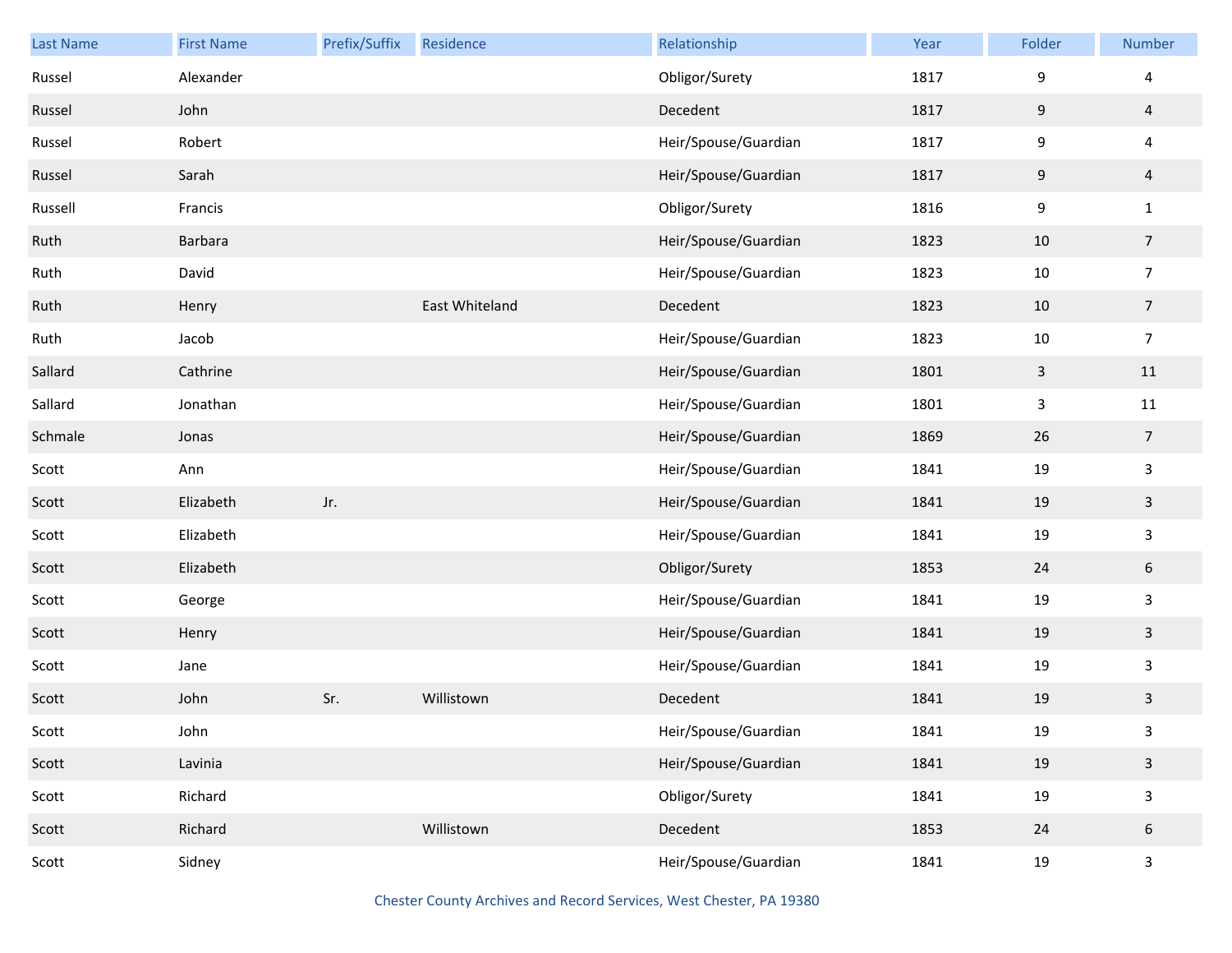| Last Name | <b>First Name</b> | Prefix/Suffix | Residence          | Relationship         | Year | Folder         | Number         |
|-----------|-------------------|---------------|--------------------|----------------------|------|----------------|----------------|
| Seal      | Thomas            |               |                    | Obligor/Surety       | 1825 | 11             | $\overline{2}$ |
| Seal      | William           |               | Birmingham         | Decedent             | 1825 | $11\,$         | $\overline{2}$ |
| Seal      | William           |               |                    | Heir/Spouse/Guardian | 1825 | $11\,$         | $\overline{2}$ |
| Seidel    | Sarah             |               |                    | Heir/Spouse/Guardian | 1853 | 24             | $\overline{7}$ |
| Seymore   | Jane              |               | Sadsbury           | Decedent             | 1853 | 24             | $\overline{7}$ |
| Shafer    | Mary              |               |                    | Heir/Spouse/Guardian | 1873 | 27             | $\mathbf{1}$   |
| Shafer    | Samuel            |               |                    | Obligor/Surety       | 1817 | 9              | $\mathbf{3}$   |
| Shantz    | Abraham           |               |                    | Heir/Spouse/Guardian | 1836 | 16             | $\overline{4}$ |
| Share     | Leonard           |               | Montgomery Co., PA | Obligor/Surety       | 1793 | $\overline{2}$ | $\mathbf{1}$   |
| Sharp     | Joseph            |               |                    | Obligor/Surety       | 1818 | 9              | 6              |
| Sharpe    | Eber              |               |                    | Obligor/Surety       | 1864 | 26             | $\mathbf{1}$   |
| Sharpless | Jesse             |               |                    | Heir/Spouse/Guardian | 1869 | 26             | 8              |
| Sheeler   | Jacob             |               |                    | Obligor/Surety       | 1865 | 26             | $\overline{2}$ |
| Shick     | Henry             | Jr.           |                    | Obligor/Surety       | 1846 | 20             | $\overline{2}$ |
| Shriver   | Sarah             |               |                    | Heir/Spouse/Guardian | 1818 | 9              | $\bf 8$        |
| Shriver   | William           |               |                    | Heir/Spouse/Guardian | 1818 | 9              | 8              |
| Sidwell   | Abraham           |               |                    | Heir/Spouse/Guardian | 1814 | $\,8\,$        | $\overline{5}$ |
| Sidwell   | Hannah            |               |                    | Heir/Spouse/Guardian | 1829 | $12\,$         | $\mathbf{1}$   |
| Sidwell   | Job               |               | East Nottingham    | Decedent             | 1814 | $\,$ 8 $\,$    | $\sqrt{5}$     |
| Sidwell   | Joseph            |               |                    | Heir/Spouse/Guardian | 1814 | 8              | 5              |
| Sidwell   | Oliver            |               |                    | Obligor/Surety       | 1814 | 8              | 5              |
| Sidwell   | Oliver            |               |                    | Obligor/Surety       | 1829 | $12\,$         | $\mathbf{1}$   |
| Simpson   | Edward            |               |                    | Obligor/Surety       | 1841 | 19             | $\overline{2}$ |
| Sinclair  | Aaron             |               |                    | Heir/Spouse/Guardian | 1746 | $\mathbf{1}$   | $\mathbf{1}$   |
| Sinclair  | Elizabeth         |               |                    | Heir/Spouse/Guardian | 1746 | $\mathbf{1}$   | $1\,$          |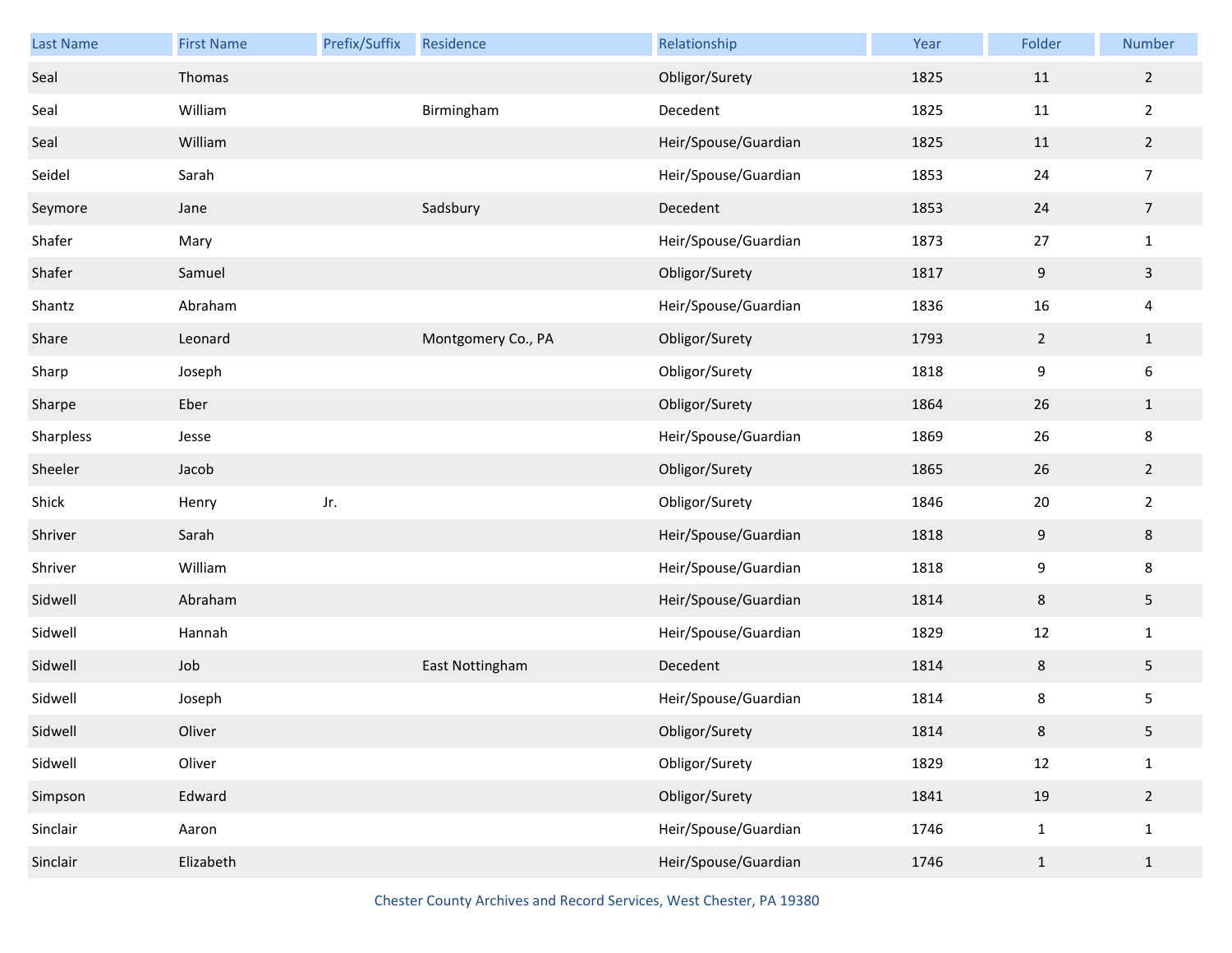| <b>Last Name</b> | <b>First Name</b> | Prefix/Suffix | Residence        | Relationship         | Year | Folder         | Number         |
|------------------|-------------------|---------------|------------------|----------------------|------|----------------|----------------|
| Sinclair         | Mary              |               |                  | Heir/Spouse/Guardian | 1746 | $\mathbf{1}$   | $\mathbf{1}$   |
| Sinclair         | Mary              |               |                  | Decedent             | 1746 | $\mathbf{1}$   | $\mathbf{1}$   |
| Sinclair         | William           |               |                  | Heir/Spouse/Guardian | 1746 | $\mathbf{1}$   | $\mathbf{1}$   |
| Siter            | Edward            |               |                  | Obligor/Surety       | 1834 | 16             | $\mathbf{1}$   |
| Slaymaker        | Henry             |               |                  | Heir/Spouse/Guardian | 1831 | 13             | $\mathbf{1}$   |
| Slemens          | William           |               |                  | Heir/Spouse/Guardian | 1800 | $\overline{3}$ | $\mathbf{3}$   |
| Slonaker         | William           |               |                  | Obligor/Surety       | 1831 | 13             | 3              |
| Sloyer           | John              |               |                  | Obligor/Surety       | 1826 | 11             | $\mathbf{3}$   |
| Smith            | Elizabeth         |               |                  | Heir/Spouse/Guardian | 1811 | $\overline{7}$ | 5              |
| Smith            | Francis           |               |                  | Heir/Spouse/Guardian | 1811 | $\overline{7}$ | 5              |
| Smith            | James             |               | West Marlborough | Decedent             | 1797 | $\overline{2}$ | 9              |
| Smith            | James             |               |                  | Obligor/Surety       | 1811 | $\overline{7}$ | 5              |
| Smith            | John              |               |                  | Heir/Spouse/Guardian | 1811 | $\overline{7}$ | 5              |
| Smith            | John              |               |                  | Decedent             | 1811 | $\overline{7}$ | 5              |
| Smith            | John              |               | Sadsbury         | Decedent             | 1811 | $\overline{7}$ | 4              |
| Smith            | Margaret          |               |                  | Heir/Spouse/Guardian | 1811 | $\overline{7}$ | 5              |
| Smith            | Maria             |               |                  | Heir/Spouse/Guardian | 1811 | $\overline{7}$ | 5              |
| Smith            | Mary              |               |                  | Heir/Spouse/Guardian | 1811 | $\overline{7}$ | $\overline{4}$ |
| Smith            | Robert            |               |                  | Obligor/Surety       | 1823 | 10             | 6              |
| Smith            | Samuel            |               |                  | Heir/Spouse/Guardian | 1811 | 7              | 5              |
| Speakman         | Clayton           |               |                  | Heir/Spouse/Guardian | 1833 | 15             | $\mathbf{1}$   |
| Speakman         | Cyrus             |               | East Fallowfield | Decedent             | 1866 | 26             | $\overline{4}$ |
| Speakman         | Jacob             |               |                  | Heir/Spouse/Guardian | 1853 | 24             | 5              |
| Speakman         | James             |               |                  | Heir/Spouse/Guardian | 1866 | 26             | $\overline{4}$ |
| Speakman         | James             |               |                  | Obligor/Surety       | 1866 | 26             | 4              |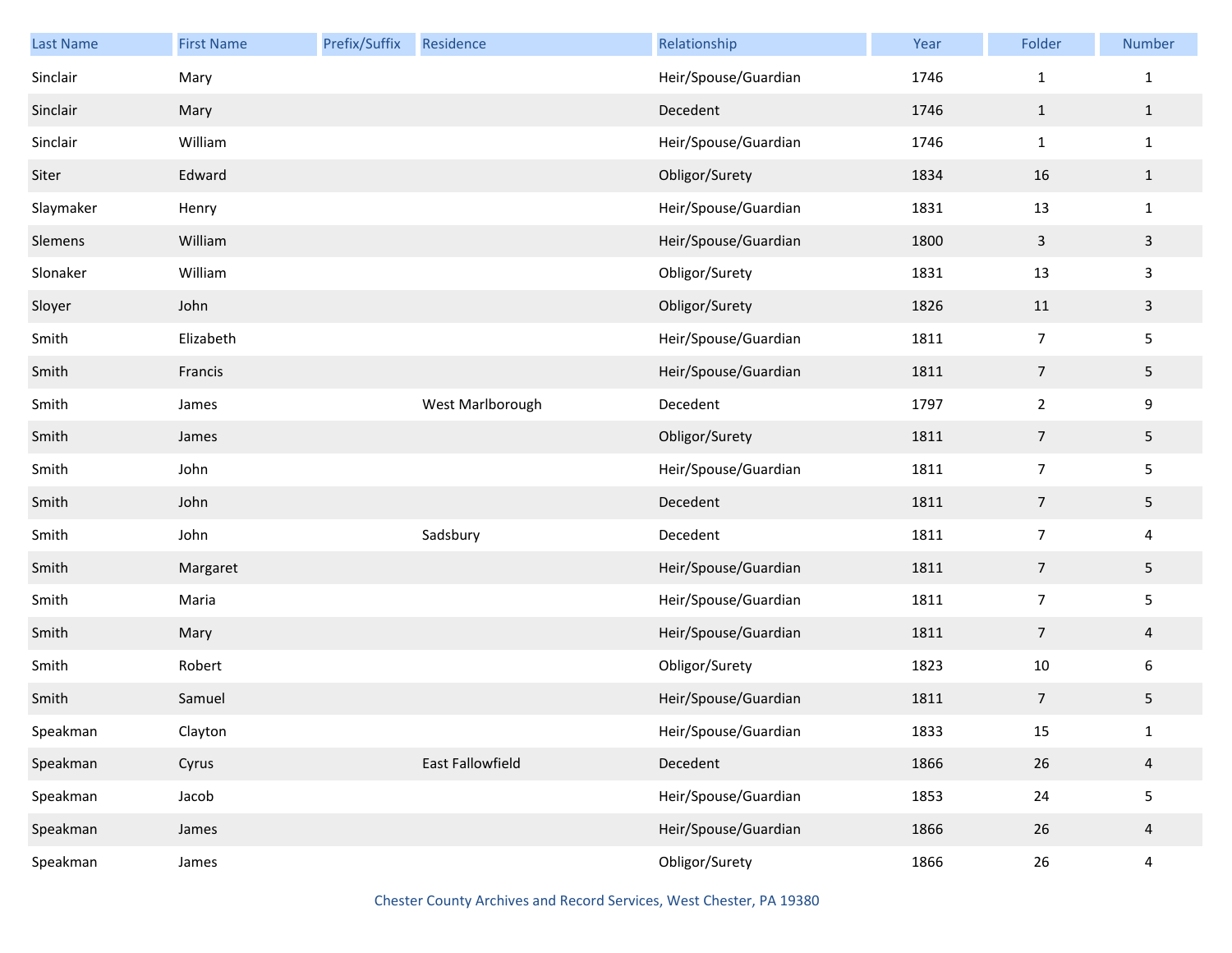| <b>Last Name</b> | <b>First Name</b> | Prefix/Suffix | Residence       | Relationship         | Year | Folder         | <b>Number</b>           |
|------------------|-------------------|---------------|-----------------|----------------------|------|----------------|-------------------------|
| Speakman         | John              |               |                 | Obligor/Surety       | 1866 | 26             | $\overline{4}$          |
| Speakman         | Susanna           |               |                 | Heir/Spouse/Guardian | 1866 | 26             | 3                       |
| Spear            | Charles           |               | East Nottingham | Decedent             | 1837 | 17             | 3                       |
| Spear            | Elizabeth         |               |                 | Heir/Spouse/Guardian | 1837 | 17             | 3                       |
| Spear            | Margaret          |               |                 | Heir/Spouse/Guardian | 1837 | 17             | $\overline{\mathbf{3}}$ |
| Spear            | William           |               |                 | Obligor/Surety       | 1837 | 17             | 3                       |
| Spencer          | John              |               |                 | Heir/Spouse/Guardian | 1800 | $\mathbf{3}$   | 5                       |
| Spencer          | Susanah           |               |                 | Heir/Spouse/Guardian | 1800 | 3              | 5                       |
| Spotts           | Peter             |               |                 | Heir/Spouse/Guardian | 1798 | $\overline{2}$ | 13                      |
| Spotts           | Rebecca           |               |                 | Heir/Spouse/Guardian | 1798 | $\overline{2}$ | 13                      |
| Stackhouse       | John              |               |                 | Obligor/Surety       | 1832 | 14             | $\overline{2}$          |
| Stalker          | Thomas            |               |                 | Heir/Spouse/Guardian | 1795 | $\overline{2}$ | $\overline{2}$          |
| Starr            | Jeremiah          |               |                 | Heir/Spouse/Guardian | 1818 | $9\,$          | 6                       |
| Starr            | Jeremiah          |               | New Garden      | Decedent             | 1818 | 9              | 6                       |
| Starr            | Mary Ann          |               |                 | Heir/Spouse/Guardian | 1818 | 9              | 6                       |
| Starr            | Moses             |               |                 | Obligor/Surety       | 1818 | 9              | 6                       |
| Starr            | Samuel            |               |                 | Obligor/Surety       | 1818 | $9\,$          | 6                       |
| Starr            | Samuel            |               |                 | Obligor/Surety       | 1840 | 18             | $\mathbf{3}$            |
| Starret          | Maria             |               |                 | Heir/Spouse/Guardian | 1849 | 22             | 3                       |
| Starret          | William           |               |                 | Obligor/Surety       | 1849 | 22             | 3                       |
| Steen            | Elizabeth         |               |                 | Obligor/Surety       | 1853 | 24             | 5                       |
| Stein            | Jacob             |               |                 | Obligor/Surety       | 1851 | 24             | $\mathbf{1}$            |
| Sterritt         | James             |               |                 | Heir/Spouse/Guardian | 1817 | $9\,$          | $\overline{4}$          |
| Stevens          | Eliza             |               |                 | Heir/Spouse/Guardian | 1817 | 9              | $\mathbf{3}$            |
| Stevens          | Samuel            | Esq.          |                 | Heir/Spouse/Guardian | 1817 | $9\,$          | $\mathbf{3}$            |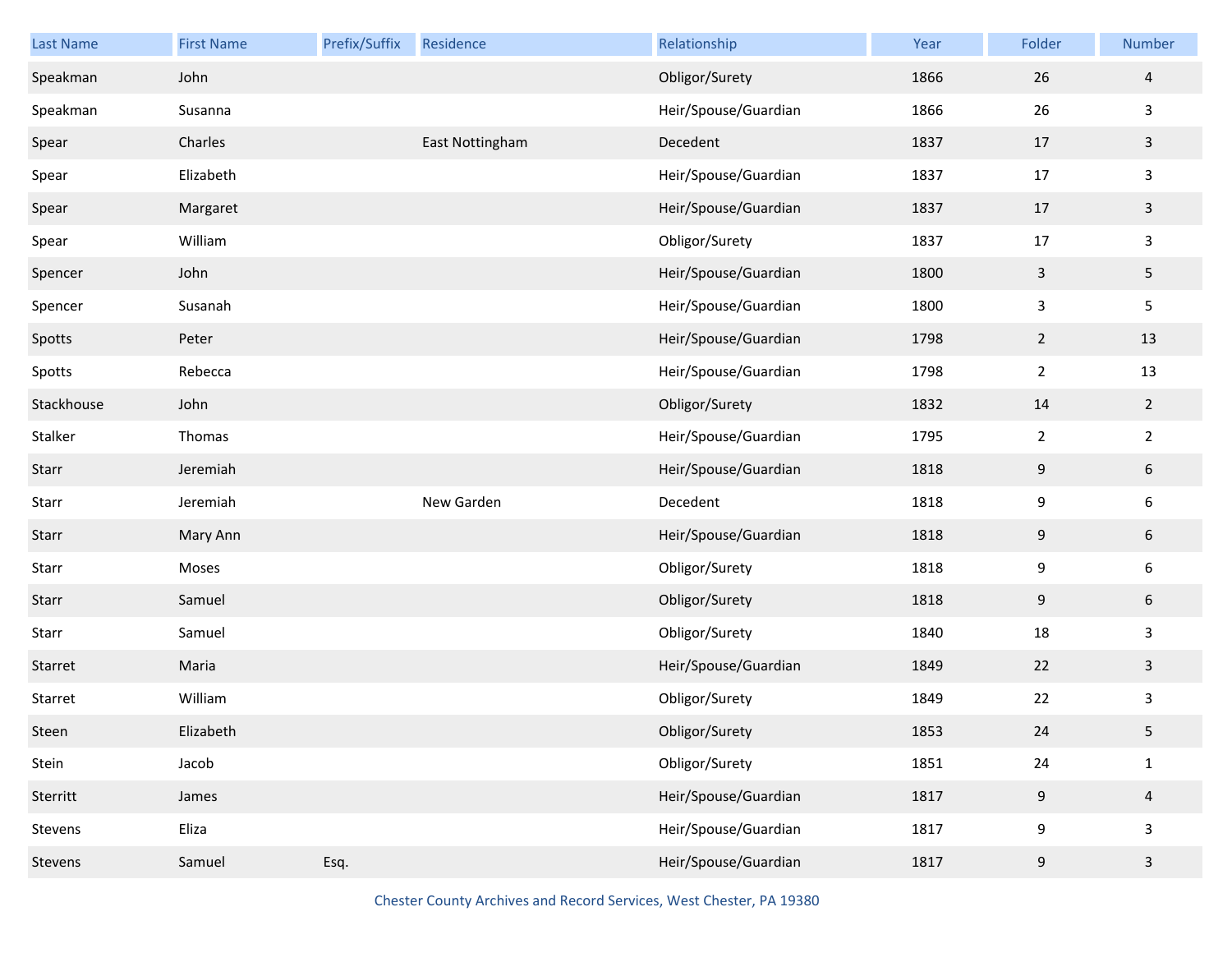| <b>Last Name</b> | <b>First Name</b> | Prefix/Suffix | Residence     | Relationship         | Year | Folder | Number                  |
|------------------|-------------------|---------------|---------------|----------------------|------|--------|-------------------------|
| Strawbridge      | James             |               |               | Obligor/Surety       | 1840 | 18     | 5                       |
| Strawbridge      | Joseph            |               | Penn          | Decedent             | 1840 | 18     | $\overline{5}$          |
| Strawbridge      | Robert            |               | Penn          | Heir/Spouse/Guardian | 1840 | 18     | $\sf 5$                 |
| Strickland       | F.H.              |               |               | Heir/Spouse/Guardian | 1878 | 28     | $\overline{2}$          |
| Strickland       | Jesse             |               |               | Obligor/Surety       | 1878 | 28     | $\overline{2}$          |
| Strickland       | John              |               |               | Obligor/Surety       | 1878 | 28     | $\overline{2}$          |
| Strickland       | Joseph            |               |               | Obligor/Surety       | 1878 | 28     | $\overline{2}$          |
| Strickland       | William           |               | Lower Oxford  | Decedent             | 1878 | 28     | $\overline{2}$          |
| Strode           | A                 |               |               | Obligor/Surety       | 1880 | 28     | $\overline{\mathbf{4}}$ |
| Strode           | Caroline          |               |               | Heir/Spouse/Guardian | 1853 | 24     | $\overline{5}$          |
| Strode           | David             |               |               | Heir/Spouse/Guardian | 1853 | 24     | $\sf 5$                 |
| Strode           | David             |               |               | Heir/Spouse/Guardian | 1853 | 24     | $\overline{5}$          |
| Strode           | Elizabeth         |               |               | Heir/Spouse/Guardian | 1853 | 24     | $\sf 5$                 |
| Strode           | Francis           |               |               | Obligor/Surety       | 1880 | 28     | $\overline{a}$          |
| Strode           | Frank             |               |               | Heir/Spouse/Guardian | 1880 | 28     | $\overline{\mathbf{4}}$ |
| Strode           | Hannah            |               |               | Heir/Spouse/Guardian | 1853 | 24     | $\overline{5}$          |
| Strode           | John              |               |               | Heir/Spouse/Guardian | 1853 | 24     | $\sqrt{5}$              |
| Strode           | Joshua            |               |               | Obligor/Surety       | 1853 | 24     | $\,8$                   |
| Strode           | Marshall          |               | East Bradford | Decedent             | 1880 | 28     | $\overline{4}$          |
| Strode           | Oliver            |               |               | Heir/Spouse/Guardian | 1880 | 28     | 4                       |
| Strode           | Oliver            |               |               | Obligor/Surety       | 1893 | 28     | 13                      |
| Strode           | R. Harry          |               |               | Heir/Spouse/Guardian | 1880 | 28     | $\overline{4}$          |
| Strode           | Sarah             |               |               | Heir/Spouse/Guardian | 1853 | 24     | $\mathsf S$             |
| Strode           | Thomas            |               |               | Heir/Spouse/Guardian | 1853 | 24     | $\sqrt{5}$              |
| Strode           | William           |               | Newlin        | Decedent             | 1853 | 24     | $\sqrt{5}$              |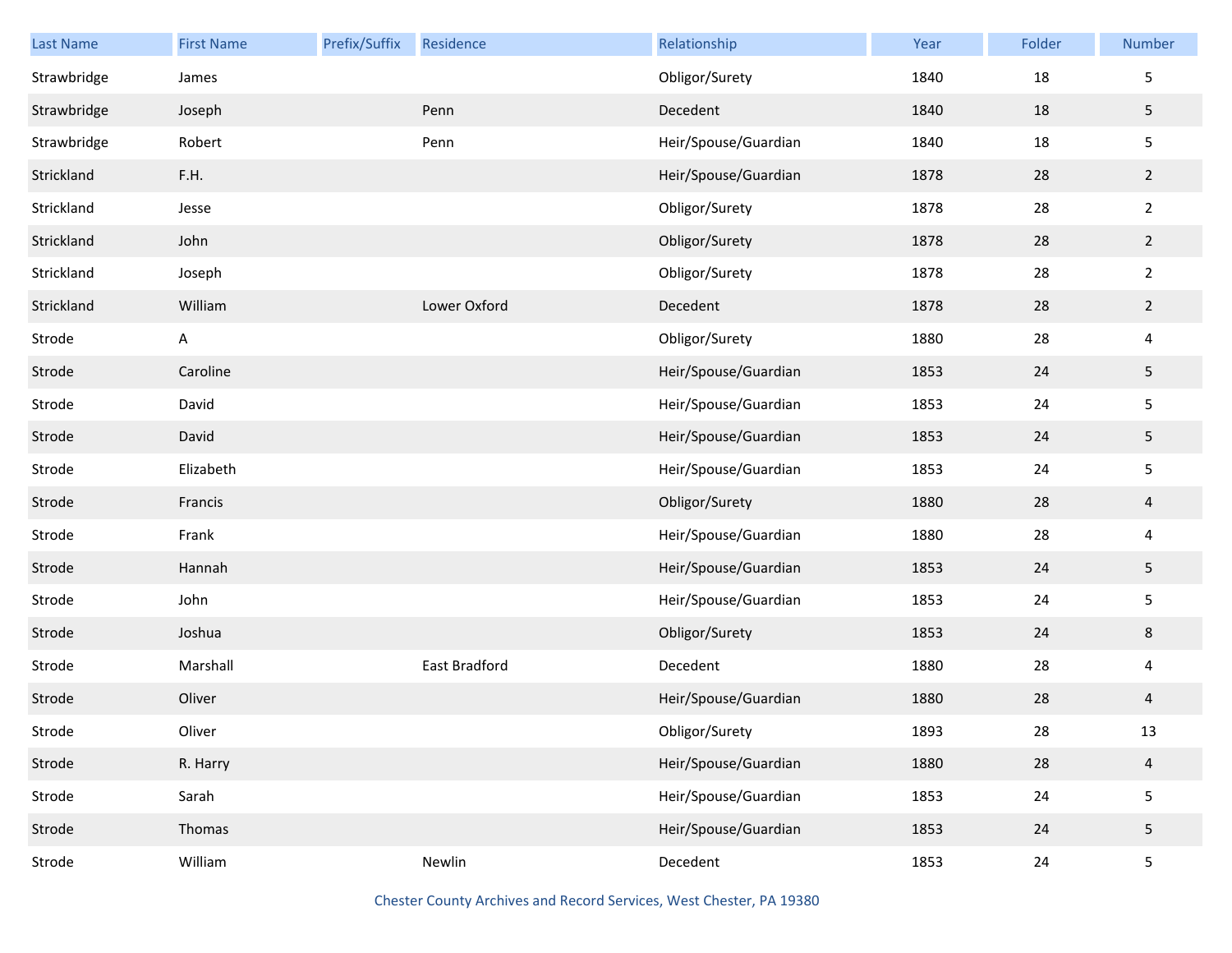| Last Name      | <b>First Name</b> | Prefix/Suffix | Residence            | Relationship         | Year | Folder         | Number           |
|----------------|-------------------|---------------|----------------------|----------------------|------|----------------|------------------|
| Strough        | Hannah            |               |                      | Heir/Spouse/Guardian | 1831 | 13             | $\overline{2}$   |
| Strough        | John              |               |                      | Heir/Spouse/Guardian | 1831 | 13             | $\overline{2}$   |
| <b>Sturges</b> | Eliza             |               |                      | Heir/Spouse/Guardian | 1836 | 16             | $6\phantom{.}6$  |
| <b>Sturges</b> | Ellen             |               |                      | Heir/Spouse/Guardian | 1836 | 16             | 6                |
| <b>Sturges</b> | Joseph            |               |                      | Heir/Spouse/Guardian | 1836 | 16             | $\boldsymbol{6}$ |
| <b>Sturges</b> | Mary Ann          |               |                      | Heir/Spouse/Guardian | 1836 | 16             | 6                |
| <b>Sturges</b> | Phebe             |               |                      | Heir/Spouse/Guardian | 1836 | 16             | $\boldsymbol{6}$ |
| Sturges        | Ruth              |               |                      | Heir/Spouse/Guardian | 1836 | 16             | 6                |
| Sturges        | William           |               |                      | Heir/Spouse/Guardian | 1836 | 16             | $\sqrt{6}$       |
| Such           | Benjamin          |               |                      | Heir/Spouse/Guardian | 1813 | 8              | $\overline{2}$   |
| Such           | Elizabeth         |               |                      | Heir/Spouse/Guardian | 1813 | $\,8\,$        | $\overline{2}$   |
| Such           | John              |               |                      | Heir/Spouse/Guardian | 1813 | 8              | $\overline{2}$   |
| Such           | Mary              |               |                      | Heir/Spouse/Guardian | 1813 | $\,$ 8 $\,$    | $\overline{2}$   |
| Such           | Sarah             |               |                      | Heir/Spouse/Guardian | 1813 | 8              | $\overline{2}$   |
| Such           | William           |               |                      | Heir/Spouse/Guardian | 1813 | 8              | $\overline{2}$   |
| Supplee        | Cadwallader       |               |                      | Obligor/Surety       | 1876 | 27             | 5                |
| Swayne         | Caleb             |               |                      | Heir/Spouse/Guardian | 1813 | 8              | $\mathbf{3}$     |
| Sweney         | Washington        |               |                      | Obligor/Surety       | 1853 | 24             | 6                |
| Swinehart      | Henry             |               | <b>East Nantmeal</b> | Obligor/Surety       | 1798 | $\overline{2}$ | 13               |
| Swinehart      | John              |               |                      | Decedent             | 1798 | $\overline{2}$ | 13               |
| Swinehart      | Margarett         |               |                      | Heir/Spouse/Guardian | 1798 | $\overline{2}$ | 13               |
| Swinehart      | Mary              |               |                      | Heir/Spouse/Guardian | 1798 | $\overline{2}$ | $13\,$           |
| Swinehart      | Mathias           |               |                      | Heir/Spouse/Guardian | 1798 | $\overline{2}$ | 13               |
| Taylor         | Abraham           |               |                      | Obligor/Surety       | 1801 | 3              | $\overline{7}$   |
| Taylor         | Huston            |               |                      | Obligor/Surety       | 1841 | 19             | $\mathbf{1}$     |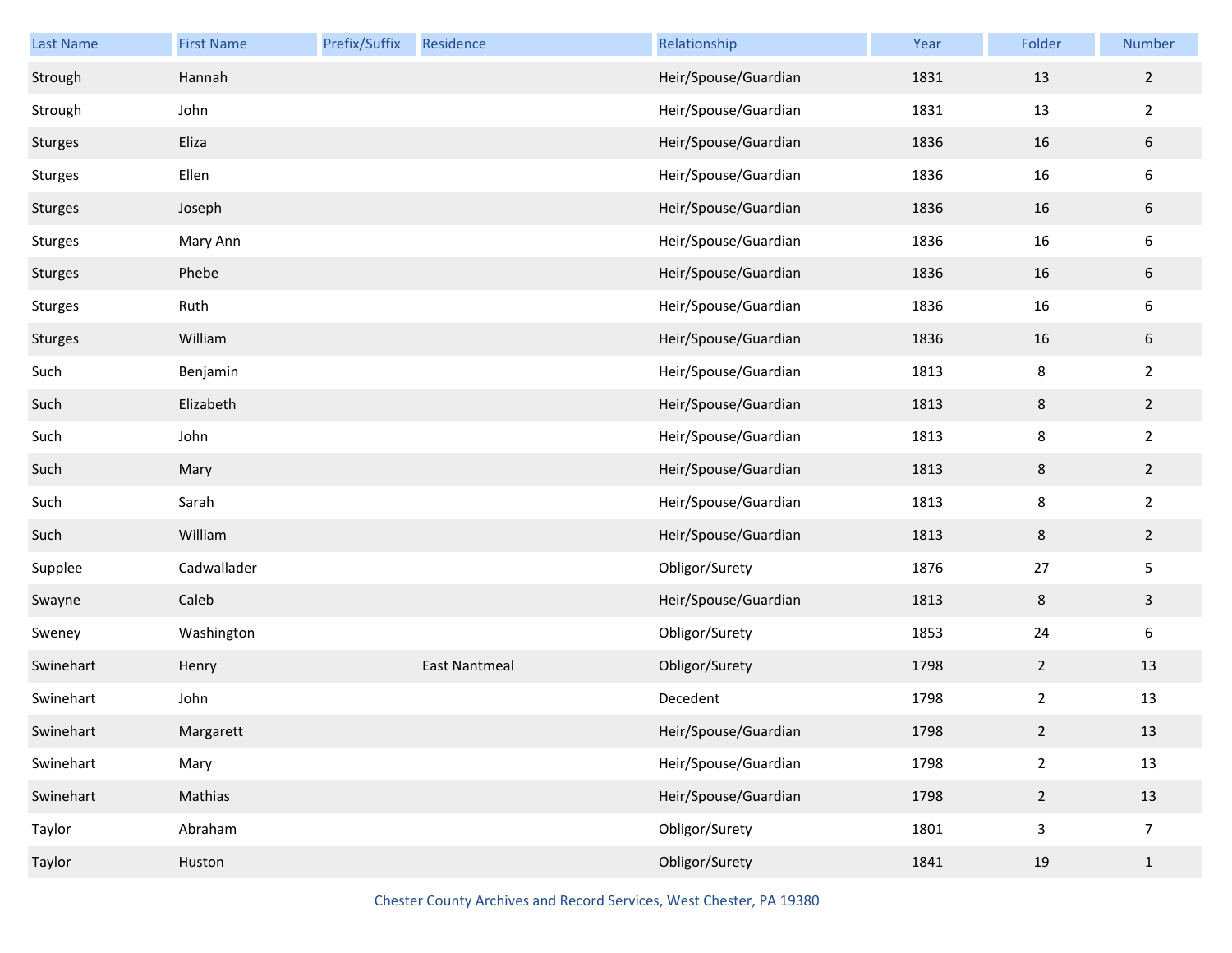| <b>Last Name</b> | <b>First Name</b> | Prefix/Suffix | Residence | Relationship         | Year | Folder  | Number           |
|------------------|-------------------|---------------|-----------|----------------------|------|---------|------------------|
| Taylor           | Jacob             |               | Kennett   | Obligor/Surety       | 1819 | $10\,$  | $\overline{2}$   |
| Taylor           | Jacob             |               | Kennett   | Obligor/Surety       | 1821 | 10      | $\overline{4}$   |
| Taylor           | Jacob             |               | Kennett   | Obligor/Surety       | 1821 | 10      | $\overline{5}$   |
| Taylor           | Jacob             |               |           | Obligor/Surety       | 1823 | 10      | $\sqrt{6}$       |
| Taylor           | Joshua            | Esq.          |           | Obligor/Surety       | 1823 | 10      | $\boldsymbol{6}$ |
| Taylor           | William           |               |           | Obligor/Surety       | 1841 | 19      | $1\,$            |
| Thomas           | Emmor             |               |           | Obligor/Surety       | 1858 | 25      | $\mathsf S$      |
| Thomas           | Ezra              |               |           | Obligor/Surety       | 1868 | 26      | $\sqrt{6}$       |
| Thomas           | Jonathan          |               |           | Obligor/Surety       | 1831 | 13      | $\overline{2}$   |
| Thomas           | Jonathan          |               |           | Obligor/Surety       | 1863 | 25      | $11\,$           |
| Thomas           | Morgan            |               |           | Heir/Spouse/Guardian | 1839 | 18      | $\mathbf 1$      |
| Thompson         | Hugh              |               |           | Heir/Spouse/Guardian | 1816 | 9       | $\mathbf{1}$     |
| Thompson         | Hugh              |               |           | Obligor/Surety       | 1832 | 14      | $\boldsymbol{6}$ |
| Thompson         | Jane              |               |           | Heir/Spouse/Guardian | 1821 | 10      | $\overline{4}$   |
| Thompson         | John              |               |           | Heir/Spouse/Guardian | 1816 | 9       | $\mathbf 1$      |
| Thompson         | Margaret          |               |           | Heir/Spouse/Guardian | 1833 | 15      | $\overline{2}$   |
| Thompson         | Robert            |               |           | Heir/Spouse/Guardian | 1816 | 9       | $\mathbf 1$      |
| Thompson         | Robert            | Dr.           |           | Obligor/Surety       | 1826 | $11\,$  | $\mathbf{3}$     |
| Thompson         | Susanna           |               |           | Heir/Spouse/Guardian | 1816 | 9       | $\mathbf 1$      |
| Thompson         | William           |               |           | Heir/Spouse/Guardian | 1833 | 15      | $\overline{2}$   |
| Thomson          | Daniel            |               |           | Heir/Spouse/Guardian | 1813 | 8       | 3                |
| Thomson          | Joel              |               |           | Heir/Spouse/Guardian | 1813 | 8       | $\mathbf{3}$     |
| Thomson          | Joshua            |               |           | Heir/Spouse/Guardian | 1813 | 8       | $\mathbf{3}$     |
| Thomson          | Joshua            |               |           | Obligor/Surety       | 1813 | $\,8\,$ | $\mathbf{3}$     |
| Thomson          | Mary              |               |           | Heir/Spouse/Guardian | 1813 | 8       | $\mathsf{3}$     |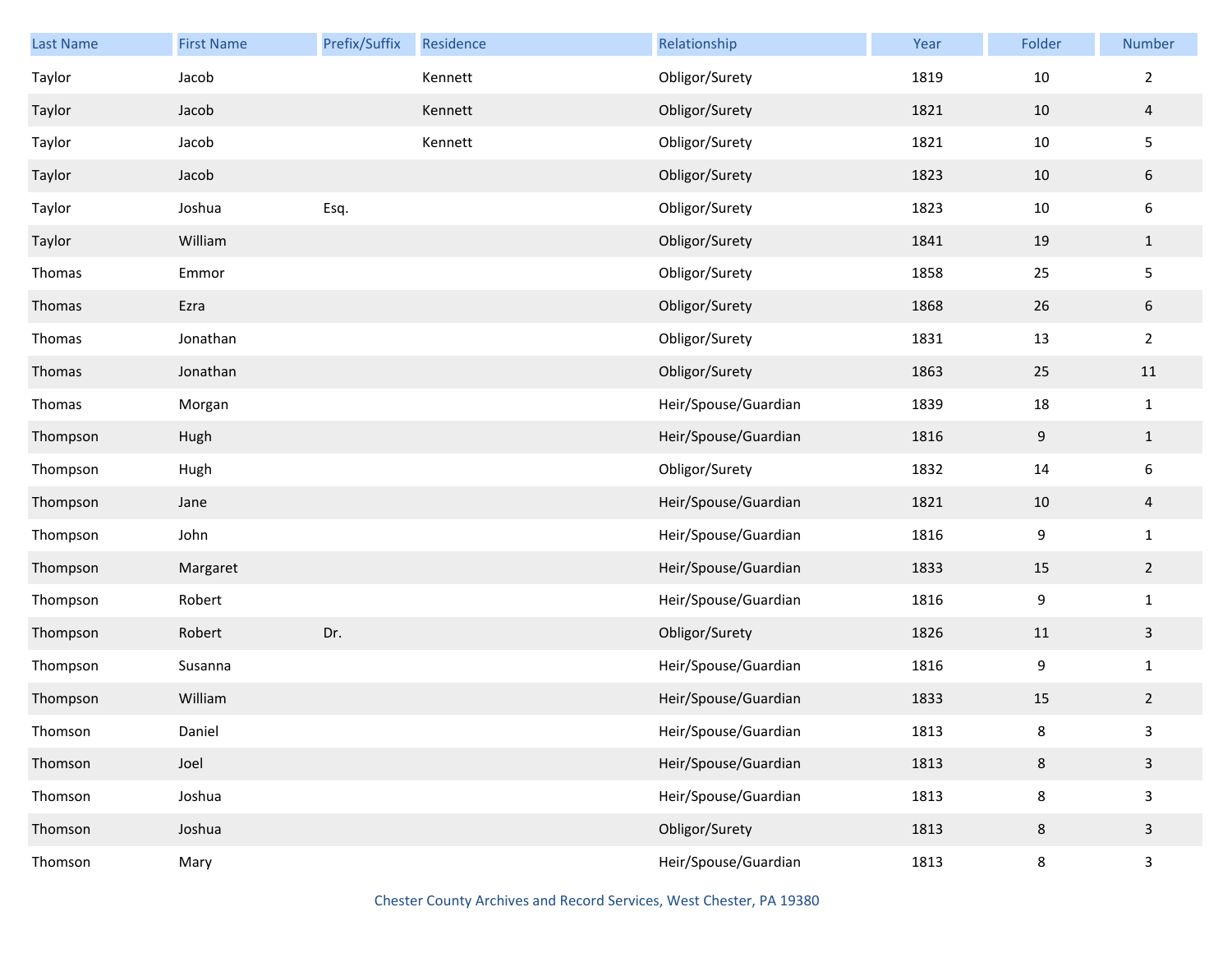| <b>Last Name</b> | <b>First Name</b> | Prefix/Suffix | Residence | Relationship         | Year | Folder         | Number          |
|------------------|-------------------|---------------|-----------|----------------------|------|----------------|-----------------|
| Thomson          | William           |               |           | Obligor/Surety       | 1813 | $\,8\,$        | $\overline{2}$  |
| Titlow           | John              |               | Coventry  | Obligor/Surety       | 1810 | $\overline{7}$ | $\overline{2}$  |
| Todd             | David             |               |           | Obligor/Surety       | 1807 | 5              | $5\phantom{.0}$ |
| Torbert          | William           |               |           | Obligor/Surety       | 1871 | 26             | 9               |
| Townsend         | David             |               |           | Heir/Spouse/Guardian | 1835 | 16             | $\overline{2}$  |
| Townsend         | Samuel            |               | Coventry  | Obligor/Surety       | 1799 | $\overline{2}$ | 14              |
| Townsend         | Samuel            |               | Coventry  | Obligor/Surety       | 1810 | $\overline{7}$ | $2^{\circ}$     |
| Townsend         | Washington        |               |           | Obligor/Surety       | 1848 | 21             | $\mathbf{3}$    |
| Trego            | Vincent           |               |           | Obligor/Surety       | 1840 | 18             | $\overline{4}$  |
| Turner           | Abraham           |               |           | Heir/Spouse/Guardian | 1801 | $\mathbf{3}$   | 11              |
| Turner           | Cathrine          |               |           | Heir/Spouse/Guardian | 1801 | $\mathsf{3}$   | 11              |
| Turner           | Isaac             |               | Vincent   | Decedent             | 1801 | $\mathbf{3}$   | 11              |
| Turner           | Peter             |               |           | Heir/Spouse/Guardian | 1801 | $\mathsf{3}$   | $11\,$          |
| Tyson            | Sophia            |               |           | Heir/Spouse/Guardian | 1882 | 28             | 6               |
| Ubil             | Frederick         |               |           | Obligor/Surety       | 1853 | 24             | $\overline{7}$  |
| Ubil             | George            |               |           | Obligor/Surety       | 1853 | 24             | $\overline{7}$  |
| Umsted           | Henry             |               | Pikeland  | Decedent             | 1797 | $\overline{2}$ | $11\,$          |
| Underwood        | Mary Ann          |               |           | Heir/Spouse/Guardian | 1869 | 26             | 8               |
| Vagdess          | Aaron             |               |           | Obligor/Surety       | 1831 | 13             | $\overline{4}$  |
| Vanferson        | Jacob             |               |           | Heir/Spouse/Guardian | 1793 | $\overline{2}$ | $\mathbf{1}$    |
| Vanferson        | John              |               |           | Heir/Spouse/Guardian | 1793 | 2 <sup>1</sup> | $\mathbf{1}$    |
| Vanferson        | Peter             |               |           | Decedent             | 1793 | $\overline{2}$ | $\mathbf{1}$    |
| Vanferson        | William           |               |           | Heir/Spouse/Guardian | 1793 | $\overline{2}$ | $\mathbf{1}$    |
| Vanfersoon       | Mary              |               |           | Heir/Spouse/Guardian | 1793 | $\overline{2}$ | $\mathbf{1}$    |
| Vanfossen        | Benjamin          |               | Oxford    | Obligor/Surety       | 1793 | $\overline{2}$ | $\mathbf{1}$    |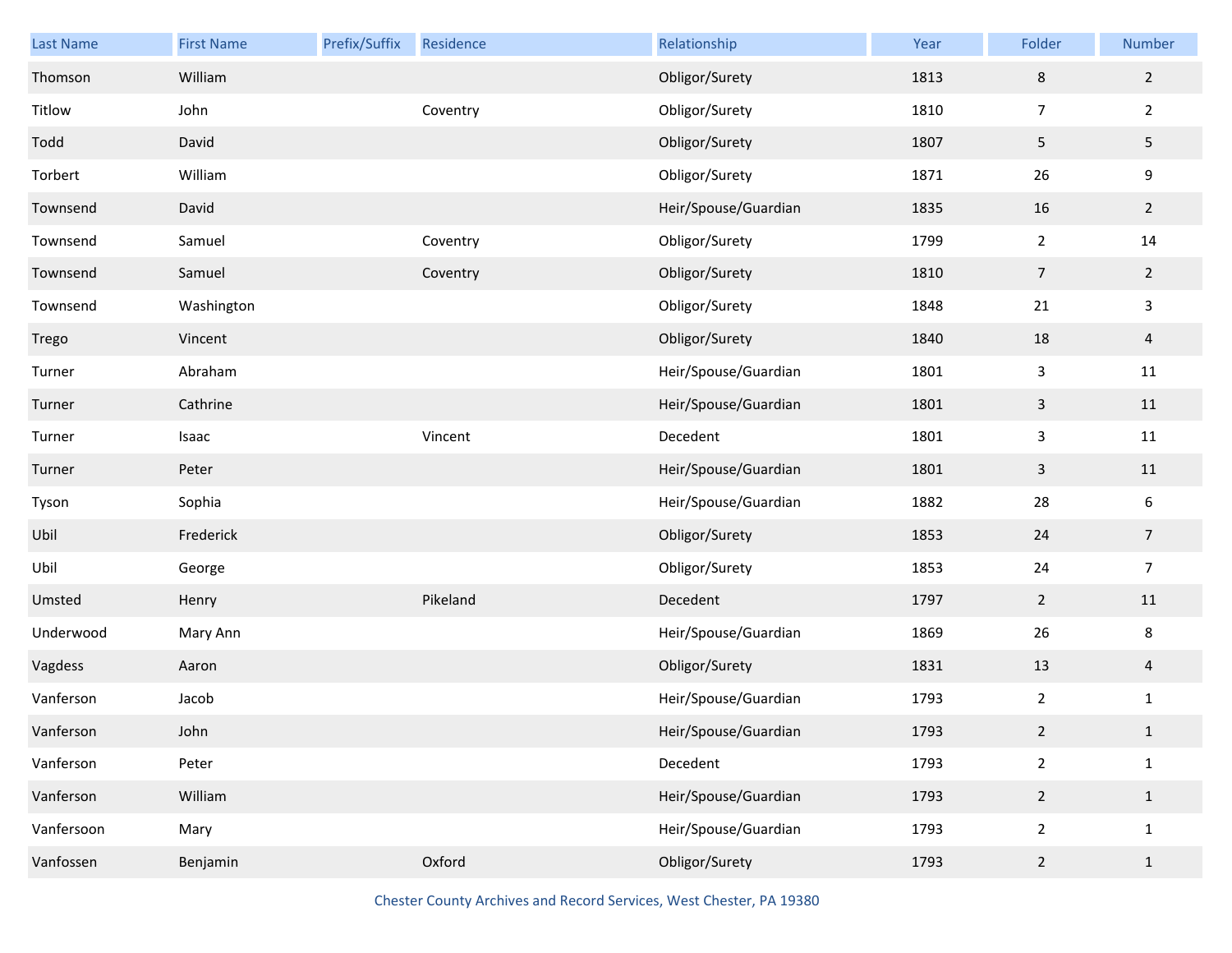| <b>Last Name</b> | <b>First Name</b> | Prefix/Suffix | Residence         | Relationship         | Year | Folder           | Number                  |
|------------------|-------------------|---------------|-------------------|----------------------|------|------------------|-------------------------|
| Vanleer          | Bernard           |               |                   | Heir/Spouse/Guardian | 1812 | 8                | $\mathbf{1}$            |
| Vanleer          | Bernard           |               |                   | Obligor/Surety       | 1812 | $\,8\,$          | $\mathbf{1}$            |
| Vanleer          | Bernard           |               |                   | Heir/Spouse/Guardian | 1819 | $10\,$           | $\mathbf{3}$            |
| Vanleer          | Bernard           |               |                   | Obligor/Surety       | 1829 | 12               | $\overline{4}$          |
| Vanleer          | Elizabeth         |               |                   | Heir/Spouse/Guardian | 1812 | $\,8\,$          | $\mathbf{1}$            |
| Vanleer          | Elizabeth         |               |                   | Heir/Spouse/Guardian | 1819 | 10               | $\mathbf{3}$            |
| Vanleer          | George            |               |                   | Heir/Spouse/Guardian | 1812 | 8                | $\mathbf 1$             |
| Vanleer          | George            |               |                   | Heir/Spouse/Guardian | 1819 | 10               | $\mathbf{3}$            |
| Vanleer          | Hannah            |               |                   | Heir/Spouse/Guardian | 1812 | $\,8\,$          | $\mathbf 1$             |
| Vanleer          | Hannah            |               |                   | Heir/Spouse/Guardian | 1819 | 10               | $\mathbf{3}$            |
| Vanleer          | Isaac             |               | Tredyffrin        | Decedent             | 1809 | $\boldsymbol{6}$ | $\mathbf 1$             |
| Vanleer          | Isaac             |               |                   | Obligor/Surety       | 1809 | 6                | $\mathbf{1}$            |
| Vanleer          | Isaac             |               | Tredyffrin        | Decedent             | 1812 | $\,8\,$          | $\mathbf{1}$            |
| Vanleer          | Isaac             |               |                   | Heir/Spouse/Guardian | 1812 | $\,8\,$          | $\mathbf{1}$            |
| Vanleer          | Isaac             |               | Tredyffrin        | Decedent             | 1819 | $10\,$           | $\mathbf{3}$            |
| Vanleer          | Isaac             |               | Easttown          | Decedent             | 1829 | 12               | $\overline{a}$          |
| Vanleer          | Isaiah            |               |                   | Heir/Spouse/Guardian | 1819 | $10\,$           | $\mathbf{3}$            |
| Vanleer          | Nancy             |               |                   | Heir/Spouse/Guardian | 1812 | $\,8\,$          | $\mathbf{1}$            |
| Vanleer          | Nancy             |               |                   | Heir/Spouse/Guardian | 1819 | $10\,$           | $\mathbf{3}$            |
| Vanleer          | William           |               | Charlestown       | Heir/Spouse/Guardian | 1809 | 6                | $\mathbf{1}$            |
| Vanleer          | William           |               |                   | Heir/Spouse/Guardian | 1812 | 8                | $\mathbf{1}$            |
| Vanleer          | William           |               |                   | Obligor/Surety       | 1812 | $\,8\,$          | $\mathbf{1}$            |
| Vanleer          | William           |               |                   | Heir/Spouse/Guardian | 1829 | $12\,$           | $\overline{\mathbf{4}}$ |
| Vernon           | Nathan            |               | Nether Providence | Decedent             | 1795 | $\overline{2}$   | $\overline{4}$          |
| Vernon           | William           |               | Lower Chichester  | Obligor/Surety       | 1795 | $\overline{2}$   | $\overline{\mathbf{4}}$ |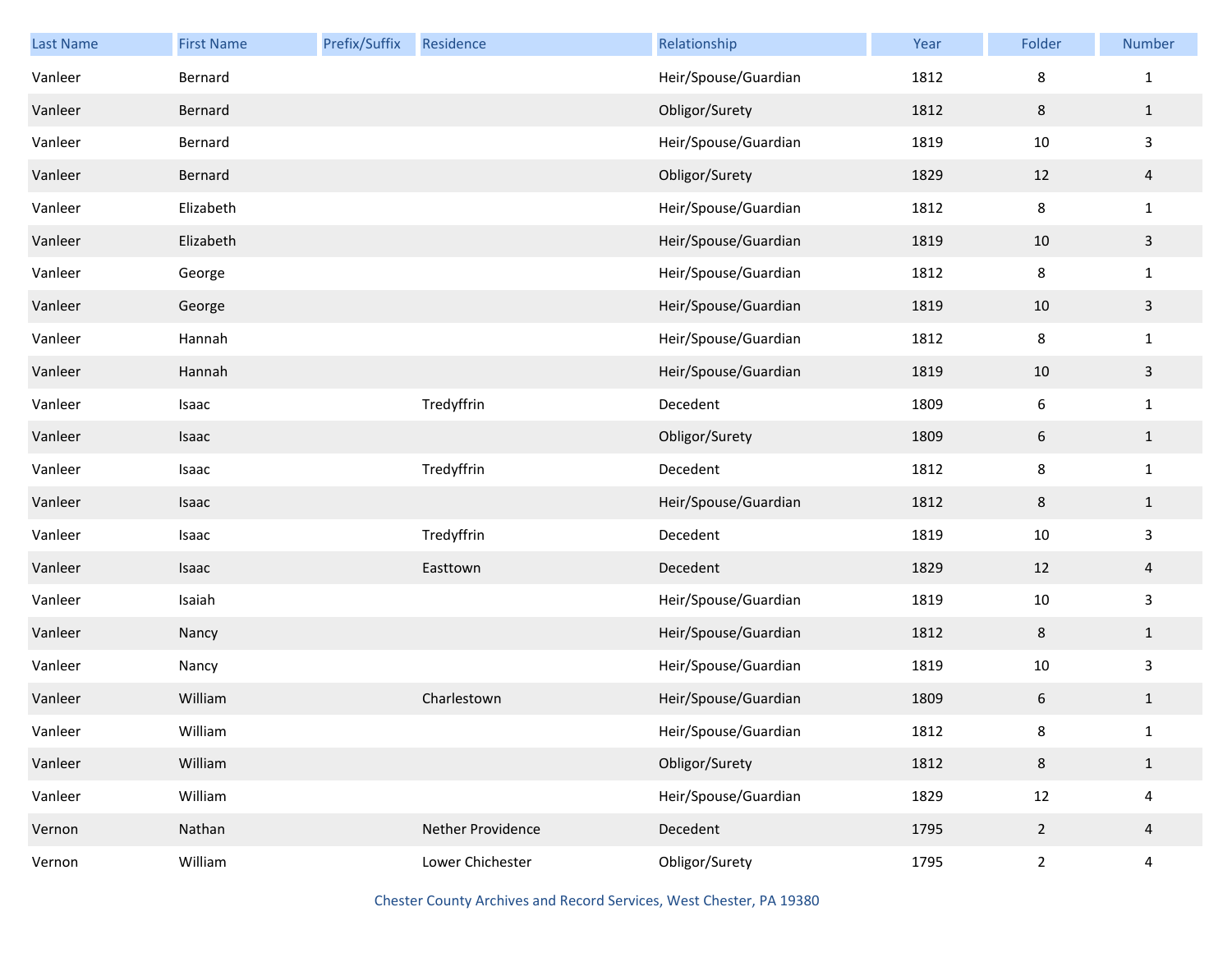| Last Name | <b>First Name</b> | Prefix/Suffix | Residence                         | Relationship         | Year | Folder         | Number         |
|-----------|-------------------|---------------|-----------------------------------|----------------------|------|----------------|----------------|
| Waffle    | Jane              |               |                                   | Heir/Spouse/Guardian | 1846 | 20             | $\overline{5}$ |
| Waffle    | William           |               |                                   | Obligor/Surety       | 1846 | 20             | 5              |
| Walker    | Annie             |               |                                   | Heir/Spouse/Guardian | 1869 | 26             | $\bf 8$        |
| Walker    | Beniah            |               | Pennsbury                         | Decedent             | 1869 | 26             | $\bf 8$        |
| Walker    | Benjamin          |               |                                   | Obligor/Surety       | 1869 | 26             | $\bf 8$        |
| Walker    | Ezekiel           |               | Pennsbury                         | Heir/Spouse/Guardian | 1869 | 26             | $\bf 8$        |
| Walker    | George            |               |                                   | Heir/Spouse/Guardian | 1869 | 26             | $\bf 8$        |
| Walker    | James             |               | New Garden                        | Obligor/Surety       | 1821 | $10\,$         | 5              |
| Walker    | John              |               |                                   | Heir/Spouse/Guardian | 1869 | 26             | $\bf 8$        |
| Walker    | Moses             |               | Wilmington, DE                    | Heir/Spouse/Guardian | 1869 | 26             | 8              |
| Walker    | Preston           |               |                                   | Obligor/Surety       | 1869 | 26             | $\bf 8$        |
| Walker    | Sarah             |               |                                   | Heir/Spouse/Guardian | 1869 | 26             | 8              |
| Walker    | Washington        |               | Little Britain, Lancaster Co., PA | Heir/Spouse/Guardian | 1886 | 28             | $10\,$         |
| Walter    | James             |               | Kennett                           | Decedent             | 1864 | 26             | $\mathbf{1}$   |
| Walter    | Joseph            |               |                                   | Obligor/Surety       | 1864 | 26             | $1\,$          |
| Walter    | Robert            |               |                                   | Obligor/Surety       | 1864 | 26             | $\mathbf{1}$   |
| Walter    | Townsend          |               |                                   | Obligor/Surety       | 1864 | 26             | $\mathbf{1}$   |
| Walter    | William           |               |                                   | Obligor/Surety       | 1810 | $\overline{7}$ | $\overline{2}$ |
| Walters   | Brinton           |               |                                   | Heir/Spouse/Guardian | 1797 | $\overline{2}$ | 12             |
| Walters   | James             |               | Kennett                           | Decedent             | 1797 | $\overline{2}$ | 12             |
| Walters   | Jane              |               |                                   | Heir/Spouse/Guardian | 1797 | $\overline{2}$ | 12             |
| Walters   | Joseph            | Sr.           | Kennett                           | Obligor/Surety       | 1797 | $\overline{2}$ | $12\,$         |
| Walters   | Joseph            |               | Kennett                           | Obligor/Surety       | 1797 | $\overline{2}$ | 12             |
| Walters   | Phebe             |               |                                   | Heir/Spouse/Guardian | 1797 | $\overline{2}$ | 12             |
| Walters   | Sarah             |               |                                   | Heir/Spouse/Guardian | 1797 | $\overline{2}$ | 12             |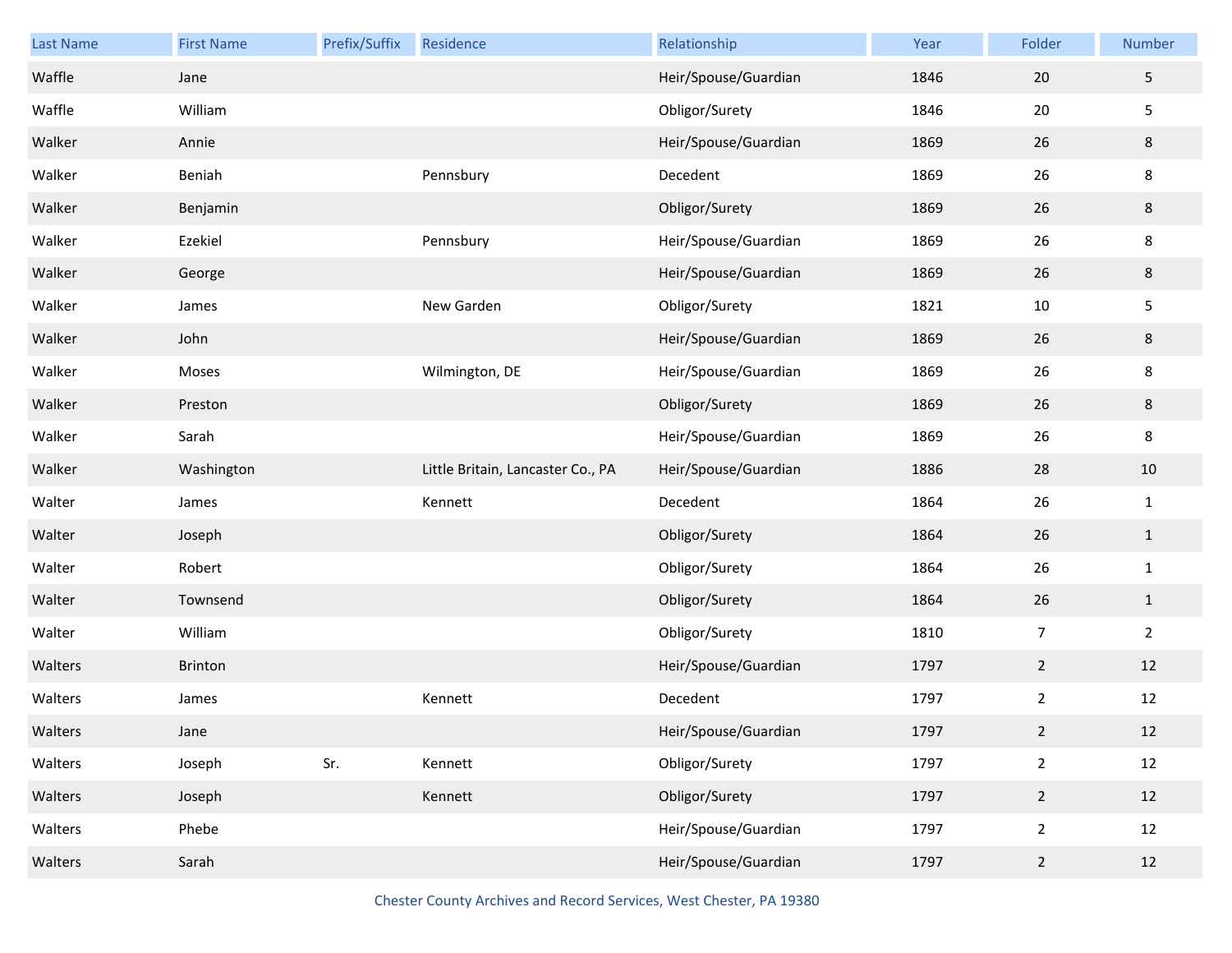| Last Name | <b>First Name</b> | Prefix/Suffix | Residence          | Relationship         | Year | Folder         | Number                  |
|-----------|-------------------|---------------|--------------------|----------------------|------|----------------|-------------------------|
| Walters   | William           |               |                    | Heir/Spouse/Guardian | 1797 | $\overline{2}$ | 12                      |
| Wanger    | Abraham           |               | North Coventry     | Decedent             | 1861 | 25             | $10\,$                  |
| Wanger    | Anne              |               |                    | Heir/Spouse/Guardian | 1861 | 25             | 10                      |
| Wanger    | George            |               |                    | Obligor/Surety       | 1861 | 25             | 10                      |
| Warmer    | Dewalt            |               |                    | Heir/Spouse/Guardian | 1801 | 3              | $\bf 8$                 |
| Webb      | Ezekiel           |               | Kennett            | Obligor/Surety       | 1821 | $10\,$         | $5\phantom{.0}$         |
| Webb      | Isaac             |               |                    | Obligor/Surety       | 1885 | 28             | 9                       |
| Webb      | Samuel            |               |                    | Obligor/Surety       | 1885 | 28             | 9                       |
| Webb      | William           |               |                    | Obligor/Surety       | 1885 | 28             | $\boldsymbol{9}$        |
| Webb      | William           |               | Pennsbury          | Decedent             | 1885 | 28             | 9                       |
| Weber     | Benjamin          |               | Montgomery Co., PA | Obligor/Surety       | 1793 | $\overline{2}$ | $\mathbf{1}$            |
| Weber     | Michael           |               |                    | Obligor/Surety       | 1839 | 18             | $\overline{2}$          |
| Weber     | Michael           |               |                    | Obligor/Surety       | 1853 | 24             | $\overline{\mathbf{4}}$ |
| Wels      | David             |               |                    | Heir/Spouse/Guardian | 1801 | 3              | 8                       |
| Welsh     | John              |               |                    | Obligor/Surety       | 1853 | 24             | $\overline{\mathbf{4}}$ |
| Werstler  | John              |               |                    | Obligor/Surety       | 1811 | 7              | $\mathbf{3}$            |
| Wesler    | John              |               |                    | Obligor/Surety       | 1814 | 8              | $\overline{\mathbf{4}}$ |
| West      | David             |               | Franklin           | Decedent             | 1871 | 26             | 11                      |
| West      | Edith             |               |                    | Heir/Spouse/Guardian | 1876 | 27             | $\boldsymbol{6}$        |
| West      | Joseph            |               |                    | Obligor/Surety       | 1871 | 26             | 11                      |
| West      | Joseph            | Dr.           |                    | Heir/Spouse/Guardian | 1876 | 27             | 6                       |
| West      | Thomas            |               |                    | Heir/Spouse/Guardian | 1876 | $27$           | $\sqrt{6}$              |
| West      | Wilmer            |               |                    | Heir/Spouse/Guardian | 1871 | 26             | 11                      |
| White     | Elizabeth         |               |                    | Heir/Spouse/Guardian | 1821 | 10             | $5\phantom{.0}$         |
| White     | John              |               |                    | Obligor/Surety       | 1746 | $\mathbf{1}$   | $\mathbf{1}$            |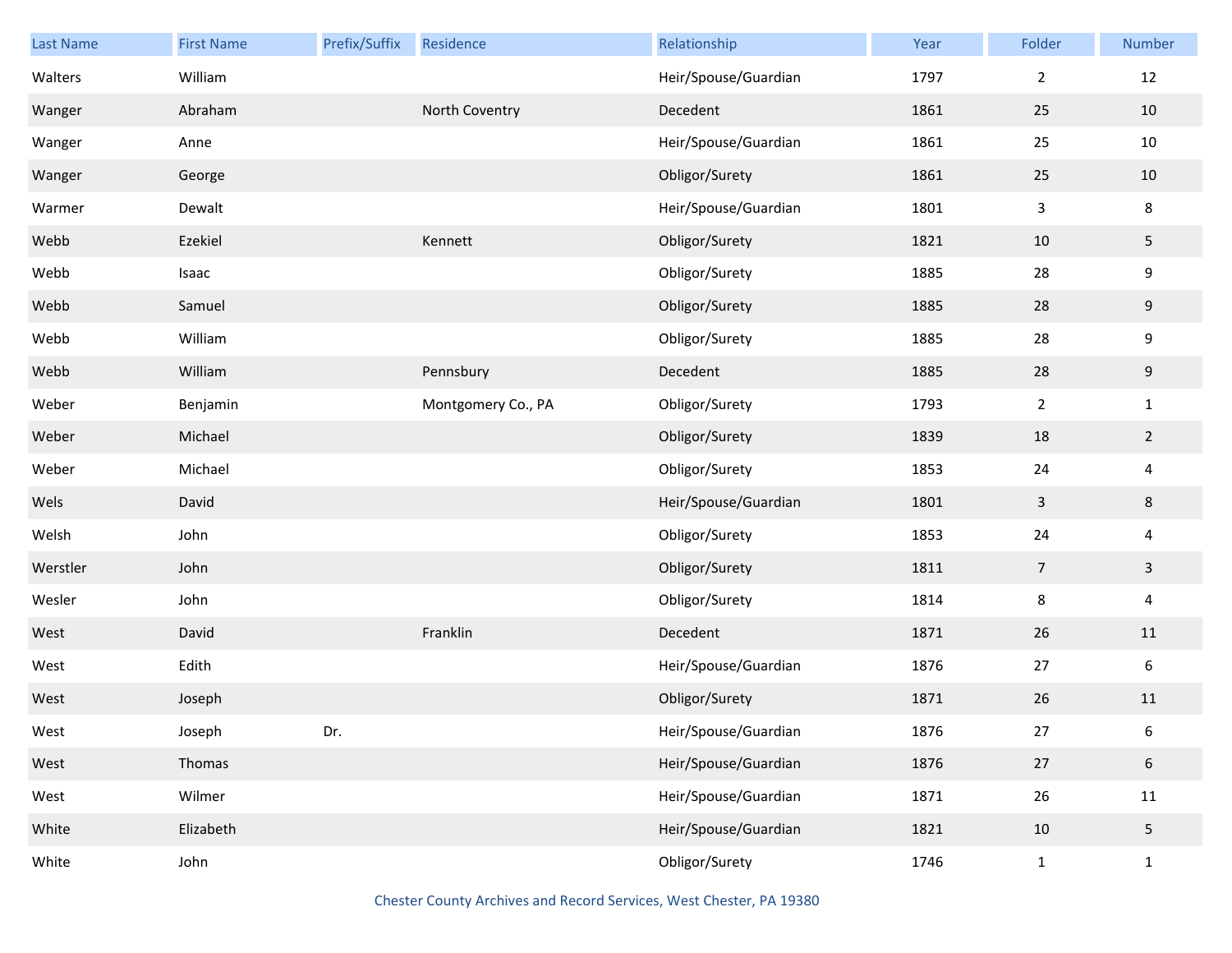| Last Name  | <b>First Name</b> | Prefix/Suffix | Residence   | Relationship         | Year | Folder           | Number         |
|------------|-------------------|---------------|-------------|----------------------|------|------------------|----------------|
| White      | John              |               |             | Heir/Spouse/Guardian | 1821 | 10               | 5              |
| White      | Robert            |               |             | Obligor/Surety       | 1831 | 13               | $\mathbf{1}$   |
| White      | Robert            | Rev.          |             | Heir/Spouse/Guardian | 1831 | 13               | $\mathbf{1}$   |
| White      | William           |               |             | Obligor/Surety       | 1821 | 10               | 5              |
| Whitson    | Thomas            |               |             | Heir/Spouse/Guardian | 1818 | $\boldsymbol{9}$ | $6\,$          |
| Whitting   | Davis             | Esq.          |             | Heir/Spouse/Guardian | 1836 | 16               | $\overline{7}$ |
| Wickersham | Gideon            |               |             | Obligor/Surety       | 1823 | 10               | $6\,$          |
| Wigton     | Christopher       |               |             | Obligor/Surety       | 1818 | 9                | 5              |
| Wigton     | Christopher       |               |             | Obligor/Surety       | 1819 | 10               | $\mathbf{1}$   |
| Wiley      | Andrew            |               |             | Obligor/Surety       | 1837 | 17               | 3              |
| Wiley      | John              |               |             | Obligor/Surety       | 1837 | 17               | $\overline{2}$ |
| Wilkin     | Dorcas            |               |             | Heir/Spouse/Guardian | 1809 | $\sqrt{6}$       | $\overline{2}$ |
| Wilkin     | Dorcas            |               |             | Heir/Spouse/Guardian | 1809 | $\boldsymbol{6}$ | $\overline{2}$ |
| Wilkin     | Elizabeth         |               |             | Heir/Spouse/Guardian | 1809 | $\boldsymbol{6}$ | $\overline{2}$ |
| Wilkin     | William           |               |             | Decedent             | 1809 | $\boldsymbol{6}$ | $\overline{2}$ |
| Wilkin     | William           |               |             | Obligor/Surety       | 1809 | $\sqrt{6}$       | $\overline{2}$ |
| Wilkinson  | Aaron             |               |             | Obligor/Surety       | 1814 | $\,8\,$          | 5              |
| Williams   | A                 |               | Parkesburg  | Obligor/Surety       | 1893 | 28               | 12             |
| Williams   | Ann               |               |             | Heir/Spouse/Guardian | 1818 | $9\,$            | $\overline{7}$ |
| Williams   | Benjamin          |               |             | Heir/Spouse/Guardian | 1876 | 27               | 5              |
| Williams   | Carrie            |               |             | Heir/Spouse/Guardian | 1876 | 27               | 5              |
| Williams   | Daniel            |               |             | Heir/Spouse/Guardian | 1818 | $\boldsymbol{9}$ | 8              |
| Williams   | David             |               | Charlestown | Decedent             | 1818 | $9\,$            | 8              |
| Williams   | David             |               |             | Heir/Spouse/Guardian | 1818 | 9                | 8              |
| Williams   | Davis             |               |             | Heir/Spouse/Guardian | 1818 | $9\,$            | 8              |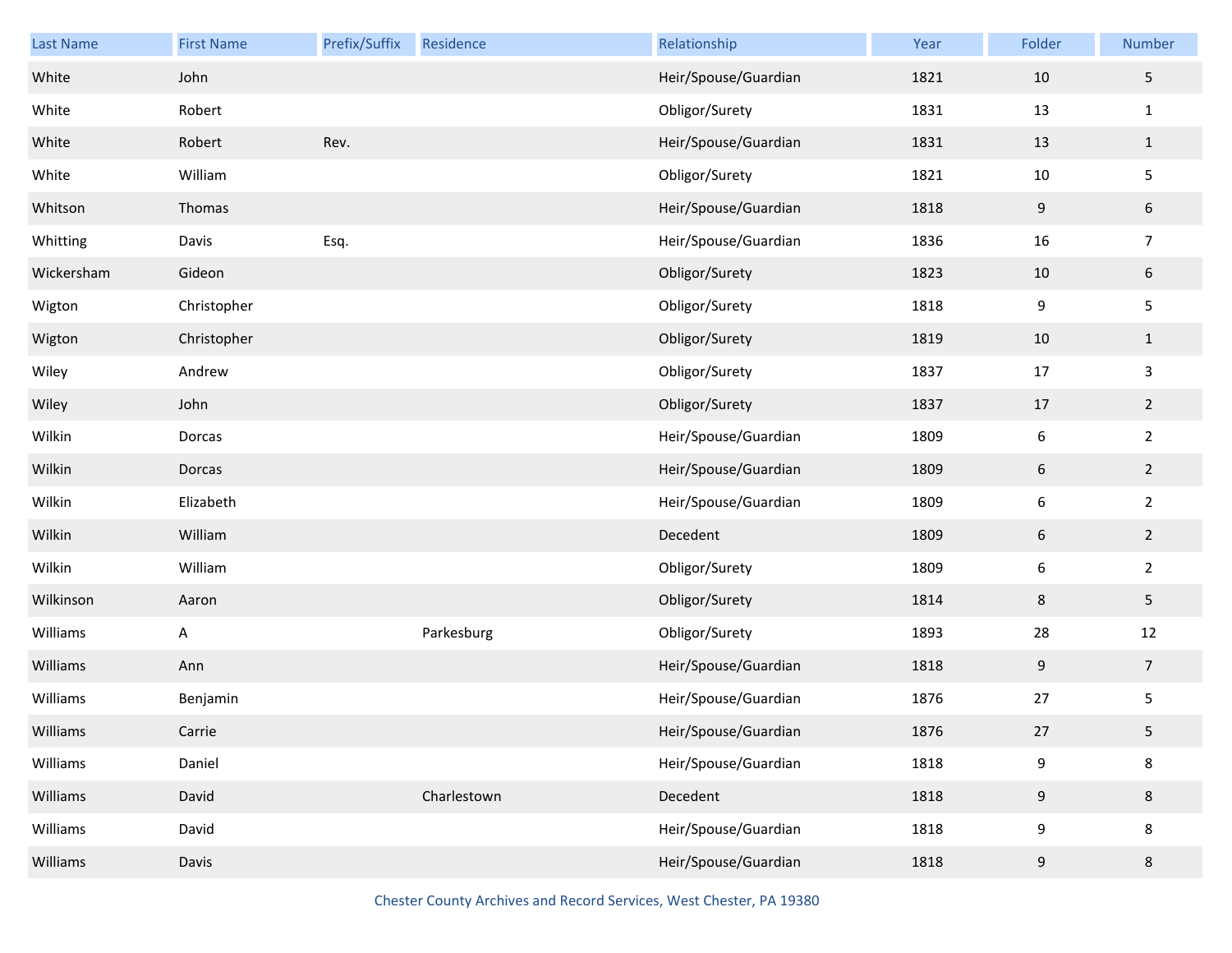| <b>Last Name</b> | <b>First Name</b> | Prefix/Suffix | Residence    | Relationship         | Year | Folder           | Number         |
|------------------|-------------------|---------------|--------------|----------------------|------|------------------|----------------|
| Williams         | Davis             |               |              | Heir/Spouse/Guardian | 1876 | 27               | 5              |
| Williams         | Eliza             |               |              | Heir/Spouse/Guardian | 1818 | 9                | 8              |
| Williams         | Ellis             |               | Willistown   | Obligor/Surety       | 1810 | $\overline{7}$   | $\mathbf{1}$   |
| Williams         | George            |               |              | Heir/Spouse/Guardian | 1818 | 9                | 8              |
| Williams         | Henrietta         |               |              | Heir/Spouse/Guardian | 1876 | 27               | 5              |
| Williams         | Isaac             |               |              | Obligor/Surety       | 1876 | 27               | 5              |
| Williams         | James             |               |              | Heir/Spouse/Guardian | 1818 | 9                | $\overline{7}$ |
| Williams         | James             |               |              | Obligor/Surety       | 1818 | 9                | $\overline{7}$ |
| Williams         | James             |               |              | Obligor/Surety       | 1833 | 15               | $\mathbf 1$    |
| Williams         | Jesse             |               |              | Obligor/Surety       | 1841 | 19               | $\mathbf{3}$   |
| Williams         | John              |               |              | Heir/Spouse/Guardian | 1818 | 9                | 8              |
| Williams         | John              |               | Schuylkill   | Decedent             | 1876 | 27               | 5              |
| Williams         | Julian            |               |              | Heir/Spouse/Guardian | 1818 | $\boldsymbol{9}$ | 8              |
| Williams         | Martha            |               |              | Heir/Spouse/Guardian | 1818 | 9                | 8              |
| Williams         | Mary              |               |              | Heir/Spouse/Guardian | 1876 | 27               | 5              |
| Williams         | Mordecai          |               |              | Heir/Spouse/Guardian | 1818 | 9                | 8              |
| Williams         | Mordecai          |               |              | Heir/Spouse/Guardian | 1818 | 9                | $\overline{7}$ |
| Williams         | Sallie            |               |              | Heir/Spouse/Guardian | 1876 | 27               | 5              |
| Williams         | Vaughan           |               |              | Heir/Spouse/Guardian | 1818 | 9                | 8              |
| Williams         | William           |               |              | Heir/Spouse/Guardian | 1876 | 27               | 5              |
| Wilson           | Ann               |               |              | Heir/Spouse/Guardian | 1813 | 8                | 3              |
| Wilson           | David             |               |              | Heir/Spouse/Guardian | 1816 | $9\,$            | $\overline{2}$ |
| Wilson           | David             |               |              | Obligor/Surety       | 1834 | 16               | $\mathbf{1}$   |
| Wilson           | Ephraim           |               | London Grove | Obligor/Surety       | 1797 | $\overline{2}$   | 9              |
| Wilson           | Ephraim           |               | London Grove | Decedent             | 1813 | $\,8\,$          | 3              |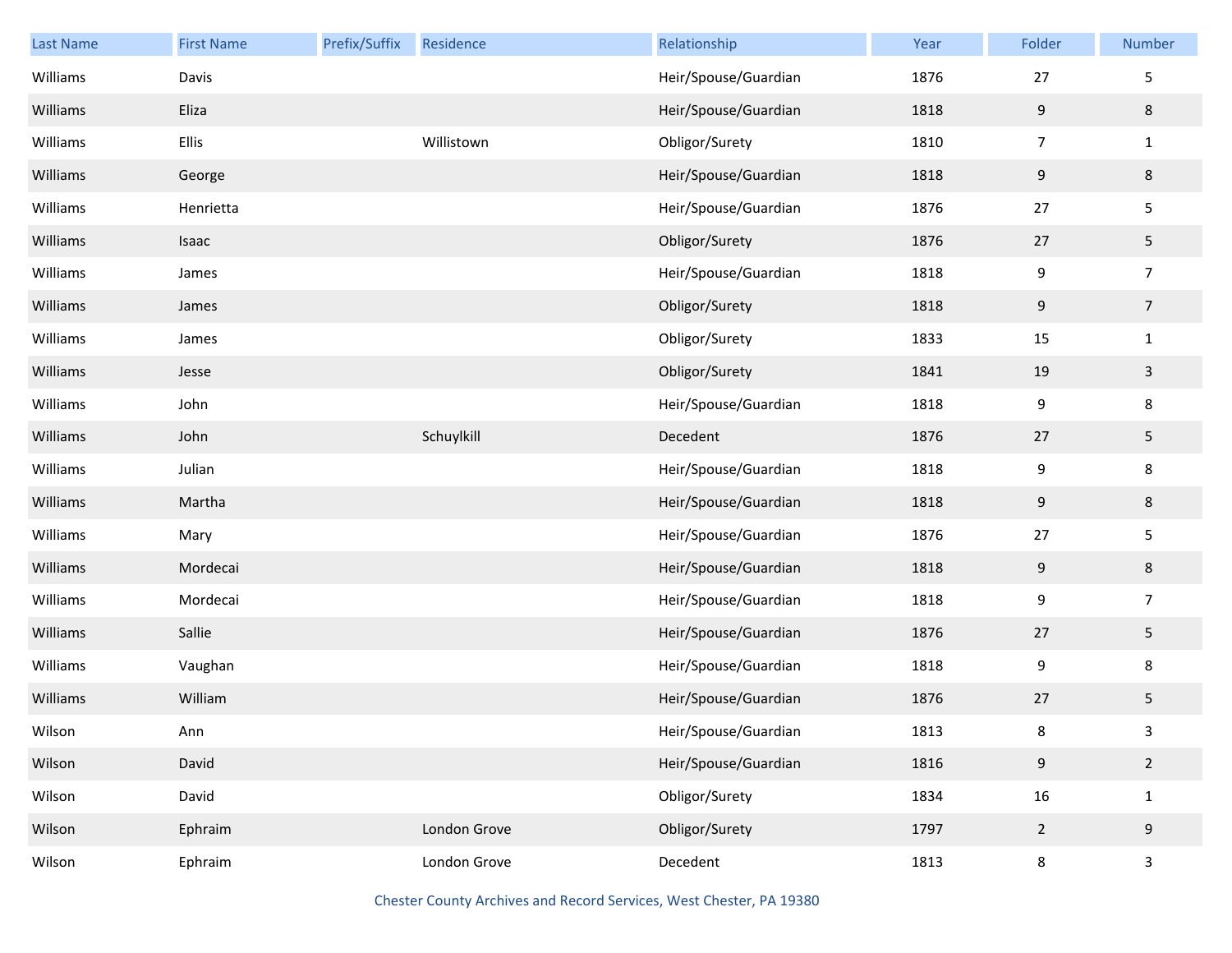| Last Name | <b>First Name</b> | Prefix/Suffix | Residence        | Relationship         | Year | Folder         | Number         |
|-----------|-------------------|---------------|------------------|----------------------|------|----------------|----------------|
| Wilson    | Ephraim           |               |                  | Obligor/Surety       | 1813 | $\,8\,$        | $\mathbf{3}$   |
| Wilson    | James             |               |                  | Obligor/Surety       | 1837 | 17             | 3              |
| Wilson    | Lydia             |               |                  | Heir/Spouse/Guardian | 1813 | $\,8\,$        | $\mathbf{3}$   |
| Wilson    | Mary              |               |                  | Heir/Spouse/Guardian | 1813 | 8              | 3              |
| Wilson    | Rachel            |               |                  | Heir/Spouse/Guardian | 1813 | $\,8\,$        | $\mathsf{3}$   |
| Wilson    | Rebecca           |               |                  | Heir/Spouse/Guardian | 1813 | 8              | 3              |
| Wilson    | Ross              |               |                  | Obligor/Surety       | 1867 | 26             | 5              |
| Wilson    | Samuel            |               |                  | Obligor/Surety       | 1814 | 8              | 5              |
| Wilson    | Thomas            |               |                  | Obligor/Surety       | 1825 | 11             | $\overline{2}$ |
| Windle    | Lewis             |               |                  | Obligor/Surety       | 1853 | 24             | 8              |
| Windle    | Lewis             |               | West Fallowfield | Decedent             | 1853 | 24             | 8              |
| Windle    | Stephen           |               |                  | Obligor/Surety       | 1853 | 24             | 8              |
| Wisler    | John              |               | Charlestown      | Obligor/Surety       | 1801 | $\mathsf{3}$   | 11             |
| Without   | Anna              |               |                  | Heir/Spouse/Guardian | 1885 | 28             | 9              |
| Wollerton | James             |               |                  |                      | 1796 | $\overline{2}$ | $\overline{7}$ |
| Wollerton | Sidney            |               |                  | Heir/Spouse/Guardian | 1796 | $\overline{2}$ | $\overline{7}$ |
| Wollerton | William           |               | Goshen           | Obligor/Surety       | 1796 | $\overline{2}$ | $\overline{7}$ |
| Wollerton | William           |               |                  | Obligor/Surety       | 1853 | 24             | 6              |
| Woodrow   | Levi              |               |                  | Heir/Spouse/Guardian | 1819 | 10             | $\overline{2}$ |
| Workhiser | John              |               | Tredyffrin       | Heir/Spouse/Guardian | 1797 | $\overline{2}$ | 10             |
| Workizer  | John              |               | Tredyffrin       | Obligor/Surety       | 1801 | 3              | 11             |
| Yarnall   | Anna              |               |                  | Heir/Spouse/Guardian | 1868 | 26             | 6              |
| Yarnall   | Eli               |               |                  | Obligor/Surety       | 1831 | 13             | $\overline{a}$ |
| Yarnall   | Elizabeth         |               |                  | Heir/Spouse/Guardian | 1868 | 26             | 6              |
| Yarnall   | Ella              |               |                  | Heir/Spouse/Guardian | 1868 | 26             | 6              |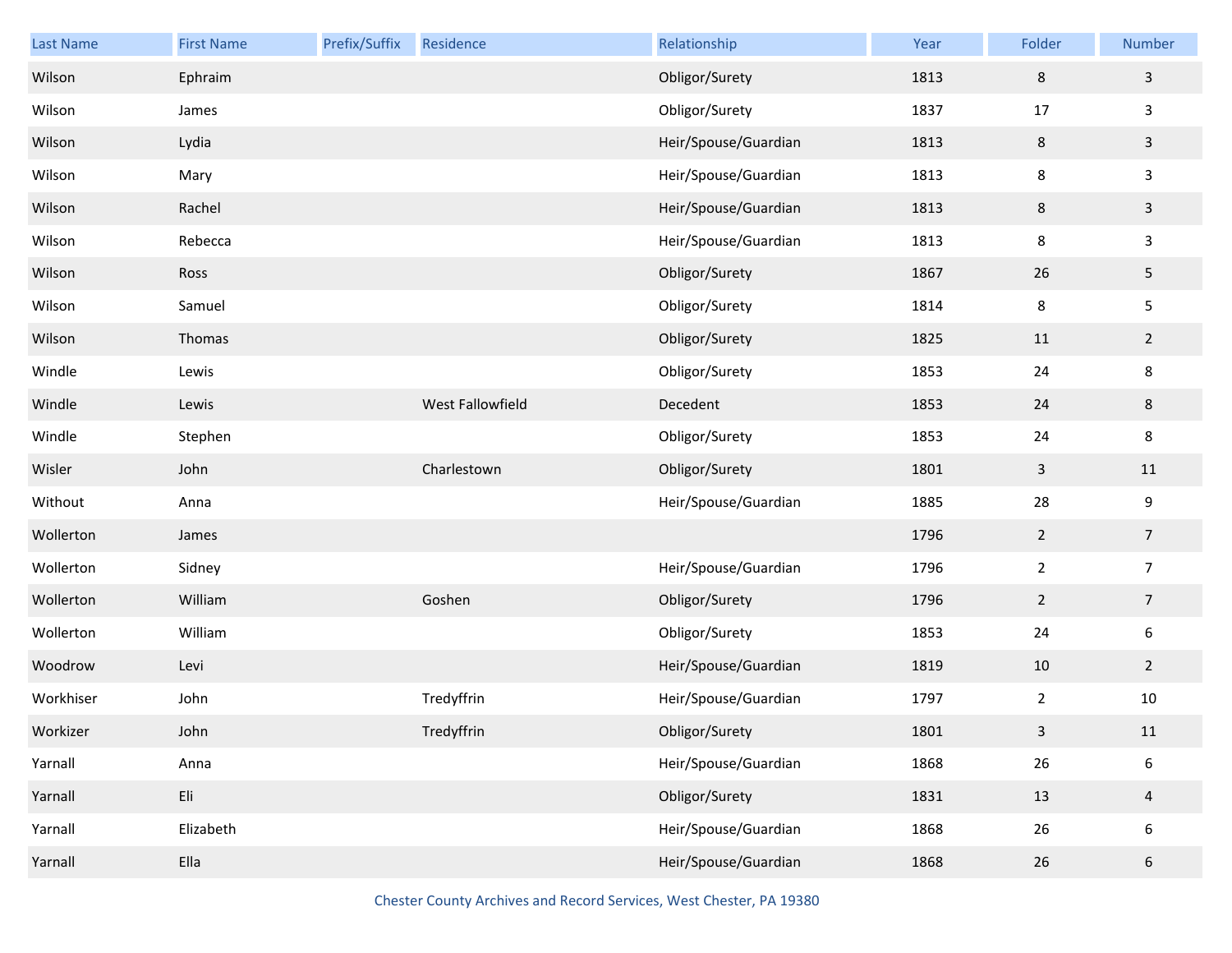| Last Name | <b>First Name</b> | Prefix/Suffix | Residence            | Relationship         | Year | Folder | Number                  |
|-----------|-------------------|---------------|----------------------|----------------------|------|--------|-------------------------|
| Yarnall   | Emma              |               |                      | Heir/Spouse/Guardian | 1868 | 26     | 6                       |
| Yarnall   | Hannah            |               |                      | Heir/Spouse/Guardian | 1868 | 26     | $\sqrt{6}$              |
| Yarnall   | Ida               |               |                      | Heir/Spouse/Guardian | 1868 | 26     | $\boldsymbol{6}$        |
| Yarnall   | Mary              |               |                      | Heir/Spouse/Guardian | 1868 | 26     | $\sqrt{6}$              |
| Yarnall   | Nathan            |               | Willistown           | Decedent             | 1831 | 13     | $\overline{\mathbf{4}}$ |
| Yarnall   | Thomas            |               | Willistown           | Decedent             | 1868 | 26     | $\sqrt{6}$              |
| Yarnall   | Thomas            |               |                      | Obligor/Surety       | 1868 | 26     | $\boldsymbol{6}$        |
| Yarnall   | Walker            |               |                      | Obligor/Surety       | 1836 | 16     | 5                       |
| Yarnall   | William           |               |                      | Heir/Spouse/Guardian | 1831 | 13     | $\overline{\mathbf{4}}$ |
| Yarnall   | Winfield          |               |                      | Heir/Spouse/Guardian | 1868 | 26     | $\sqrt{6}$              |
| Yeager    | Davis             |               |                      | Heir/Spouse/Guardian | 1882 | 28     | $\boldsymbol{6}$        |
| Yeager    | John              | Jr.           |                      | Obligor/Surety       | 1882 | 28     | $\sqrt{6}$              |
| Yeager    | John              | Sr.           | East Vincent         | Decedent             | 1882 | 28     | $\boldsymbol{6}$        |
| Yeager    | Nathan            |               |                      | Heir/Spouse/Guardian | 1882 | 28     | $\sqrt{6}$              |
| Yearsley  | Robert            |               |                      | Obligor/Surety       | 1832 | 14     | $\mathsf{3}$            |
| Yerkes    | B                 |               |                      | Heir/Spouse/Guardian | 1893 | 28     | 13                      |
| Yerkes    | B                 |               |                      | Obligor/Surety       | 1893 | 28     | 13                      |
| Yerkes    | Elizabeth         |               | Kennett Square       | Heir/Spouse/Guardian | 1864 | 26     | $\mathbf{1}$            |
| Yerkes    | Elizabeth         |               |                      | Heir/Spouse/Guardian | 1893 | 28     | 13                      |
| Yerkes    | H                 |               |                      | Heir/Spouse/Guardian | 1893 | 28     | 13                      |
| Yerkes    | Н                 |               |                      | Obligor/Surety       | 1893 | 28     | $13\,$                  |
| Yerkes    | Job               |               | <b>East Bradford</b> | Decedent             | 1893 | 28     | 13                      |
| Yerkes    | L                 |               |                      | Heir/Spouse/Guardian | 1893 | 28     | 13                      |
| Yerkes    | Lauretta          |               |                      | Heir/Spouse/Guardian | 1893 | 28     | 13                      |
| Yerkes    | Louis             |               |                      | Heir/Spouse/Guardian | 1893 | 28     | 13                      |